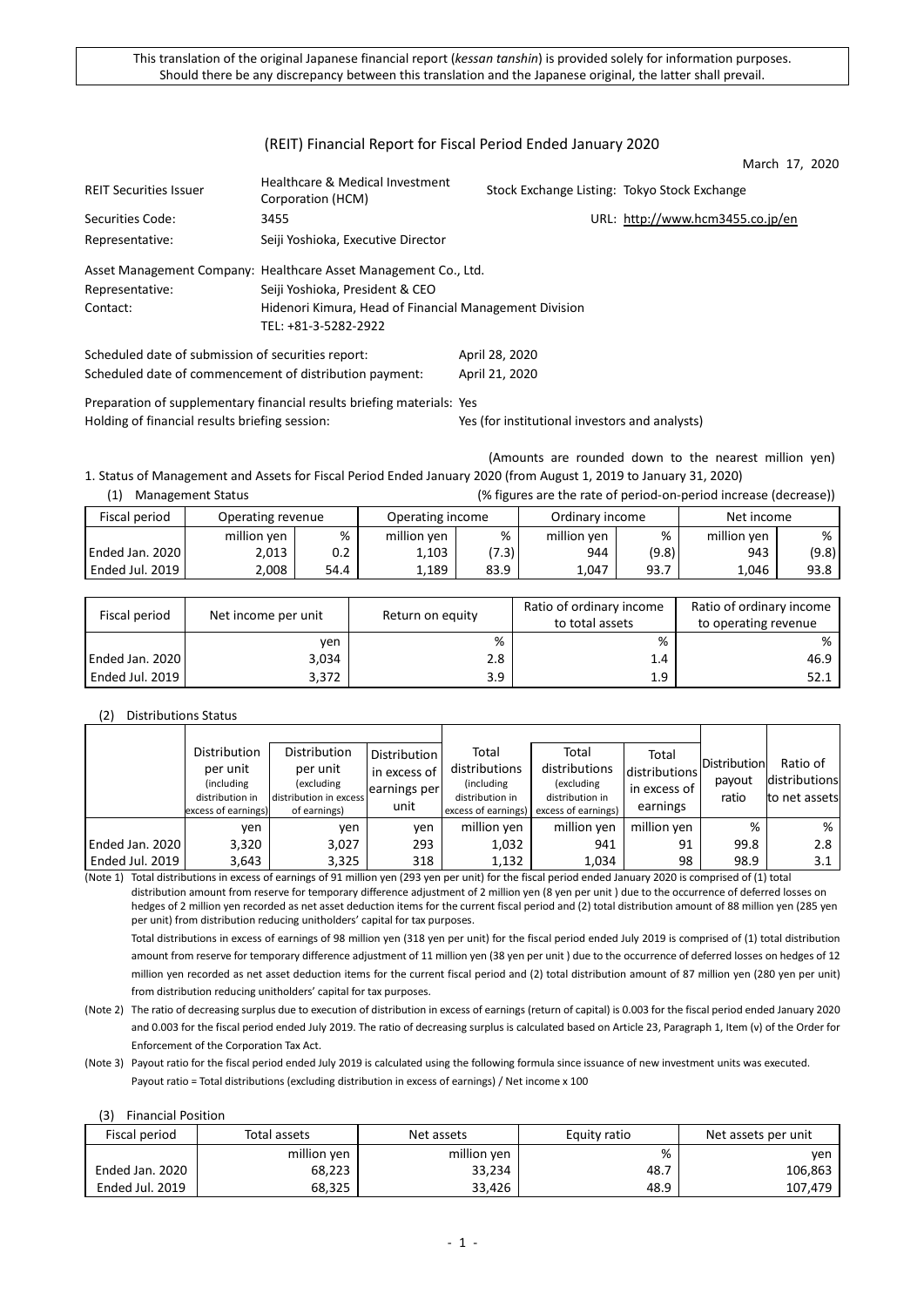|               | (4)             | <b>Status of Cash Flows</b>                                                                                            |             |                                                           |                                               |  |  |  |  |  |  |
|---------------|-----------------|------------------------------------------------------------------------------------------------------------------------|-------------|-----------------------------------------------------------|-----------------------------------------------|--|--|--|--|--|--|
| Fiscal period |                 | Net cash<br>Net cash<br>provided by (used in) investing<br>provided by (used in) operating<br>activities<br>activities |             | Net cash<br>provided by (used in) financing<br>activities | Cash and cash equivalents at end<br>of period |  |  |  |  |  |  |
|               |                 | million yen                                                                                                            | million yen | million yen                                               | million yen                                   |  |  |  |  |  |  |
|               | Ended Jan. 2020 | 1,767                                                                                                                  | (231)       | (1, 237)                                                  | 2,260                                         |  |  |  |  |  |  |
|               | Ended Jul. 2019 | 1,476                                                                                                                  | (22,728)    | 21,812                                                    | 1,962                                         |  |  |  |  |  |  |

### 2. Earnings Forecast for Fiscal Period Ending July 2020 (from February 1, 2020 to July 31, 2020) and Earnings Forecast for Fiscal Period Ending January 2021 (from August 1, 2020 to January 31, 2021)

(% figures are the rate of period-on-period increase (decrease))

|                  |                   |     |                  |       |                 |       |             |       | is in the case of the contract of the contract of the case.                      |                                                      | 19221292211                                                                          |
|------------------|-------------------|-----|------------------|-------|-----------------|-------|-------------|-------|----------------------------------------------------------------------------------|------------------------------------------------------|--------------------------------------------------------------------------------------|
| Fiscal period    | Operating revenue |     | Operating income |       | Ordinary income |       | Net income  |       | Distribution per<br>unit (excluding<br>distribution in<br>excess of<br>earnings) | Distribution in<br>excess of<br>earnings per<br>unit | Distribution<br>per unit<br>(including)<br>distribution<br>in excess of<br>earnings) |
|                  | million yen       | %   | million ven      |       | % million ven   | %     | million yen | %     | ven                                                                              | yen                                                  | yen                                                                                  |
| Ending Jul. 2020 | 2,015             | 0.1 | 1.047            | (5.1) | 891             | (5.6) | 890         | (5.6) | 2,864                                                                            | 286                                                  | 3,150                                                                                |
| Ending Jan. 2021 | 2,015             | 0.0 | 1,039            | (0.8) | 882             | (1.0) | 881         | (1.0) | 2,835                                                                            | 290                                                  | 3,125                                                                                |

(Reference) Forecast net income per unit (fiscal period ending July 2020) 2,864 yen

Forecast net income per unit (fiscal period ending January 2021) 2,835 yen

### \* Other

(1) Changes in Accounting Policies, Changes in Accounting Estimates, and Retrospective Restatement

| $(1)$ Changes in accounting policies accompanying amendments to accounting standards, etc.: No |    |
|------------------------------------------------------------------------------------------------|----|
| $(2)$ Changes in accounting policies other than $(1)$ :                                        | N٥ |
| (3) Changes in accounting estimates:                                                           | N٥ |
| (4) Retrospective restatement:                                                                 | N٥ |

(2) Total Number of Investment Units Issued and Outstanding

| $(1)$ Total number of investment units issued and outstanding (including own investment units) at end of period |  |                               |               |  |  |  |  |
|-----------------------------------------------------------------------------------------------------------------|--|-------------------------------|---------------|--|--|--|--|
| Fiscal period ended January 2020 311,001 units                                                                  |  | Fiscal period ended July 2019 | 311,001 units |  |  |  |  |

② Number of own investment units at end of period

Fiscal period ended January 2020 - units Fiscal period ended July 2019 - units

(Note) For the number of investment units serving as the basis for calculation of net income per unit, please see "Notes on Per Unit Information" on page 29.

\* Financial reports are exempt from the audit by a certified public accountant or an auditing firm.

\* Special note

The forecast is a future prospect judged by HCM based on information currently available and includes many uncertain factors. Actual operating revenue, operating income, ordinary income, net income, distribution per unit (excluding distribution in excess of earnings), distribution in excess of earnings per unit and distribution per unit (including distribution in excess of earnings) are subject to change due to changes in circumstances. In addition, the forecast is not a guarantee of the amount of distribution and distribution in excess of earnings. For the assumptions underlying the above forecast, please see "Assumptions Underlying Earnings Forecast for Fiscal Period Ending July 2020 and Fiscal Period Ending January 2021" on pages 9 and 10.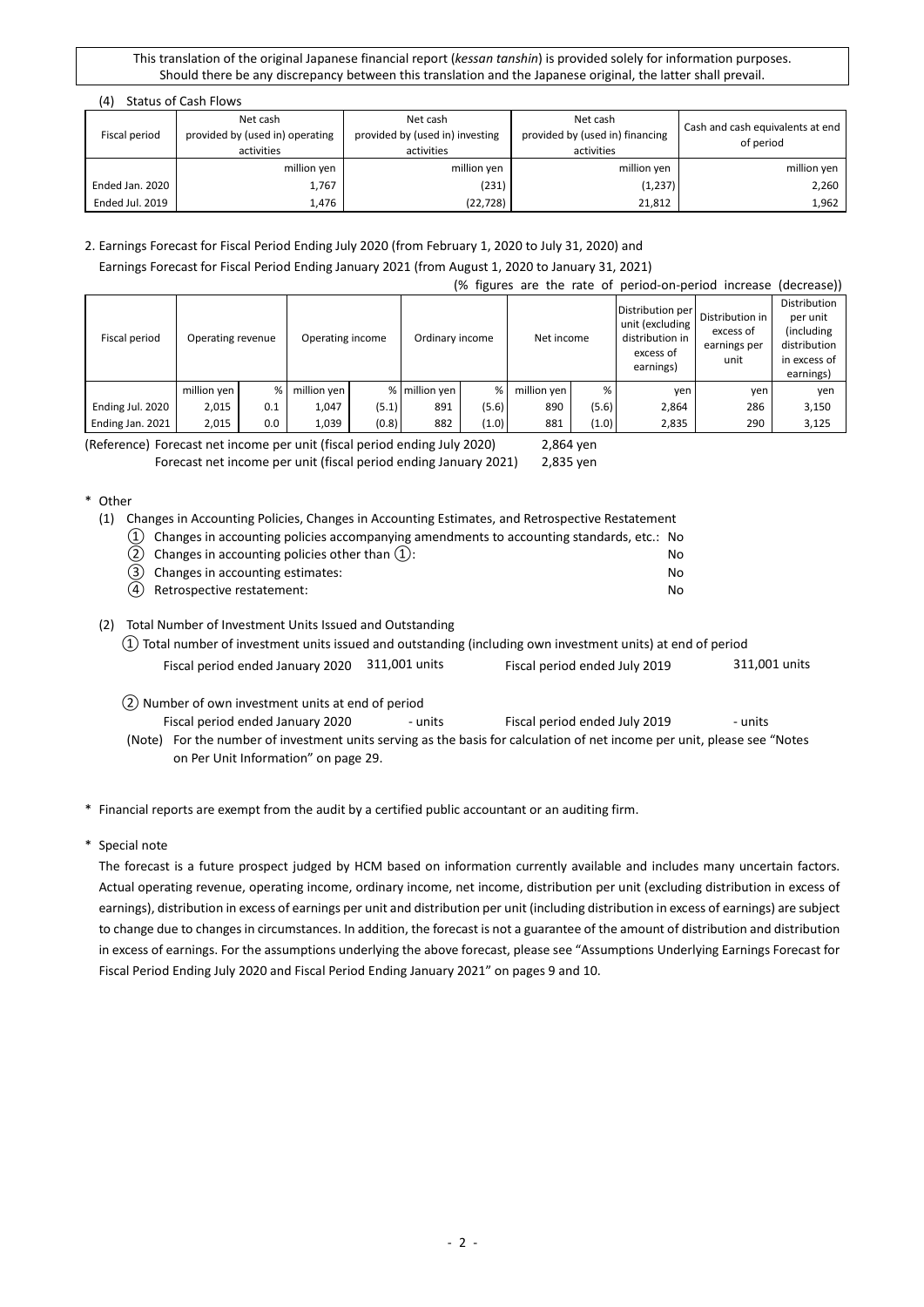#### Table of Contents

| (1) |  |
|-----|--|
|     |  |
| (1) |  |
| (2) |  |
| (3) |  |
| (4) |  |
| (5) |  |
| (6) |  |
| (7) |  |
| (8) |  |
| (9) |  |
|     |  |
| (1) |  |
| (2) |  |
|     |  |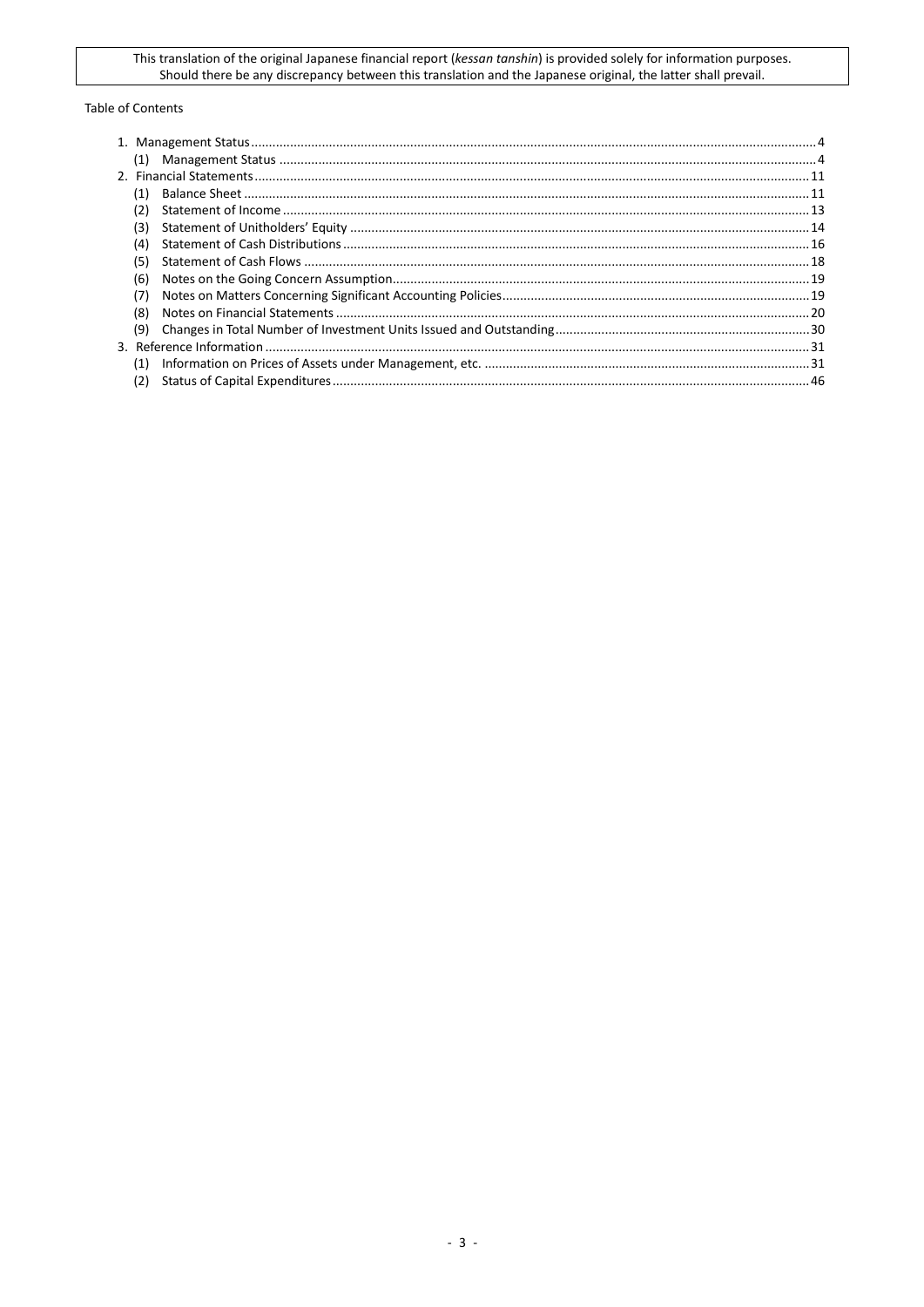### <span id="page-3-0"></span>1. Management Status

### <span id="page-3-1"></span>(1) Management Status

- ① Overview of the Current Fiscal Period
	- (a) Brief History of HCM

Healthcare & Medical Investment Corporation (hereinafter, "HCM") was established under the Act on Investment Trusts and Investment Corporations (Act No. 198 of 1951, as amended; hereinafter, the "Investment Trusts Act") with Healthcare Asset Management Co., Ltd. (hereinafter, the "Asset Management Company" or "HAM") as the organizer on December 9, 2014. HCM was listed on the Real Estate Investment Trust Securities Market of Tokyo Stock Exchange, Inc. (hereinafter, the "Tokyo Stock Exchange") (securities code: 3455) on March 19, 2015.

The total number of investment units issued and outstanding as of the end of the fiscal period ended January 2020 (August 1, 2019 to January 31, 2020) (hereinafter, the "10th fiscal period" or the "current fiscal period") stands at 311,001 units.

(b) Investment Environment and Performance

### a. Investment Environment

HCM was established on the background of the social situation in which expansion and enhancement of nursing care services and medical services by healthcare facilities has become an urgent issue, at the time when the population which bears nursing care continues to shrink while aging advances the fastest in developed nations and the number and percentage of the elderly among the total population is expected to remain on the rise for the time being.

The government has also set a target in "Housing Life Basic Plan (nationwide plan)" to increase the ratio of housing supply for the elderly to 4% in 2025 from 2.1% in 2014.

HCM seeks to realize a society where all people can live vibrantly and with peace of mind as well as to secure stable income and to achieve steady growth of the portfolio. HCM will make a stable investment in healthcare facilities, for which social demand is growing, to promote appropriate maintenance/management and new supply.

#### b. Performance

During the current fiscal period, HCM made no acquisition or transfer.

As of the end of the current fiscal period, HCM owns 35 properties with a total leasable area of 182,540.84 m<sup>2</sup>, and the occupancy rate stands at 100.0%.

#### (c) Overview of Financing

HCM upholds stable financial management as its basic policy for securing stable income and maintaining and enhancing asset value over the medium to long term.

For the 7,700 million yen of loans due for repayment on January 31, 2020, HCM refinanced 5,700 million yen and issued investment corporation bonds of 2,000 million yen.

As a result, unitholders' capital (net) (Note) at the end of the current fiscal period stands at 32,330 million yen, the total number of investment units issued and outstanding at 311,001 units, and the total interest-bearing liabilities at 32,450 million yen.

(Note) The amount obtained by subtracting deduction from unitholders' capital from unitholders' capital is shown. The amount does not take into account the change in unitholders' capital in line with the implementation of distributions in excess of earnings of reserve for temporary difference adjustments.

As of the end of the current fiscal period, the ratio of interest-bearing liabilities (loan amount) to total assets (hereinafter, "LTV") is 47.6%.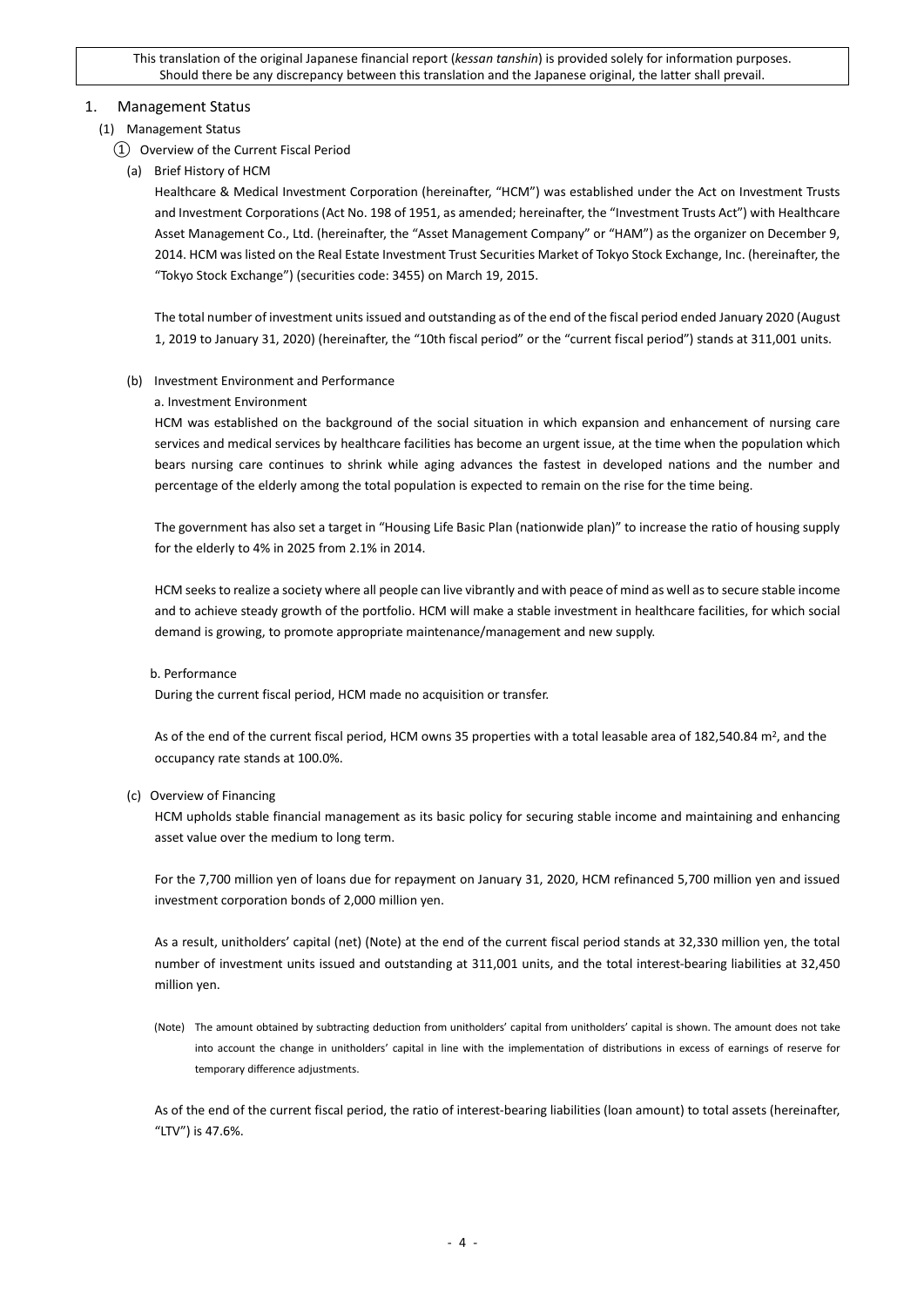| HCM's rating as of January 31, 2020 is as follows. |  |
|----------------------------------------------------|--|
|----------------------------------------------------|--|

| Rating Agency                             | Rating category         | Rating       | Outlook |  |
|-------------------------------------------|-------------------------|--------------|---------|--|
| Japan Credit Rating<br>Agency, Ltd. (JCR) | Long-term issuer rating | A (single-A) | Stable  |  |

#### (d) Overview of Business Performance and Distributions

As a result of the management described above, for the current fiscal period, operating revenue stood at 2,013 million yen, operating income at 1,103 million yen, ordinary income at 944 million yen and net income at 943 million yen.

In accordance with the cash distribution policy described in Article 36, Paragraph 1 of its Articles of Incorporation, HCM determined that the amount of distribution shall exceed the amount equivalent to 90% of its distributable profit as stipulated in Article 67-15 of the Act on Special Measures Concerning Taxation, and shall be up to its profits as defined in Article 136, Paragraph 1 of the Investment Trusts Act. Following this policy, HCM has decided that, of profits as defined in Article 136, Paragraph 1 of the Investment Trusts Act, it shall distribute 941,400,027 yen, which is the maximum integral multiple to the 311,001 units issued and outstanding as distribution of earnings. Accordingly, distribution of earning per unit was 3,027 yen.

In addition, HCM is to make distribution in excess of earnings, of which the amount is to be determined by HCM as an amount equivalent to net asset deduction items (as defined in Article 2, Paragraph 2, Item (30) (b) of the Ordinance on Accountings of Investment Corporations), considering the impact of net asset deduction items on distribution, pursuant to the policy for cash distribution in excess of earnings provided in Article 36, Paragraph 2 of its Articles of Incorporation. In the current fiscal period, since the change in the current fiscal period in deferred losses on hedges of 2 million yen was recorded as net asset deduction items, HCM decided to make distribution of reserve for temporary difference adjustments in the amount of 2,488,008 yen. As a result, distribution in excess of earnings per unit (of reserve for temporary difference adjustments) came to 8 yen.

Furthermore, in accordance with the policy for cash distribution in excess of earnings provided in Article 36, Paragraph 2 of its Articles of Incorporation, HCM is to conduct distribution in excess of earnings (return of capital that falls under the category of distribution reducing unitholders' capital for tax purpose) in each period on a continuous basis. During the current fiscal period, HCM has decided to distribute 88,635,285 yen, an amount roughly equivalent to 20% of depreciation recorded in the current fiscal period, as distribution in excess of earnings. As a result, distribution in excess of earnings per unit (of other distribution in excess of earnings) came to 285 yen.

As a result, distribution per unit came to 3,320 yen.

- (Note 1) Distribution in excess of earnings is distributed up to the amount equivalent to 20/100 of the depreciation recorded in the accounting period immediately before the accounting period when HCM will pay the said distribution, sufficiently taking into consideration the amount of capital expenditure necessary for maintaining and improving the competitiveness of HCM's Assets Under Management, the financial position of HCM and other factors. However, distribution in excess of earnings may be conducted up to an amount lower than the above amount or may not be conducted when the implementation of distribution in excess of earnings up to the said amount is judged to be inappropriate based on the economic environment surrounding HCM, trends of the real estate market and leasing market, status of HCM's Assets Under Management and financial conditions.
- (Note 2) Under the rules of The Investment Trusts Association, Japan (hereinafter, "The Investment Trusts Association"), closed-end type investment corporations are allowed to conduct distribution in excess of earnings up to an amount equivalent to 60/100 of the depreciation recorded on the last day of the accounting period.

#### ② Outlook for the Next Fiscal Period

#### (a) Investment Environment

In Japan, while the number of elderly households is increasing, the population which bears nursing care is on the decline, providing of nursing care services and medical services for a certain percentage of elderly households is inevitably needed. The expansion of the supply of healthcare facilities especially facilities and housing for the elderly is required in response to the expanding demand for nursing care and medical services.

While nursing care in the same household is forecasted to be difficult due to aging and change of family structure, new development and expansion of healthcare facilities is required to respond to the growing demand for nursing care and medical services, and measures to achieve them are being promoted.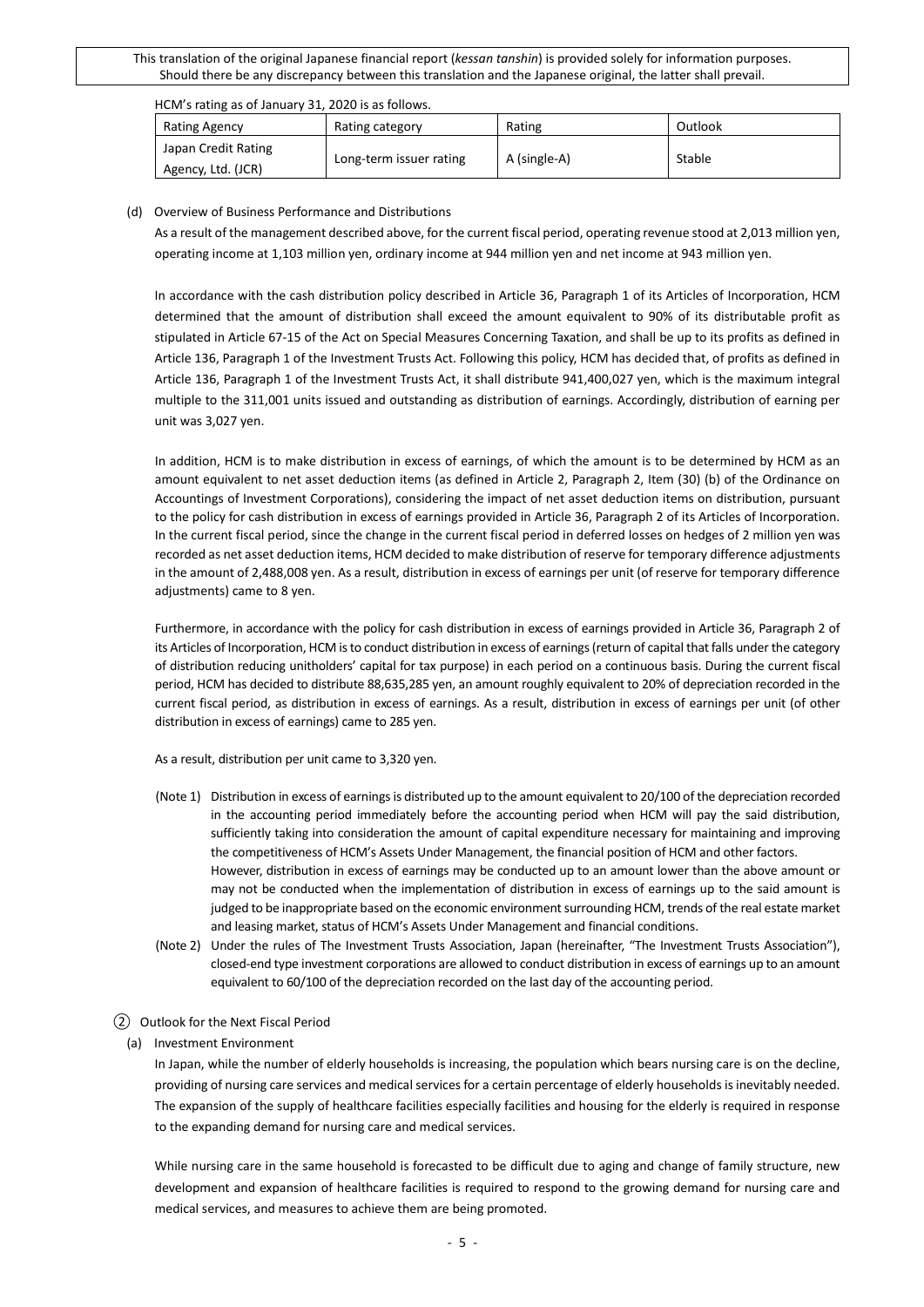The Headquarters for Japan's Economic Revitalization announced a policy to "enact a guideline concerning acquisition and management of housing for the elderly, etc. for the utilization of healthcare REITs with an aim to utilize private fund" as part of urban development to enable the elderly, etc. to walk and live safely in the "Japan Revitalization Strategy -JAPAN is BACK-" as of June 14, 2013.

Following this policy, the Ministry of Land, Infrastructure, Transport and Tourism announced the "Guideline related to the utilization of healthcare REITs targeting housing for the elderly, etc." on June 27, 2014 and the "Guideline related to REITs targeting hospital real estate" on June 26, 2015, as well as indicated the points to be noted in transactions of healthcare facilities such as the positioning of key executive with certain experience. With the enactment of these guidelines, it is considered that the opportunity for the operator to utilize healthcare REITs will increase.

In addition, "Housing Life Basic Plan (nationwide plan)" that was decided by the cabinet as of March 18, 2016 states a performance indicator of increasing the ratio of housing for the elderly to the elderly population to 4% in 2025 from 2.1% in 2014 based on the goal to "realize a housing life where the elderly can live independently."

As for the environment surrounding medical service-related facilities, etc., the government of Japan has promoted a "regional comprehensive care system," a future vision concerning the reorganization of medical service and nursing care functions for providing more effective and efficient medical and nursing care services through subdividing roles of the functions of hospitals and hospital beds for the needs of patients and enhancing cooperation in medical service and nursing care conceived in accordance with the increase of the elderly population in Japan. The government has further divided the functions of beds in medical institutions in line with the conditions of patients, aiming to provide appropriate medical service to all patients at an appropriate location in order to effectively utilize limited medical resources, and established guidelines (March 2015) for planning a community healthcare vision in prefectures. Prefectures have established a vision for community healthcare to adequately promote well-balanced, specialized medical functions and cooperation to suit the community, and will promote subdividing medical functions in accordance with medical needs by newly including such vision in medical planning.

Furthermore, it is said that there are approximately 8,400 hospitals (referring to "a facility for the hospitalization of not less than 20 patients, where physicians or dentists carry out medical practices or dental practices for the public or other specific groups of people" as defined in Article 1-5, Paragraph 1 of the Medical Care Act) in Japan but the ratio of earthquake-resistant hospitals in Japan remains at 74.5% according to a survey conducted in fiscal 2018. Hospitals are used by an unspecified large number of people every day and can also be used as a community base in case of a disaster. Earthquake resistance is an urgent issue even from the viewpoint of strengthening the country's infrastructure.

Therefore, hospitals have capital investment needs, such as newly building hospital wards to meet the division of functions and changing current wards to meet other needs, making buildings earthquake-resistant and reconstructing buildings, and capital needs surrounding hospitals are projected to increase going forward.

Therefore, the market for healthcare facilities with a particular emphasis on the keywords "nursing care," "medical service" and "health," which HCM sets as acquisition targets, is believed to further expand in the future.

### (b) Future Management Policy and Challenges to Address

With recognition of the above investment environment, HCM aims to secure stable revenue and steady growth of the portfolio while seeking to realize a society where all people can live vibrantly and with peace of mind, and manages assets based on the following policies.

#### a. Asset management policy for properties owned

Healthcare facilities possess a unique property feature in which not only location or specifications of buildings, but also the operational capability of the operator and management stability have a large impact on their value as real estate. When HCM acquires a healthcare facility, we aim to secure stable revenue for the medium to long term by, in principle, concluding a long-term lease agreement with fixed rent with the operator that operates the healthcare facility.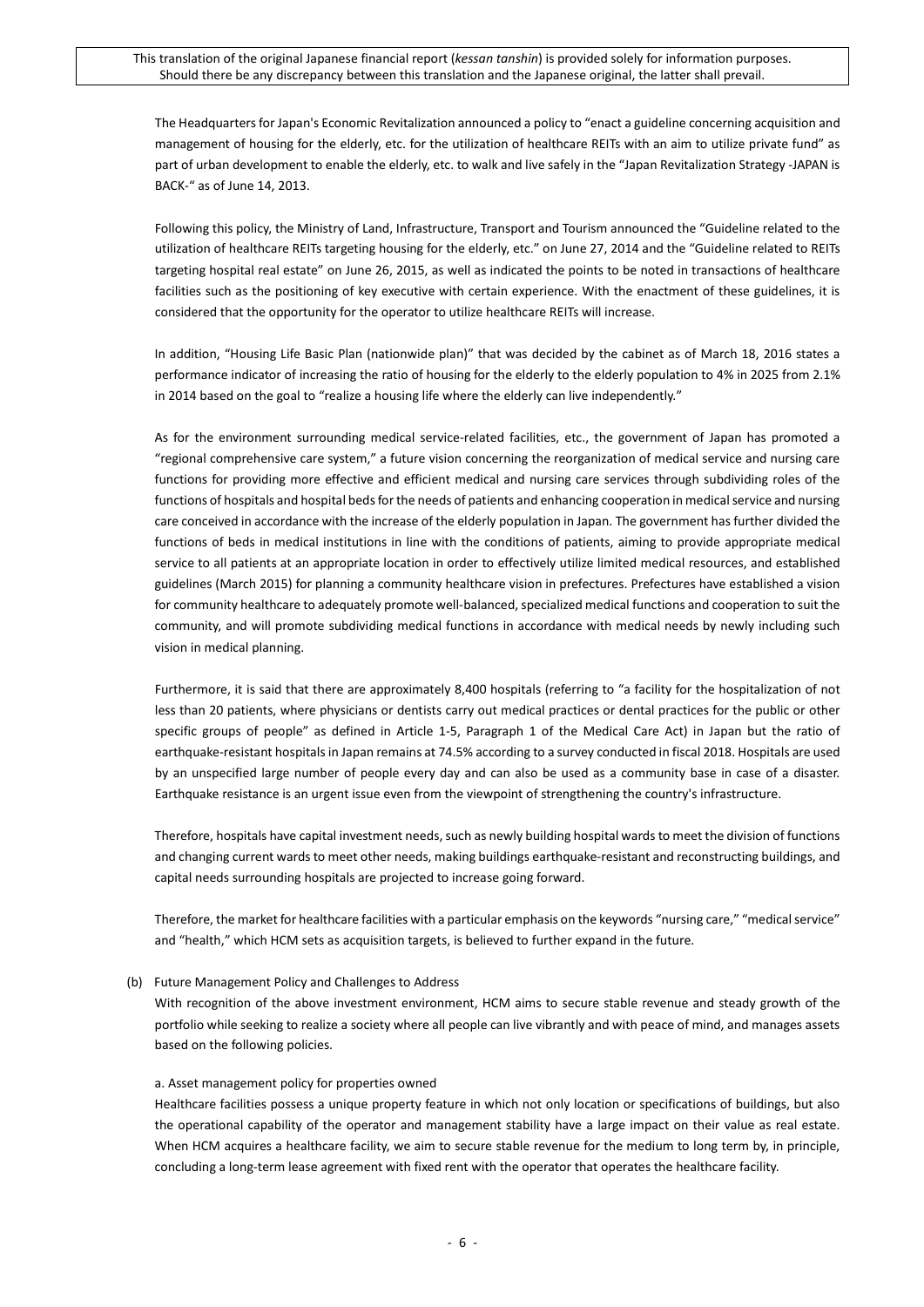HCM conducts due diligence on the business feasibility of facilities, including analyzing the management and financial conditions of operators, along with real estate due diligence, in order to secure stable revenue over the medium to long term; and also implements continuous monitoring even after the acquisition.

#### b. Property acquisition policy

HCM may utilize the comprehensive capabilities of its sponsors including professional know-how and customer base, first refusal rights provided in the support agreements, based on the support agreements which the Asset Management Company has concluded with sponsor companies and such.

Furthermore, the Asset Management Company may, for the purpose of making flexible property acquisition, request sponsors to temporarily own a property (warehousing) on the premise it be transferred to HCM.

HCM aims to maximize unitholder value over the medium to long term by best utilizing the extensive network and warehousing function of the sponsors and works for sustainable growth of the asset size as mentioned above.

#### c. Financing policy

HCM intends to build a stable financial base, to consider market condition upon financing, with aim to secure stable revenue over the medium to long term and maximize unitholder value.

With stable growth of HCM over the long term in mind, equity financing will be carried out flexibly, taking into consideration a multitude of factors including the timing of the acquisition of newly-acquired real estate-related assets and the possibility of utilizing the sponsor's warehousing capabilities, LTV, the timing for the repayment of interest-bearing liabilities and the period remaining until repayment, as well as market conditions, while also considering the dilution of the rights of existing unitholders and the resulting decline, etc. in the trading price of investment units.

As to debt financing, stable and flexible leverage control will be implemented by diversifying repayment due dates and setting upper limit of LTV at 65% (may, however, exceed 65% temporarily). In addition, stable bank formation will be established by receiving financial advice from Sumitomo Mitsui Banking Corporation, one of the sponsors, based on the sponsor support agreement concluded between the bank and the Asset Management Company.

(c) Significant Subsequent Events Not applicable.

#### (d) Earnings Forecast Outlook

The following earnings forecast is expected for the fiscal period ending July 2020 (from February 1, 2020 to July 31, 2020) and the fiscal period ending January 2021 (from August 1, 2020 to January 31, 2021). For the assumptions underlying this outlook, please see "Assumptions Underlying Earnings Forecast for Fiscal Period Ending July 2020 and Fiscal Period Ending January 2021" below.

For the fiscal period ending July 2020 (from February 1, 2020 to July 31, 2020) and the fiscal period ending January 2021 (from August 1, 2020 to January 31, 2021), it is assumed that there is no change in the fair value of interest rate swaps, and of distribution in excess of earnings, that from reserve for temporary difference adjustments is not expected.

| Fiscal period ending July 2020 (from February 1, 2020 to July 31, 2020)     |                   |
|-----------------------------------------------------------------------------|-------------------|
| Operating revenue                                                           | 2,015 million yen |
| Operating income                                                            | 1,047 million yen |
| Ordinary income                                                             | 891 million yen   |
| Net income                                                                  | 890 million yen   |
| Distribution per unit                                                       | 2,864 yen         |
| (excluding distribution in excess of earnings)                              |                   |
| Distribution in excess of earnings per unit                                 | 286 yen           |
| Distribution per unit                                                       | 3,150 yen         |
| (including distribution in excess of earnings)                              |                   |
| Fiscal period ending January 2021 (from August 1, 2020 to January 31, 2021) |                   |
| Operating revenue                                                           | 2,015 million yen |
|                                                                             |                   |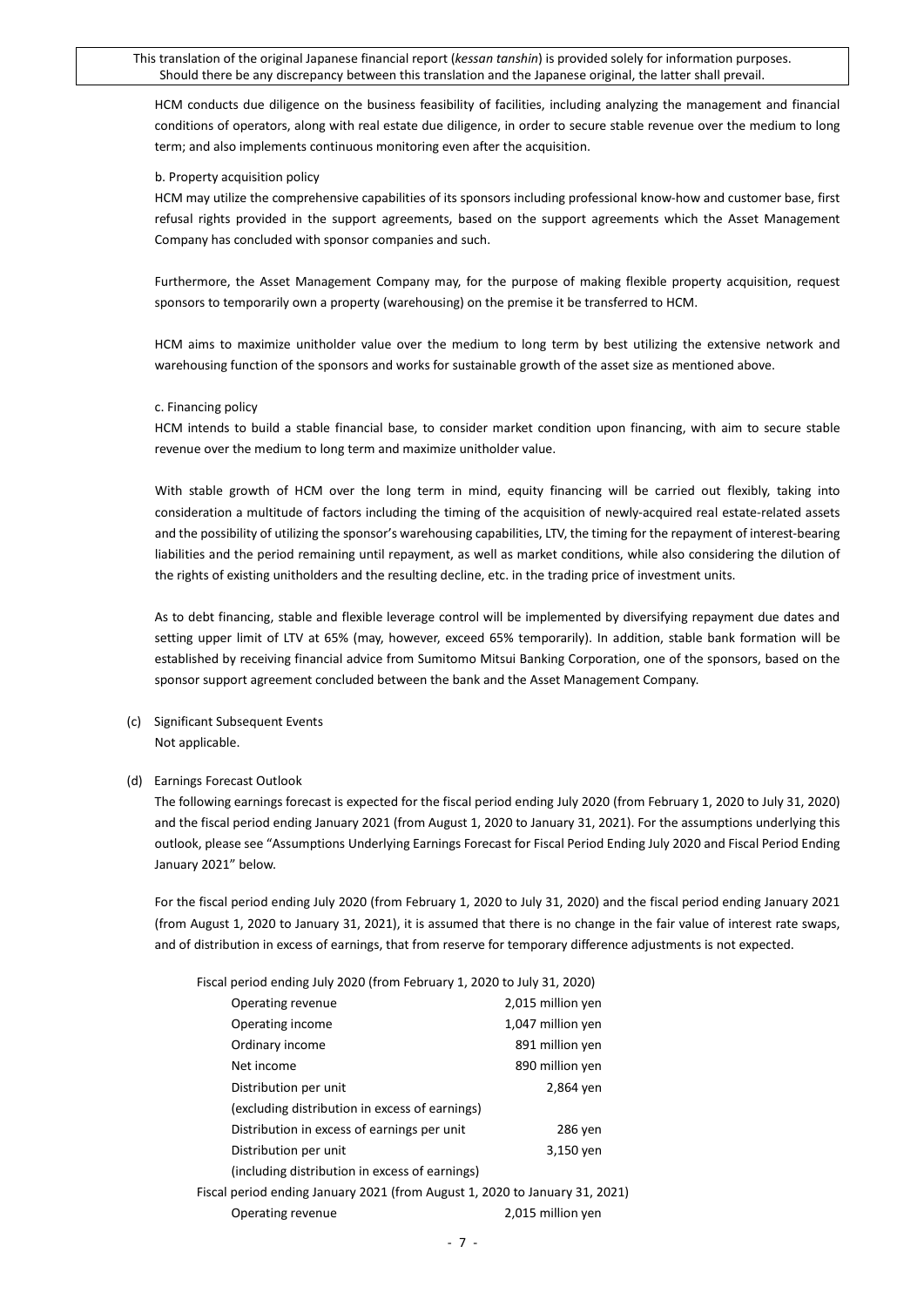| Operating income                               | 1,039 million yen |
|------------------------------------------------|-------------------|
| Ordinary income                                | 882 million yen   |
| Net income                                     | 881 million yen   |
| Distribution per unit                          | 2,835 yen         |
| (excluding distribution in excess of           |                   |
| earnings)                                      |                   |
| Distribution in excess of earnings per unit    | 290 yen           |
| Distribution per unit                          | 3,125 yen         |
| (including distribution in excess of earnings) |                   |

(Note) Please note that actual operating revenue, operating income, ordinary income, net income, distribution per unit (excluding distribution in excess of earnings), distribution in excess of earnings per unit and distribution per unit (including distribution in excess of earnings) may differ from the forecast figures above as a result of discrepancies from assumptions arising due to additional real estate acquisition or sale in the future, trends in the real estate market, fluctuation of interest rates and changes in other situations surrounding HCM, among other factors. In addition, the forecast is not a guarantee of the amount of distribution or distribution in excess of earnings.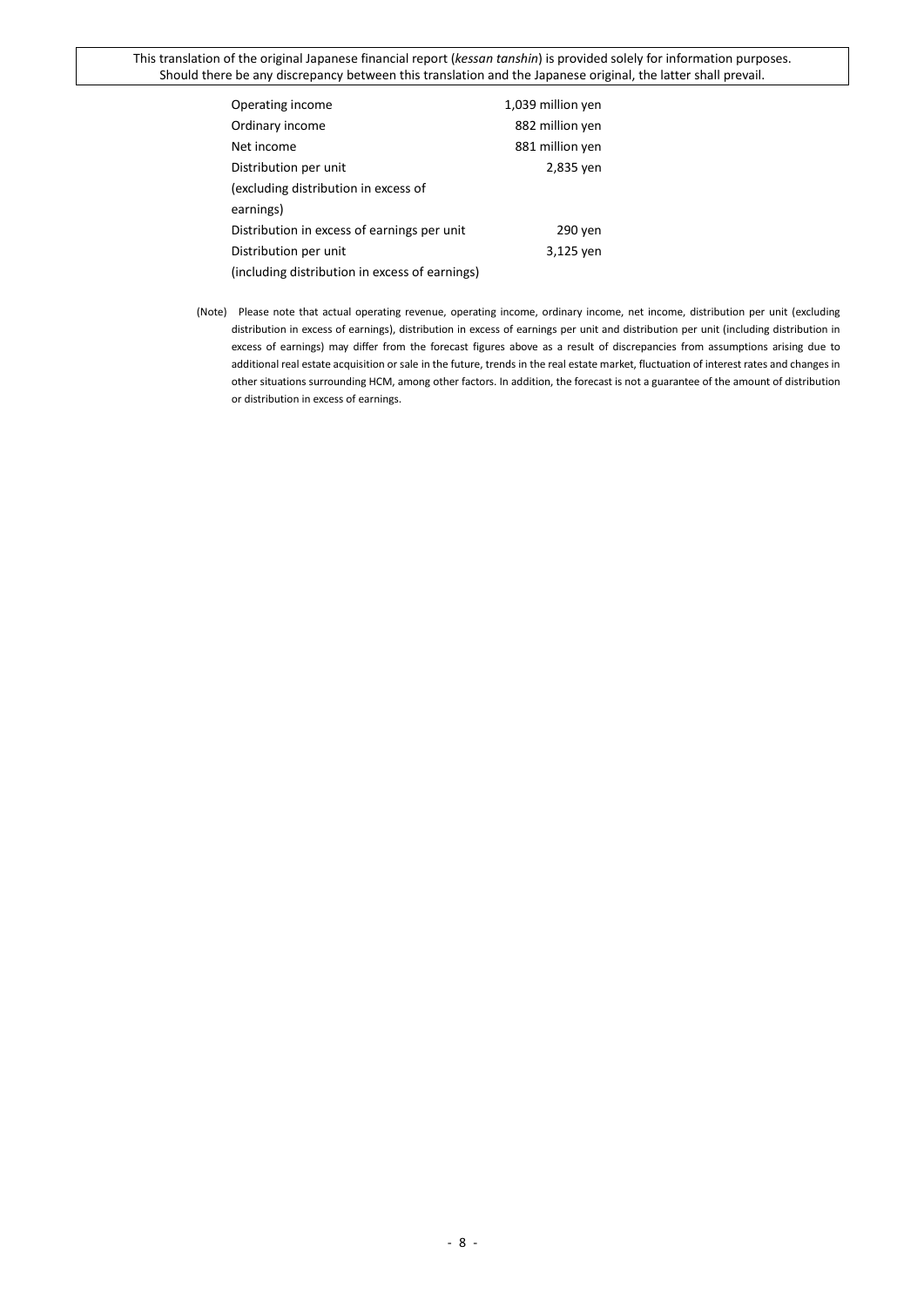|                            | Assumptions Underlying Earnings Forecast for Fiscal Period Ending July 2020 and Fiscal Period Ending January 2021                                                                                                                                                                                                                                                                                                                                                                                                                                                                                                                                                                                                                                                                                                                                                                                                                                                                                                                          |  |  |  |  |
|----------------------------|--------------------------------------------------------------------------------------------------------------------------------------------------------------------------------------------------------------------------------------------------------------------------------------------------------------------------------------------------------------------------------------------------------------------------------------------------------------------------------------------------------------------------------------------------------------------------------------------------------------------------------------------------------------------------------------------------------------------------------------------------------------------------------------------------------------------------------------------------------------------------------------------------------------------------------------------------------------------------------------------------------------------------------------------|--|--|--|--|
| Item                       | Assumptions                                                                                                                                                                                                                                                                                                                                                                                                                                                                                                                                                                                                                                                                                                                                                                                                                                                                                                                                                                                                                                |  |  |  |  |
| Accounting period          | · Fiscal period ending July 2020 (11th fiscal period): from February 1, 2020 to July 31, 2020 (182 days)                                                                                                                                                                                                                                                                                                                                                                                                                                                                                                                                                                                                                                                                                                                                                                                                                                                                                                                                   |  |  |  |  |
|                            | · Fiscal period ending January 2021 (12th fiscal period): from August 1, 2020 to January 31, 2021 (184 days)                                                                                                                                                                                                                                                                                                                                                                                                                                                                                                                                                                                                                                                                                                                                                                                                                                                                                                                               |  |  |  |  |
| Assets under<br>management | · It is assumed that, in addition to the trust beneficiary interests in real estate (35 properties in total)<br>owned by HCM as of the date of this document (hereinafter, the "Assets Under Management"), the trust<br>beneficiary interest in real estate to be acquired (hereinafter, the "Asset to be Acquired") will be acquired<br>on April 1, 2020.<br>(The Asset to be Acquired is the land ownership of leased portion of Verde Hotaka owned by HCM, and<br>thus HCM will, after the acquisition, have the entire ownership of the existing property which was on<br>leasehold in part.) Since the planned acquisition price is 38 million yen, disclosure is not required by the<br>listing regulations of the Tokyo Stock Exchange, and the impact on HCM's earnings forecast is minimal.<br>For these reasons, HCM does not plan to make timely disclosure regarding this transaction.<br>• There may actually be changes due to acquisition of new properties, or sale of the Assets Under<br>Management, etc. in the future. |  |  |  |  |
|                            | • Lease business revenue from the Assets Under Management is calculated by considering and analyzing                                                                                                                                                                                                                                                                                                                                                                                                                                                                                                                                                                                                                                                                                                                                                                                                                                                                                                                                       |  |  |  |  |
| Operating                  | the lease agreement of each Asset Under Management effective as of the date of this document, tenant                                                                                                                                                                                                                                                                                                                                                                                                                                                                                                                                                                                                                                                                                                                                                                                                                                                                                                                                       |  |  |  |  |
| revenue                    | and market condition, etc.                                                                                                                                                                                                                                                                                                                                                                                                                                                                                                                                                                                                                                                                                                                                                                                                                                                                                                                                                                                                                 |  |  |  |  |
|                            | • For operating revenue, it is assumed that there will be no default or non-payment of rents by tenants.                                                                                                                                                                                                                                                                                                                                                                                                                                                                                                                                                                                                                                                                                                                                                                                                                                                                                                                                   |  |  |  |  |
|                            | · The main breakdown of rental business expenses, the major component of operating expense, is as                                                                                                                                                                                                                                                                                                                                                                                                                                                                                                                                                                                                                                                                                                                                                                                                                                                                                                                                          |  |  |  |  |
|                            | follows.                                                                                                                                                                                                                                                                                                                                                                                                                                                                                                                                                                                                                                                                                                                                                                                                                                                                                                                                                                                                                                   |  |  |  |  |
|                            | Fiscal period ending<br>Fiscal period ending<br><b>July 2020</b><br>January 2021                                                                                                                                                                                                                                                                                                                                                                                                                                                                                                                                                                                                                                                                                                                                                                                                                                                                                                                                                           |  |  |  |  |
|                            | 139 million yen<br>139 million yen<br>Property tax                                                                                                                                                                                                                                                                                                                                                                                                                                                                                                                                                                                                                                                                                                                                                                                                                                                                                                                                                                                         |  |  |  |  |
|                            | 23 million yen<br>Repair expenses<br>24 million yen                                                                                                                                                                                                                                                                                                                                                                                                                                                                                                                                                                                                                                                                                                                                                                                                                                                                                                                                                                                        |  |  |  |  |
|                            | 448 million yen<br>453 million yen<br>Depreciation                                                                                                                                                                                                                                                                                                                                                                                                                                                                                                                                                                                                                                                                                                                                                                                                                                                                                                                                                                                         |  |  |  |  |
|                            | Other expenses related to rent business<br>50 million yen<br>50 million yen                                                                                                                                                                                                                                                                                                                                                                                                                                                                                                                                                                                                                                                                                                                                                                                                                                                                                                                                                                |  |  |  |  |
|                            | · Out of rental business expenses, the major component of operating expense, expenses other than                                                                                                                                                                                                                                                                                                                                                                                                                                                                                                                                                                                                                                                                                                                                                                                                                                                                                                                                           |  |  |  |  |
|                            | depreciation is calculated based on the past figures reflecting factors for change in expenses.                                                                                                                                                                                                                                                                                                                                                                                                                                                                                                                                                                                                                                                                                                                                                                                                                                                                                                                                            |  |  |  |  |
| Operating                  | · In purchasing and selling real estate in general, real property tax and urban planning tax are calculated                                                                                                                                                                                                                                                                                                                                                                                                                                                                                                                                                                                                                                                                                                                                                                                                                                                                                                                                |  |  |  |  |
| expenses                   | by period distribution with previous owners and settled at the time of acquisition, but as HCM includes                                                                                                                                                                                                                                                                                                                                                                                                                                                                                                                                                                                                                                                                                                                                                                                                                                                                                                                                    |  |  |  |  |
|                            | this settlement money in acquisition cost, they are not recoded as expenses in the year of acquisition.                                                                                                                                                                                                                                                                                                                                                                                                                                                                                                                                                                                                                                                                                                                                                                                                                                                                                                                                    |  |  |  |  |
|                            | Accordingly, real property tax and urban planning tax of the assets to be acquired in the fiscal period                                                                                                                                                                                                                                                                                                                                                                                                                                                                                                                                                                                                                                                                                                                                                                                                                                                                                                                                    |  |  |  |  |
|                            | ending July 2020 will not be recorded as expenses in the fiscal period ending July 2020 or in the fiscal                                                                                                                                                                                                                                                                                                                                                                                                                                                                                                                                                                                                                                                                                                                                                                                                                                                                                                                                   |  |  |  |  |
|                            | period ending January 2021, and such for fiscal 2021 will be recorded as expenses from the fiscal period                                                                                                                                                                                                                                                                                                                                                                                                                                                                                                                                                                                                                                                                                                                                                                                                                                                                                                                                   |  |  |  |  |
|                            | ending July 2021.                                                                                                                                                                                                                                                                                                                                                                                                                                                                                                                                                                                                                                                                                                                                                                                                                                                                                                                                                                                                                          |  |  |  |  |
|                            | • For repair expenses, the Asset Management Company records the expenses it deems necessary for each                                                                                                                                                                                                                                                                                                                                                                                                                                                                                                                                                                                                                                                                                                                                                                                                                                                                                                                                       |  |  |  |  |
|                            | property in each period. However, as repair expenses may increase or additional repair may be required                                                                                                                                                                                                                                                                                                                                                                                                                                                                                                                                                                                                                                                                                                                                                                                                                                                                                                                                     |  |  |  |  |
|                            | due to unpredictable factors, actual expanses may differ significantly from the forecast.                                                                                                                                                                                                                                                                                                                                                                                                                                                                                                                                                                                                                                                                                                                                                                                                                                                                                                                                                  |  |  |  |  |
|                            | • Depreciation is calculated by using the straight-line method including ancillary expenses.                                                                                                                                                                                                                                                                                                                                                                                                                                                                                                                                                                                                                                                                                                                                                                                                                                                                                                                                               |  |  |  |  |
|                            | • The asset management fee paid to the Asset Management Company is assumed to be 195 million yen                                                                                                                                                                                                                                                                                                                                                                                                                                                                                                                                                                                                                                                                                                                                                                                                                                                                                                                                           |  |  |  |  |
|                            | for the fiscal period ending July 2020 and 196 million yen for the fiscal period ending January 2021.                                                                                                                                                                                                                                                                                                                                                                                                                                                                                                                                                                                                                                                                                                                                                                                                                                                                                                                                      |  |  |  |  |
|                            | · Investment unit issuance expenses accompanying the issuance of new investment units are                                                                                                                                                                                                                                                                                                                                                                                                                                                                                                                                                                                                                                                                                                                                                                                                                                                                                                                                                  |  |  |  |  |
|                            | depreciated evenly over 3 years and are assumed to be 6 million yen for the fiscal period ending July                                                                                                                                                                                                                                                                                                                                                                                                                                                                                                                                                                                                                                                                                                                                                                                                                                                                                                                                      |  |  |  |  |
|                            | 2020 and 6 million yen for the fiscal period ending January 2021.                                                                                                                                                                                                                                                                                                                                                                                                                                                                                                                                                                                                                                                                                                                                                                                                                                                                                                                                                                          |  |  |  |  |
|                            | · Investment corporation bond issuance costs associated with the issuance of investment corporation                                                                                                                                                                                                                                                                                                                                                                                                                                                                                                                                                                                                                                                                                                                                                                                                                                                                                                                                        |  |  |  |  |
| Non-operating              | bonds are depreciated using the straight-line method over the period up to redemption, and are                                                                                                                                                                                                                                                                                                                                                                                                                                                                                                                                                                                                                                                                                                                                                                                                                                                                                                                                             |  |  |  |  |
| expenses                   | assumed to be 1 million yen in the fiscal period ending July 2020 and 1 million yen in the fiscal period                                                                                                                                                                                                                                                                                                                                                                                                                                                                                                                                                                                                                                                                                                                                                                                                                                                                                                                                   |  |  |  |  |
|                            | ending January 2021.                                                                                                                                                                                                                                                                                                                                                                                                                                                                                                                                                                                                                                                                                                                                                                                                                                                                                                                                                                                                                       |  |  |  |  |
|                            | · Interest expenses, interest expenses on investment corporation bonds and other borrowing-related                                                                                                                                                                                                                                                                                                                                                                                                                                                                                                                                                                                                                                                                                                                                                                                                                                                                                                                                         |  |  |  |  |
|                            | expenses are assumed to be 148 million yen for the fiscal period ending July 2020 and 149 million yen                                                                                                                                                                                                                                                                                                                                                                                                                                                                                                                                                                                                                                                                                                                                                                                                                                                                                                                                      |  |  |  |  |
|                            | for the fiscal period ending January 2021.                                                                                                                                                                                                                                                                                                                                                                                                                                                                                                                                                                                                                                                                                                                                                                                                                                                                                                                                                                                                 |  |  |  |  |
|                            | · As of the date of the document, HCM has a balance of interest-bearing liabilities of 32,450 million yen.                                                                                                                                                                                                                                                                                                                                                                                                                                                                                                                                                                                                                                                                                                                                                                                                                                                                                                                                 |  |  |  |  |
|                            |                                                                                                                                                                                                                                                                                                                                                                                                                                                                                                                                                                                                                                                                                                                                                                                                                                                                                                                                                                                                                                            |  |  |  |  |
| Interest-bearing           | It is assumed that there will be no change in the balance of interest-bearing liabilities at the end of the<br>fiscal period ending July 2020 and the fiscal period ending January 2021, with an assumption that 3,000                                                                                                                                                                                                                                                                                                                                                                                                                                                                                                                                                                                                                                                                                                                                                                                                                     |  |  |  |  |
| liabilities                |                                                                                                                                                                                                                                                                                                                                                                                                                                                                                                                                                                                                                                                                                                                                                                                                                                                                                                                                                                                                                                            |  |  |  |  |
|                            | million yen of loans due for repayment in the fiscal period ending January 2021 (repayment date: January                                                                                                                                                                                                                                                                                                                                                                                                                                                                                                                                                                                                                                                                                                                                                                                                                                                                                                                                   |  |  |  |  |
|                            | 31, 2021) will be refinanced for the same amount.                                                                                                                                                                                                                                                                                                                                                                                                                                                                                                                                                                                                                                                                                                                                                                                                                                                                                                                                                                                          |  |  |  |  |
|                            | · The assumption is the total number of investment units issued and outstanding as of the date of this                                                                                                                                                                                                                                                                                                                                                                                                                                                                                                                                                                                                                                                                                                                                                                                                                                                                                                                                     |  |  |  |  |
|                            | document, which is 311,001 units. And the assumption is that there will be no change in the number of                                                                                                                                                                                                                                                                                                                                                                                                                                                                                                                                                                                                                                                                                                                                                                                                                                                                                                                                      |  |  |  |  |
|                            | investment units due to issuance of new investment units, etc. through to the end of the fiscal period                                                                                                                                                                                                                                                                                                                                                                                                                                                                                                                                                                                                                                                                                                                                                                                                                                                                                                                                     |  |  |  |  |
| Investment units           | ending January 2021.                                                                                                                                                                                                                                                                                                                                                                                                                                                                                                                                                                                                                                                                                                                                                                                                                                                                                                                                                                                                                       |  |  |  |  |
|                            | · Distribution per unit is calculated based on the forecasted number of units issued and outstanding at                                                                                                                                                                                                                                                                                                                                                                                                                                                                                                                                                                                                                                                                                                                                                                                                                                                                                                                                    |  |  |  |  |
|                            | the end of period of 311,001 units for the fiscal period ending July 2020 and for the fiscal period ending                                                                                                                                                                                                                                                                                                                                                                                                                                                                                                                                                                                                                                                                                                                                                                                                                                                                                                                                 |  |  |  |  |
|                            | January 2021, respectfully.                                                                                                                                                                                                                                                                                                                                                                                                                                                                                                                                                                                                                                                                                                                                                                                                                                                                                                                                                                                                                |  |  |  |  |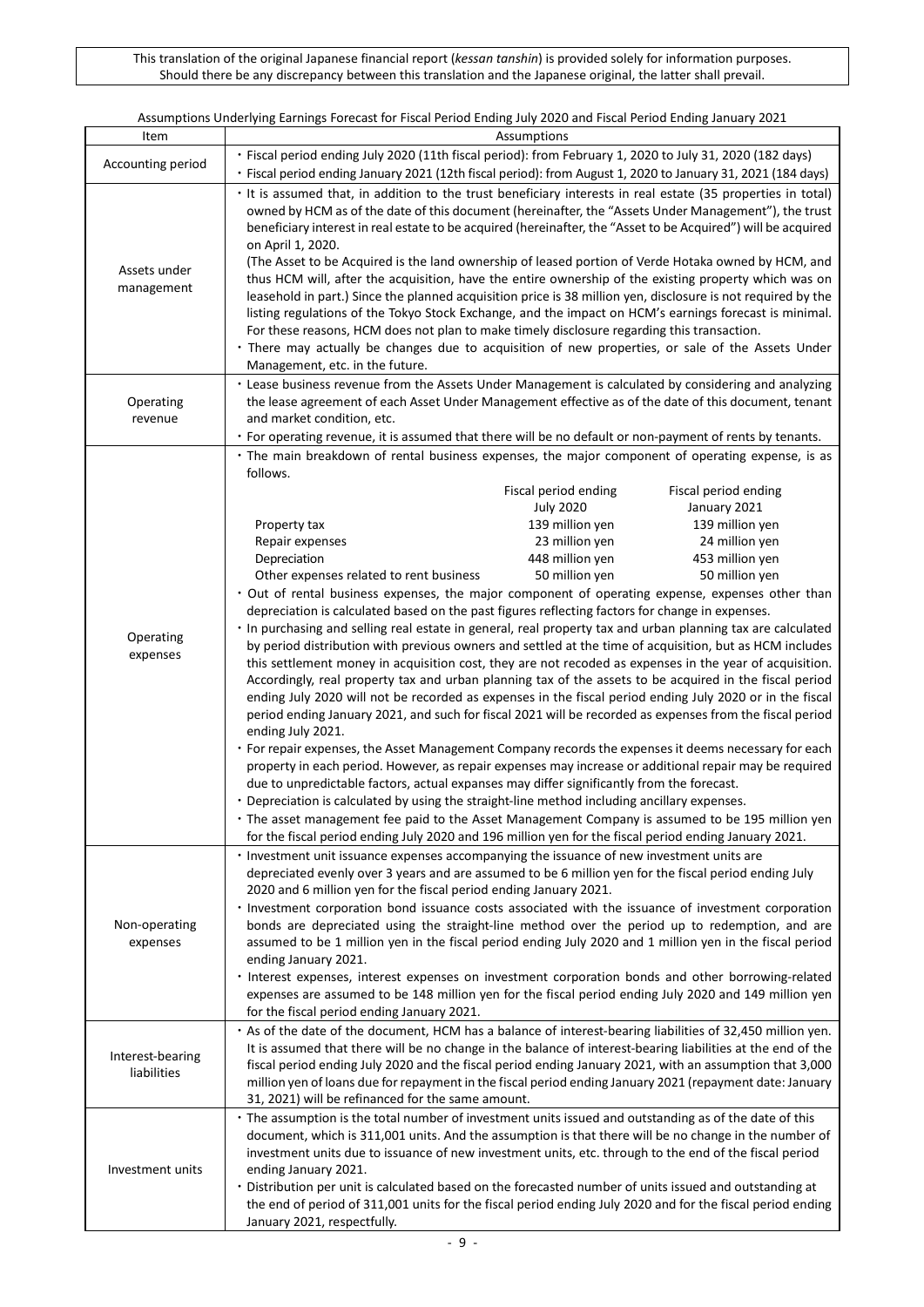| Item                                                                       | Assumptions                                                                                                                                                                                                                                                                                                                                                                                                                                                                                                                                                                                                                                                                                                                                                                                                                                                                                                                                                                                                                                                                                                                                                                                                                                                                                                                                                                                                                                                                                                                                                                                                                                                                                              |
|----------------------------------------------------------------------------|----------------------------------------------------------------------------------------------------------------------------------------------------------------------------------------------------------------------------------------------------------------------------------------------------------------------------------------------------------------------------------------------------------------------------------------------------------------------------------------------------------------------------------------------------------------------------------------------------------------------------------------------------------------------------------------------------------------------------------------------------------------------------------------------------------------------------------------------------------------------------------------------------------------------------------------------------------------------------------------------------------------------------------------------------------------------------------------------------------------------------------------------------------------------------------------------------------------------------------------------------------------------------------------------------------------------------------------------------------------------------------------------------------------------------------------------------------------------------------------------------------------------------------------------------------------------------------------------------------------------------------------------------------------------------------------------------------|
| Distribution per unit<br>(excluding distribution<br>in excess of earnings) | · Distribution per unit (excluding distribution in excess of earnings) is calculated with the assumption being<br>the cash distribution policy provided in the Articles of Incorporation of HCM.<br>· Distribution per unit (excluding distribution in excess of earnings) may vary due to various factors,<br>including fluctuation in rent revenue accompanying change in Assets Under Management, change in<br>tenants, etc. or incurrence of unexpected repairs.                                                                                                                                                                                                                                                                                                                                                                                                                                                                                                                                                                                                                                                                                                                                                                                                                                                                                                                                                                                                                                                                                                                                                                                                                                     |
| Distribution in excess of<br>earnings per unit                             | · Distribution in excess of earnings per unit is calculated pursuant to the policies provided in the Articles<br>of Incorporation of HCM, policies provided below, other applicable laws and regulations, rules of self-<br>regulatory organizations, etc. The total amount of distribution in excess of earnings is assumed to be 88<br>million yen for the fiscal period ending July 2020 and 90 million yen for the fiscal period ending January<br>2021.<br>• The total amount of distribution in excess of earnings is distributed up to the amount equivalent to<br>20/100 of the depreciation recorded in the accounting period immediately before the accounting period<br>when HCM will pay the said distribution, sufficiently taking into consideration the amount of capital<br>expenditure necessary for maintaining and improving the competitiveness of HCM's Assets Under<br>Management and the financial position of HCM.<br>. However, distribution in excess of earnings may be conducted up to an amount lower than the above<br>amount or may not be conducted when the implementation of distribution in excess of earnings up to<br>the said amount is judged to be inappropriate based on the economic environment surrounding HCM,<br>trends of the real estate market and leasing market, status of HCM's Assets Under Management and the<br>financial conditions.<br>• For the fiscal period ending July 2020 and the fiscal period ending January 2021, the assumption is that<br>there is no loss in the fair value of interest rate swaps, and of distribution in excess of earnings, that from<br>reserve for temporary difference adjustments is not currently expected. |
| Other                                                                      | · The assumption is that there will be no revision of laws and regulations, tax systems, accounting<br>standards, securities listing regulations set forth by the Tokyo Stock Exchange, rules of The Investment<br>Trusts Association, Japan, etc. that will impact the forecast figures above.<br>· The assumption is that there will be no unforeseen serious change in general economic trends, real<br>estate market conditions, etc.                                                                                                                                                                                                                                                                                                                                                                                                                                                                                                                                                                                                                                                                                                                                                                                                                                                                                                                                                                                                                                                                                                                                                                                                                                                                |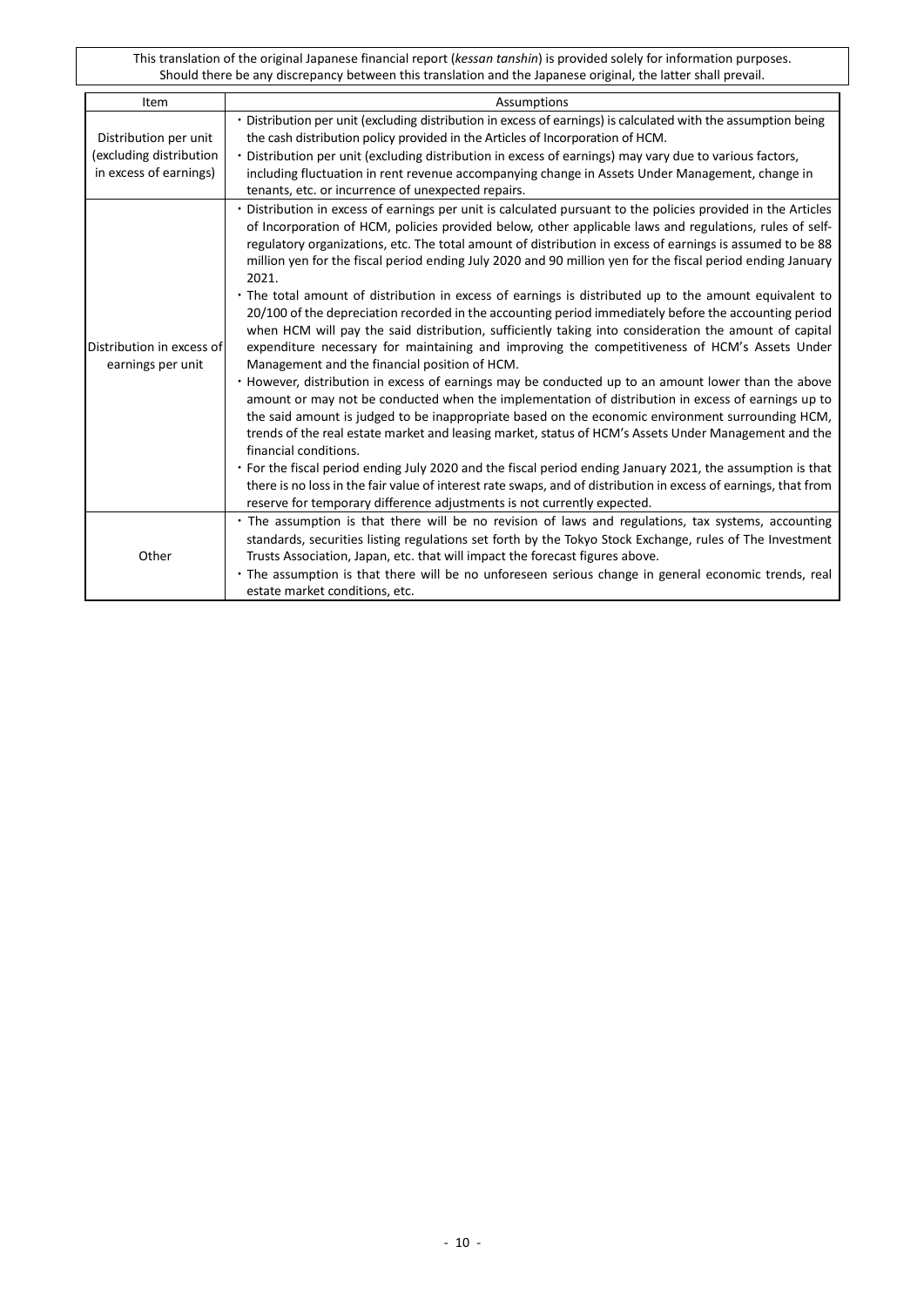## <span id="page-10-0"></span>2. Financial Statements

<span id="page-10-1"></span>(1) Balance Sheet

|                                             |                                                 | (Unit: thousands of yen)                       |
|---------------------------------------------|-------------------------------------------------|------------------------------------------------|
|                                             | Previous fiscal period<br>(As of Jul. 31, 2019) | Current fiscal period<br>(As of Jan. 31, 2020) |
| Assets                                      |                                                 |                                                |
| Current assets                              |                                                 |                                                |
| Cash and deposits                           | 1,897,300                                       | 2,160,660                                      |
| Cash and deposits in trust                  | 142,524                                         | 177,603                                        |
| Operating accounts receivable               | 16                                              |                                                |
| Prepaid expenses                            | 110,615                                         | 110,995                                        |
| Consumption taxes receivable                | 179,416                                         |                                                |
| Other                                       |                                                 | 766                                            |
| <b>Total current assets</b>                 | 2,329,873                                       | 2,450,025                                      |
| Non-current assets                          |                                                 |                                                |
| Property, plant and equipment               |                                                 |                                                |
| <b>Buildings in trust</b>                   | *131,929,620                                    | *132,069,742                                   |
| Accumulated depreciation                    | (2,391,245)                                     | (2,824,464)                                    |
| Buildings in trust, net                     | 29,538,375                                      | 29,245,277                                     |
| Structures in trust                         | 83,849                                          | 83,849                                         |
| Accumulated depreciation                    | (7, 147)                                        | (8, 368)                                       |
| Structures in trust, net                    | 76,701                                          | 75,481                                         |
| Machine and device in trust                 | 13,456                                          | 16,793                                         |
| Accumulated depreciation                    | (2,683)                                         | (3, 411)                                       |
| Machine and device in trust, net            | 10,773                                          | 13,381                                         |
| Tools, furniture and fixtures in trust      | 68,856                                          | 113,513                                        |
| Accumulated depreciation                    | (10, 462)                                       | (19, 224)                                      |
| Tools, furniture and fixtures in trust, net | 58,393                                          | 94,289                                         |
| Land in trust                               | 36,044,949                                      | 36,044,949                                     |
| Total property, plant and equipment         | 65,729,194                                      | 65,473,380                                     |
| Intangible assets                           |                                                 |                                                |
| Land leasehold interests in trust           | 38,240                                          | 38,240                                         |
| Software                                    | 2,356                                           | 1,247                                          |
| Total intangible assets                     | 40,596                                          | 39,487                                         |
| Investments and other assets                |                                                 |                                                |
| Security deposits                           | 10,000                                          | 10,000                                         |
| Long-term prepaid expenses                  | 178,772                                         | 204,119                                        |
| Deferred tax assets                         | 17                                              | 10                                             |
| Total investments and other assets          | 188,790                                         | 214,129                                        |
| Total non-current assets                    | 65,958,581                                      | 65,726,997                                     |
| Deferred assets                             |                                                 |                                                |
| Investment unit issuance expenses           | 37,103                                          | 25,696                                         |
| Investment corporation bond issuance costs  |                                                 | 20,815                                         |
| Total deferred assets                       | 37,103                                          | 46,511                                         |
| Total assets                                | 68,325,557                                      | 68,223,535                                     |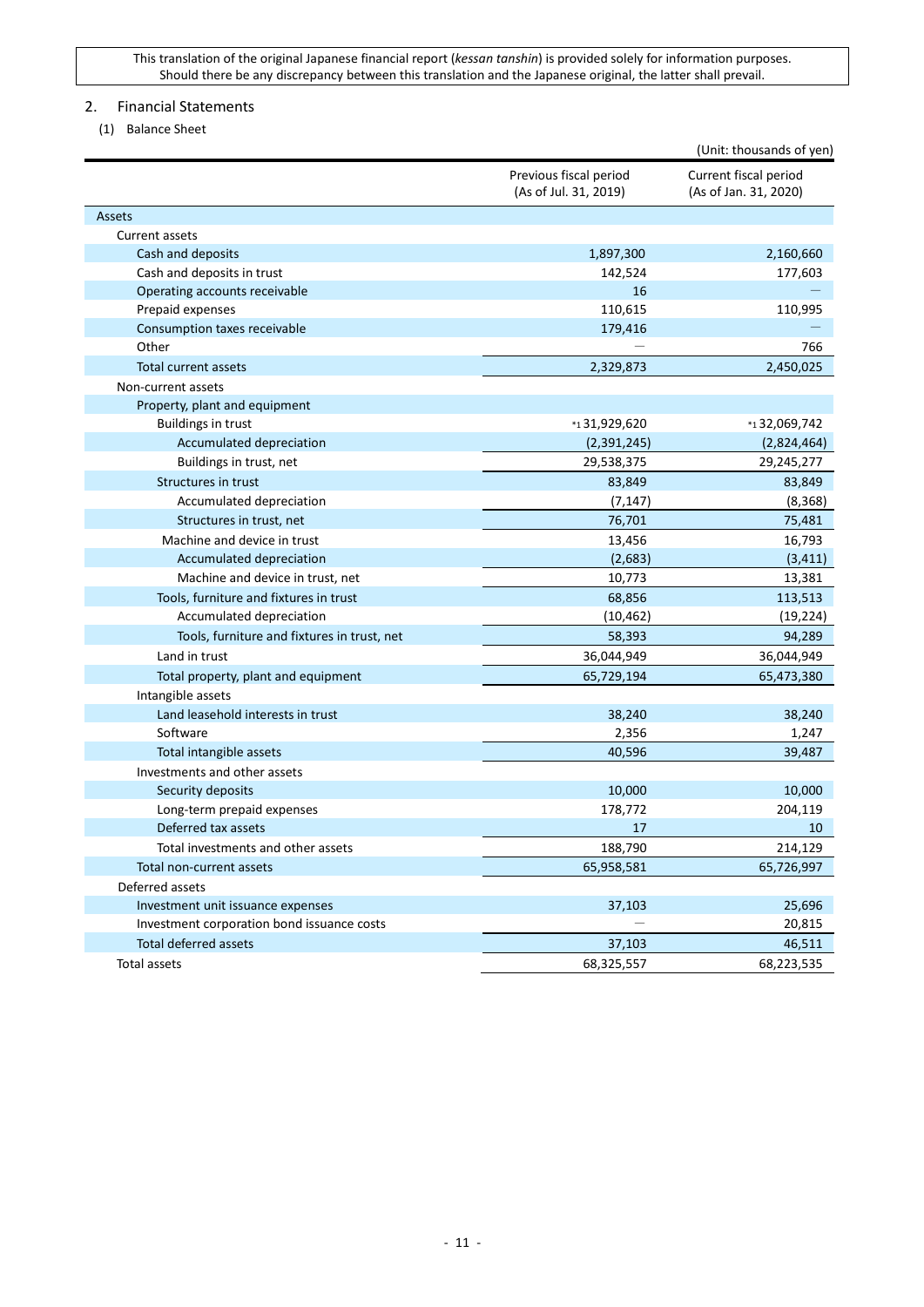| Current fiscal period<br>Previous fiscal period<br>(As of Jul. 31, 2019)<br>(As of Jan. 31, 2020)<br>Liabilities<br><b>Current liabilities</b><br>Operating accounts payable<br>11,716<br>40,298<br>1,000,000<br>Short-term loans payable<br>6,700,000<br>3,000,000<br>Current portion of long-term loans payable<br>Accounts payable - other<br>73,843<br>41,888<br>239,697<br><b>Accrued expenses</b><br>174,390<br>812<br>Income taxes payable<br>967<br>25,721<br>Accrued consumption taxes<br>329,047<br>Advances received<br>329,191<br>72<br>Deposits received<br>72<br><b>Total current liabilities</b><br>8,290,182<br>3,677,538<br>Non-current liabilities<br>Investment corporation bonds<br>2,000,000<br>24,750,000<br>Long-term loans payable<br>27,450,000<br>1,734,009<br>1,734,009<br>Tenant leasehold and security deposits<br>Tenant leasehold and security deposits in trust<br>86,766<br>86,766<br>Derivatives liabilities<br>40,097<br>37,784<br>Other<br>520<br>362<br>26,609,080<br>31,311,236<br>Total non-current liabilities<br><b>Total liabilities</b><br>34,899,262<br>34,988,775<br>Net assets<br>Unitholders' equity<br>Unitholders' capital<br>32,480,785<br>32,480,785<br>Deduction from unitholders' capital<br>*3<br>*3<br>Reserve for temporary difference adjustments<br>(25, 683)<br>(37,501)<br>Other deduction from unitholders' capital<br>(62, 952)<br>(150, 033)<br>Total deduction from unitholders' capital<br>(88, 636)<br>(187, 534)<br>Unitholders' capital, net<br>32,392,149<br>32,293,251<br>Surplus<br>Unappropriated retained earnings (undisposed loss)<br>1,071,929<br>981,606<br><b>Total surplus</b><br>1,071,929<br>981,606<br>Total unitholders' equity<br>33,464,079<br>33,274,857<br>Valuation and translation adjustments<br>Deferred gains or losses on hedges<br>(40,097)<br>(37, 784)<br>Total valuation and translation adjustments<br>(37, 784)<br>(40,097)<br>$*2$ 33,426,294<br>Total net assets<br>*233,234,759<br>Total liabilities and net assets<br>68,325,557<br>68,223,535 |  | (Unit: thousands of yen) |
|-------------------------------------------------------------------------------------------------------------------------------------------------------------------------------------------------------------------------------------------------------------------------------------------------------------------------------------------------------------------------------------------------------------------------------------------------------------------------------------------------------------------------------------------------------------------------------------------------------------------------------------------------------------------------------------------------------------------------------------------------------------------------------------------------------------------------------------------------------------------------------------------------------------------------------------------------------------------------------------------------------------------------------------------------------------------------------------------------------------------------------------------------------------------------------------------------------------------------------------------------------------------------------------------------------------------------------------------------------------------------------------------------------------------------------------------------------------------------------------------------------------------------------------------------------------------------------------------------------------------------------------------------------------------------------------------------------------------------------------------------------------------------------------------------------------------------------------------------------------------------------------------------------------------------------------------------------------------------------------------------------------------------------------------------------|--|--------------------------|
|                                                                                                                                                                                                                                                                                                                                                                                                                                                                                                                                                                                                                                                                                                                                                                                                                                                                                                                                                                                                                                                                                                                                                                                                                                                                                                                                                                                                                                                                                                                                                                                                                                                                                                                                                                                                                                                                                                                                                                                                                                                       |  |                          |
|                                                                                                                                                                                                                                                                                                                                                                                                                                                                                                                                                                                                                                                                                                                                                                                                                                                                                                                                                                                                                                                                                                                                                                                                                                                                                                                                                                                                                                                                                                                                                                                                                                                                                                                                                                                                                                                                                                                                                                                                                                                       |  |                          |
|                                                                                                                                                                                                                                                                                                                                                                                                                                                                                                                                                                                                                                                                                                                                                                                                                                                                                                                                                                                                                                                                                                                                                                                                                                                                                                                                                                                                                                                                                                                                                                                                                                                                                                                                                                                                                                                                                                                                                                                                                                                       |  |                          |
|                                                                                                                                                                                                                                                                                                                                                                                                                                                                                                                                                                                                                                                                                                                                                                                                                                                                                                                                                                                                                                                                                                                                                                                                                                                                                                                                                                                                                                                                                                                                                                                                                                                                                                                                                                                                                                                                                                                                                                                                                                                       |  |                          |
|                                                                                                                                                                                                                                                                                                                                                                                                                                                                                                                                                                                                                                                                                                                                                                                                                                                                                                                                                                                                                                                                                                                                                                                                                                                                                                                                                                                                                                                                                                                                                                                                                                                                                                                                                                                                                                                                                                                                                                                                                                                       |  |                          |
|                                                                                                                                                                                                                                                                                                                                                                                                                                                                                                                                                                                                                                                                                                                                                                                                                                                                                                                                                                                                                                                                                                                                                                                                                                                                                                                                                                                                                                                                                                                                                                                                                                                                                                                                                                                                                                                                                                                                                                                                                                                       |  |                          |
|                                                                                                                                                                                                                                                                                                                                                                                                                                                                                                                                                                                                                                                                                                                                                                                                                                                                                                                                                                                                                                                                                                                                                                                                                                                                                                                                                                                                                                                                                                                                                                                                                                                                                                                                                                                                                                                                                                                                                                                                                                                       |  |                          |
|                                                                                                                                                                                                                                                                                                                                                                                                                                                                                                                                                                                                                                                                                                                                                                                                                                                                                                                                                                                                                                                                                                                                                                                                                                                                                                                                                                                                                                                                                                                                                                                                                                                                                                                                                                                                                                                                                                                                                                                                                                                       |  |                          |
|                                                                                                                                                                                                                                                                                                                                                                                                                                                                                                                                                                                                                                                                                                                                                                                                                                                                                                                                                                                                                                                                                                                                                                                                                                                                                                                                                                                                                                                                                                                                                                                                                                                                                                                                                                                                                                                                                                                                                                                                                                                       |  |                          |
|                                                                                                                                                                                                                                                                                                                                                                                                                                                                                                                                                                                                                                                                                                                                                                                                                                                                                                                                                                                                                                                                                                                                                                                                                                                                                                                                                                                                                                                                                                                                                                                                                                                                                                                                                                                                                                                                                                                                                                                                                                                       |  |                          |
|                                                                                                                                                                                                                                                                                                                                                                                                                                                                                                                                                                                                                                                                                                                                                                                                                                                                                                                                                                                                                                                                                                                                                                                                                                                                                                                                                                                                                                                                                                                                                                                                                                                                                                                                                                                                                                                                                                                                                                                                                                                       |  |                          |
|                                                                                                                                                                                                                                                                                                                                                                                                                                                                                                                                                                                                                                                                                                                                                                                                                                                                                                                                                                                                                                                                                                                                                                                                                                                                                                                                                                                                                                                                                                                                                                                                                                                                                                                                                                                                                                                                                                                                                                                                                                                       |  |                          |
|                                                                                                                                                                                                                                                                                                                                                                                                                                                                                                                                                                                                                                                                                                                                                                                                                                                                                                                                                                                                                                                                                                                                                                                                                                                                                                                                                                                                                                                                                                                                                                                                                                                                                                                                                                                                                                                                                                                                                                                                                                                       |  |                          |
|                                                                                                                                                                                                                                                                                                                                                                                                                                                                                                                                                                                                                                                                                                                                                                                                                                                                                                                                                                                                                                                                                                                                                                                                                                                                                                                                                                                                                                                                                                                                                                                                                                                                                                                                                                                                                                                                                                                                                                                                                                                       |  |                          |
|                                                                                                                                                                                                                                                                                                                                                                                                                                                                                                                                                                                                                                                                                                                                                                                                                                                                                                                                                                                                                                                                                                                                                                                                                                                                                                                                                                                                                                                                                                                                                                                                                                                                                                                                                                                                                                                                                                                                                                                                                                                       |  |                          |
|                                                                                                                                                                                                                                                                                                                                                                                                                                                                                                                                                                                                                                                                                                                                                                                                                                                                                                                                                                                                                                                                                                                                                                                                                                                                                                                                                                                                                                                                                                                                                                                                                                                                                                                                                                                                                                                                                                                                                                                                                                                       |  |                          |
|                                                                                                                                                                                                                                                                                                                                                                                                                                                                                                                                                                                                                                                                                                                                                                                                                                                                                                                                                                                                                                                                                                                                                                                                                                                                                                                                                                                                                                                                                                                                                                                                                                                                                                                                                                                                                                                                                                                                                                                                                                                       |  |                          |
|                                                                                                                                                                                                                                                                                                                                                                                                                                                                                                                                                                                                                                                                                                                                                                                                                                                                                                                                                                                                                                                                                                                                                                                                                                                                                                                                                                                                                                                                                                                                                                                                                                                                                                                                                                                                                                                                                                                                                                                                                                                       |  |                          |
|                                                                                                                                                                                                                                                                                                                                                                                                                                                                                                                                                                                                                                                                                                                                                                                                                                                                                                                                                                                                                                                                                                                                                                                                                                                                                                                                                                                                                                                                                                                                                                                                                                                                                                                                                                                                                                                                                                                                                                                                                                                       |  |                          |
|                                                                                                                                                                                                                                                                                                                                                                                                                                                                                                                                                                                                                                                                                                                                                                                                                                                                                                                                                                                                                                                                                                                                                                                                                                                                                                                                                                                                                                                                                                                                                                                                                                                                                                                                                                                                                                                                                                                                                                                                                                                       |  |                          |
|                                                                                                                                                                                                                                                                                                                                                                                                                                                                                                                                                                                                                                                                                                                                                                                                                                                                                                                                                                                                                                                                                                                                                                                                                                                                                                                                                                                                                                                                                                                                                                                                                                                                                                                                                                                                                                                                                                                                                                                                                                                       |  |                          |
|                                                                                                                                                                                                                                                                                                                                                                                                                                                                                                                                                                                                                                                                                                                                                                                                                                                                                                                                                                                                                                                                                                                                                                                                                                                                                                                                                                                                                                                                                                                                                                                                                                                                                                                                                                                                                                                                                                                                                                                                                                                       |  |                          |
|                                                                                                                                                                                                                                                                                                                                                                                                                                                                                                                                                                                                                                                                                                                                                                                                                                                                                                                                                                                                                                                                                                                                                                                                                                                                                                                                                                                                                                                                                                                                                                                                                                                                                                                                                                                                                                                                                                                                                                                                                                                       |  |                          |
|                                                                                                                                                                                                                                                                                                                                                                                                                                                                                                                                                                                                                                                                                                                                                                                                                                                                                                                                                                                                                                                                                                                                                                                                                                                                                                                                                                                                                                                                                                                                                                                                                                                                                                                                                                                                                                                                                                                                                                                                                                                       |  |                          |
|                                                                                                                                                                                                                                                                                                                                                                                                                                                                                                                                                                                                                                                                                                                                                                                                                                                                                                                                                                                                                                                                                                                                                                                                                                                                                                                                                                                                                                                                                                                                                                                                                                                                                                                                                                                                                                                                                                                                                                                                                                                       |  |                          |
|                                                                                                                                                                                                                                                                                                                                                                                                                                                                                                                                                                                                                                                                                                                                                                                                                                                                                                                                                                                                                                                                                                                                                                                                                                                                                                                                                                                                                                                                                                                                                                                                                                                                                                                                                                                                                                                                                                                                                                                                                                                       |  |                          |
|                                                                                                                                                                                                                                                                                                                                                                                                                                                                                                                                                                                                                                                                                                                                                                                                                                                                                                                                                                                                                                                                                                                                                                                                                                                                                                                                                                                                                                                                                                                                                                                                                                                                                                                                                                                                                                                                                                                                                                                                                                                       |  |                          |
|                                                                                                                                                                                                                                                                                                                                                                                                                                                                                                                                                                                                                                                                                                                                                                                                                                                                                                                                                                                                                                                                                                                                                                                                                                                                                                                                                                                                                                                                                                                                                                                                                                                                                                                                                                                                                                                                                                                                                                                                                                                       |  |                          |
|                                                                                                                                                                                                                                                                                                                                                                                                                                                                                                                                                                                                                                                                                                                                                                                                                                                                                                                                                                                                                                                                                                                                                                                                                                                                                                                                                                                                                                                                                                                                                                                                                                                                                                                                                                                                                                                                                                                                                                                                                                                       |  |                          |
|                                                                                                                                                                                                                                                                                                                                                                                                                                                                                                                                                                                                                                                                                                                                                                                                                                                                                                                                                                                                                                                                                                                                                                                                                                                                                                                                                                                                                                                                                                                                                                                                                                                                                                                                                                                                                                                                                                                                                                                                                                                       |  |                          |
|                                                                                                                                                                                                                                                                                                                                                                                                                                                                                                                                                                                                                                                                                                                                                                                                                                                                                                                                                                                                                                                                                                                                                                                                                                                                                                                                                                                                                                                                                                                                                                                                                                                                                                                                                                                                                                                                                                                                                                                                                                                       |  |                          |
|                                                                                                                                                                                                                                                                                                                                                                                                                                                                                                                                                                                                                                                                                                                                                                                                                                                                                                                                                                                                                                                                                                                                                                                                                                                                                                                                                                                                                                                                                                                                                                                                                                                                                                                                                                                                                                                                                                                                                                                                                                                       |  |                          |
|                                                                                                                                                                                                                                                                                                                                                                                                                                                                                                                                                                                                                                                                                                                                                                                                                                                                                                                                                                                                                                                                                                                                                                                                                                                                                                                                                                                                                                                                                                                                                                                                                                                                                                                                                                                                                                                                                                                                                                                                                                                       |  |                          |
|                                                                                                                                                                                                                                                                                                                                                                                                                                                                                                                                                                                                                                                                                                                                                                                                                                                                                                                                                                                                                                                                                                                                                                                                                                                                                                                                                                                                                                                                                                                                                                                                                                                                                                                                                                                                                                                                                                                                                                                                                                                       |  |                          |
|                                                                                                                                                                                                                                                                                                                                                                                                                                                                                                                                                                                                                                                                                                                                                                                                                                                                                                                                                                                                                                                                                                                                                                                                                                                                                                                                                                                                                                                                                                                                                                                                                                                                                                                                                                                                                                                                                                                                                                                                                                                       |  |                          |
|                                                                                                                                                                                                                                                                                                                                                                                                                                                                                                                                                                                                                                                                                                                                                                                                                                                                                                                                                                                                                                                                                                                                                                                                                                                                                                                                                                                                                                                                                                                                                                                                                                                                                                                                                                                                                                                                                                                                                                                                                                                       |  |                          |
|                                                                                                                                                                                                                                                                                                                                                                                                                                                                                                                                                                                                                                                                                                                                                                                                                                                                                                                                                                                                                                                                                                                                                                                                                                                                                                                                                                                                                                                                                                                                                                                                                                                                                                                                                                                                                                                                                                                                                                                                                                                       |  |                          |
|                                                                                                                                                                                                                                                                                                                                                                                                                                                                                                                                                                                                                                                                                                                                                                                                                                                                                                                                                                                                                                                                                                                                                                                                                                                                                                                                                                                                                                                                                                                                                                                                                                                                                                                                                                                                                                                                                                                                                                                                                                                       |  |                          |
|                                                                                                                                                                                                                                                                                                                                                                                                                                                                                                                                                                                                                                                                                                                                                                                                                                                                                                                                                                                                                                                                                                                                                                                                                                                                                                                                                                                                                                                                                                                                                                                                                                                                                                                                                                                                                                                                                                                                                                                                                                                       |  |                          |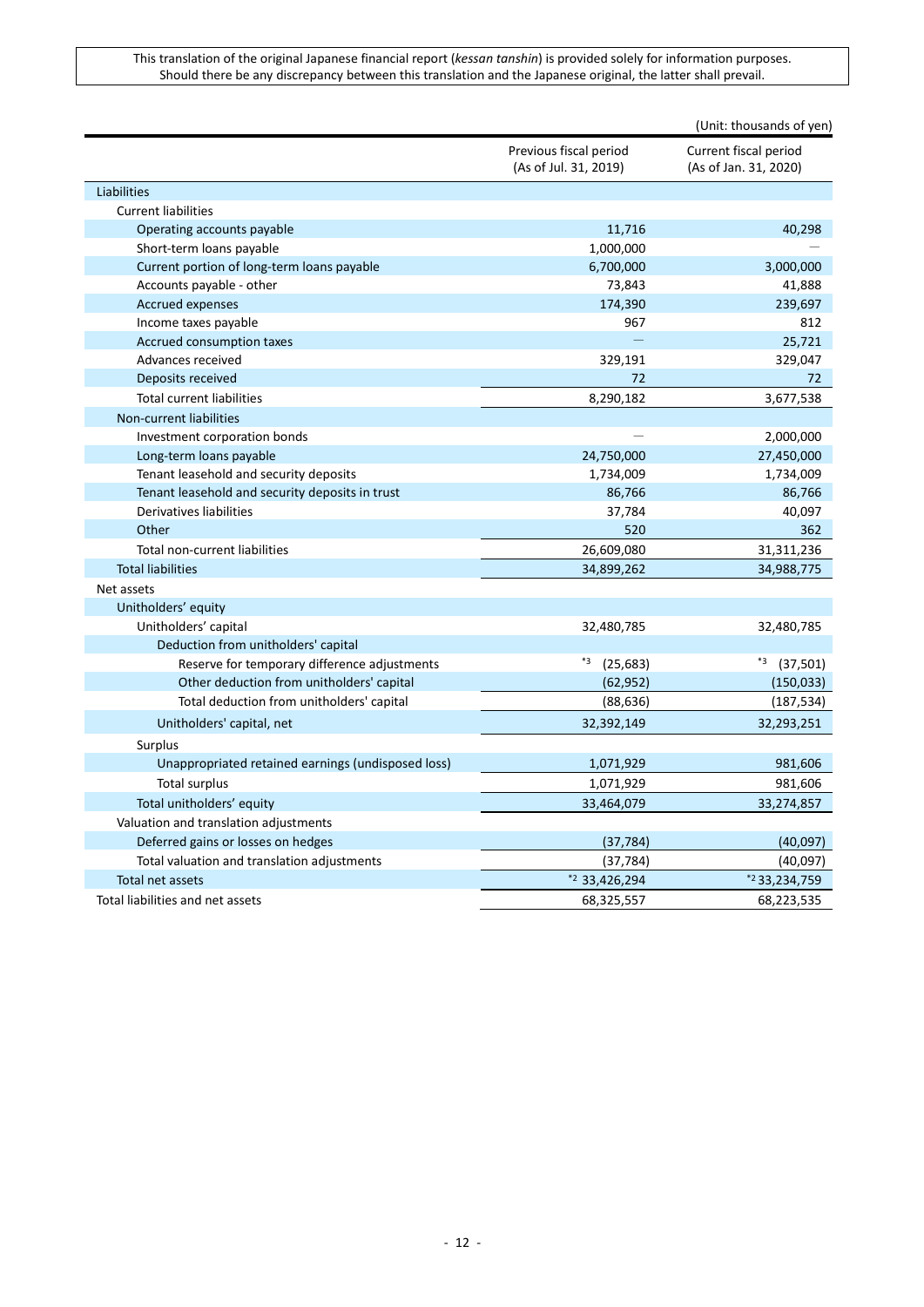## <span id="page-12-0"></span>(2) Statement of Income

|                                                           |                                                                   | (Unit: thousands of yen)                                         |
|-----------------------------------------------------------|-------------------------------------------------------------------|------------------------------------------------------------------|
|                                                           | Previous fiscal period<br>From: Feb. 1, 2019<br>To: Jul. 31, 2019 | Current fiscal period<br>From: Aug. 1, 2019<br>To: Jan. 31, 2020 |
| <b>Operating revenue</b>                                  |                                                                   |                                                                  |
| Lease business revenue                                    | $*12,000,800$                                                     | $*12,004,334$                                                    |
| Other lease business revenue                              | $*17,874$                                                         | $*18,939$                                                        |
| Total operating revenue                                   | 2,008,674                                                         | 2,013,274                                                        |
| Operating expenses                                        |                                                                   |                                                                  |
| Expenses related to rent business                         | $*1586,721$                                                       | $*1601,131$                                                      |
| Asset management fee                                      | 144,071                                                           | 200,660                                                          |
| Asset custody fee                                         | 3,207                                                             | 3,407                                                            |
| Administrative service fees                               | 19,416                                                            | 22,679                                                           |
| Directors' compensations                                  | 3,000                                                             | 3,000                                                            |
| Property tax                                              | 17,685                                                            | 25,521                                                           |
| Other operating expenses                                  | 44,829                                                            | 53,459                                                           |
| Total operating expenses                                  | 818,931                                                           | 909,860                                                          |
| Operating income                                          | 1,189,743                                                         | 1,103,413                                                        |
| Non-operating income                                      |                                                                   |                                                                  |
| Interest income                                           | 5                                                                 | 7                                                                |
| Insurance income                                          | 15,000                                                            |                                                                  |
| Interest on refund of consumption taxes                   |                                                                   | 358                                                              |
| Refund of fixed asset taxes                               |                                                                   | 766                                                              |
| Reversal of distribution payable                          | 1,608                                                             | 651                                                              |
| Other                                                     |                                                                   | $2^{\circ}$                                                      |
| Total non-operating income                                | 16,614                                                            | 1,786                                                            |
| Non-operating expenses                                    |                                                                   |                                                                  |
| Interest expenses                                         | 90,543                                                            | 91,751                                                           |
| Interest expenses on investment corporation bonds         |                                                                   | 42                                                               |
| Investment unit issuance expenses                         | 11,406                                                            | 11,406                                                           |
| Borrowing expenses                                        | 57,359                                                            | 57,421                                                           |
| Total non-operating expenses                              | 159,310                                                           | 160,622                                                          |
| Ordinary income                                           | 1,047,048                                                         | 944,576                                                          |
| Extraordinary income                                      |                                                                   |                                                                  |
| Subsidy income                                            |                                                                   | $*23,552$                                                        |
| Total extraordinary income                                |                                                                   | 3,552                                                            |
| <b>Extraordinary losses</b>                               |                                                                   |                                                                  |
| Loss on tax purpose reduction entry of non-current assets |                                                                   | $*33,552$                                                        |
| Total extraordinary losses                                |                                                                   | 3,552                                                            |
| Income before income taxes                                | 1,047,048                                                         | 944,576                                                          |
| Income taxes - current                                    | 968                                                               | 813                                                              |
| Income taxes - deferred                                   | (0)                                                               | 7                                                                |
| Total income taxes                                        | 967                                                               | 821                                                              |
| Net income                                                | 1,046,080                                                         | 943,755                                                          |
| Retained earnings brought forward                         | 25,848                                                            | 37,851                                                           |
| Unappropriated retained earnings (undisposed loss)        | 1,071,929                                                         | 981,606                                                          |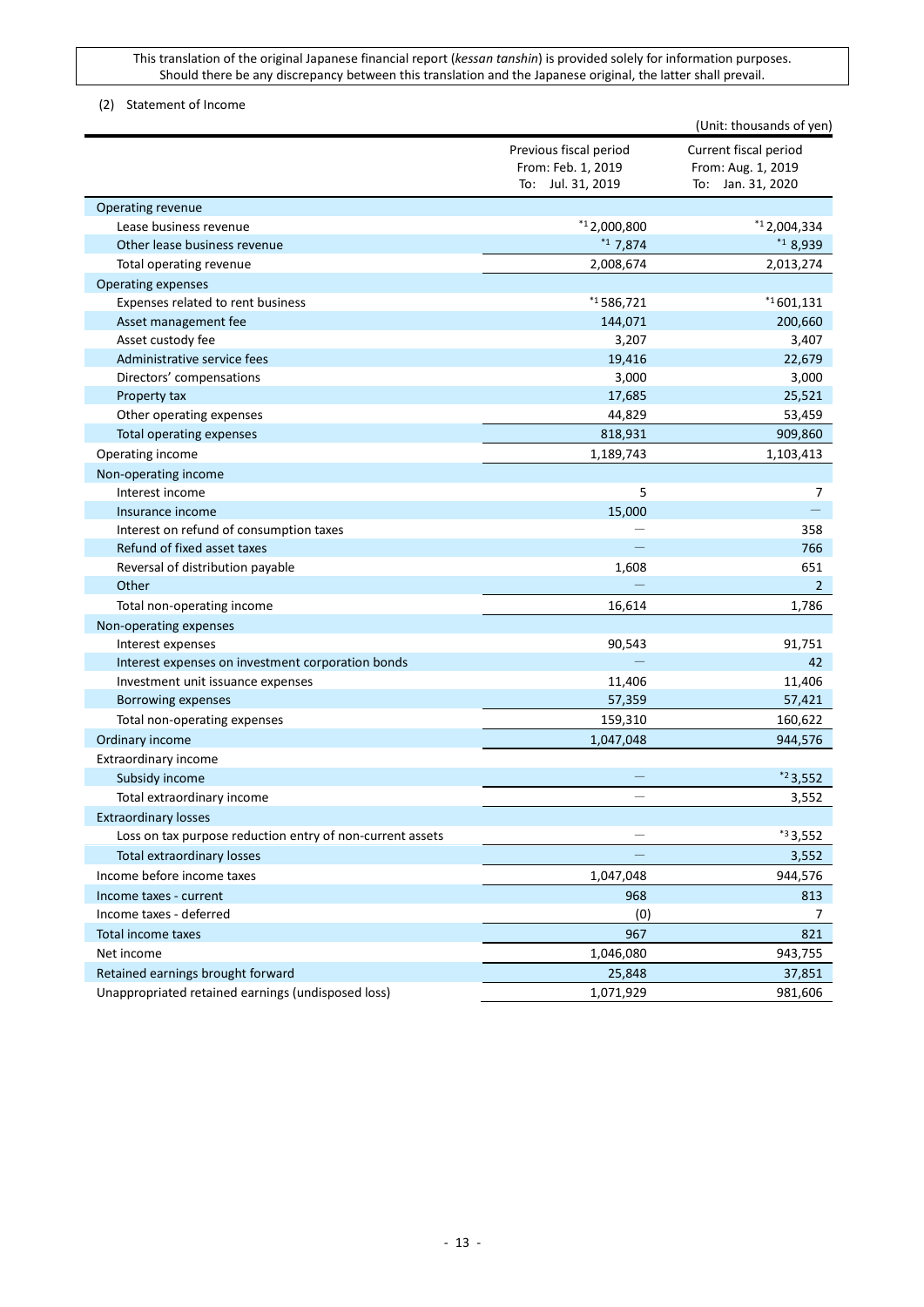## <span id="page-13-0"></span>(3) Statement of Unitholders' Equity

Previous fiscal period (from February 1, 2019 to July 31, 2019)

Unitholders' equity Unitholders' capital and surplus Surplus Total unitholders' equity Unitholders' capital Deduction from unitholders' capital Unitholders' capital, net Unappropriated retained earnings (undisposed loss) Total Reserve for equilibrium deduction deduction deduction capital, net earnings surplus temporary difference adjustments **Other** deduction from unitholders' capital Total deduction from unitholders' capital Balance at beginning of current period 19,800,696 - - - 19,800,696 539,706 539,706 20,340,403 Changes of items during period Issuance of new investment units 12,680,089 12,680,089 12,680,089 12,680,089 12,680,089 12,680,089 12,680,089 Dividends of surplus (513,857) (513,857) (513,857) Distribution in excess of earnings from reserve for temporary difference adjustments (25,683) (25,683) (25,683) (25,683) Other distribution in excess of earnings (62,952) (62,952) (62,952) (62,952) (62,952) (62,952) Net income 1,046,080 1,046,080 1,046,080 Changes of items other than unitholders' equity during the period, net Total changes of items during the period  $\begin{bmatrix} 12,680,089 \\ 13,123,676 \end{bmatrix}$  (52,952) (62,952) (88,636) 12,591,453 532,222 532,222 532,222 13,123,676 Balance at the end of current period **1.0 a.m. 2.480,785** (25,683) (62,952) (88,636) 32,392,149 1,071,929 1,071,929 33,464,079 2.071,929

|                                                                                               | (Unit: thousands of yen)                 |                                                          |                     |  |  |
|-----------------------------------------------------------------------------------------------|------------------------------------------|----------------------------------------------------------|---------------------|--|--|
|                                                                                               |                                          | Valuation and translation                                |                     |  |  |
|                                                                                               |                                          | adjustments                                              |                     |  |  |
|                                                                                               | Deferred gains<br>or losses on<br>hedges | <b>Total valuation</b><br>and translation<br>adjustments | Total<br>net assets |  |  |
| Balance at beginning of<br>current period                                                     | (25, 769)                                | (25, 769)                                                | 20,314,633          |  |  |
| Changes of items during<br>period                                                             |                                          |                                                          |                     |  |  |
| Issuance of new<br>investment units                                                           |                                          |                                                          | 12,680,089          |  |  |
| Dividends of surplus                                                                          |                                          |                                                          | (513, 857)          |  |  |
| Distribution in excess of<br>earnings from reserve<br>for temporary<br>difference adjustments |                                          |                                                          | (25, 683)           |  |  |
| Other distribution in<br>excess of earnings                                                   |                                          |                                                          | (62, 952)           |  |  |
| Net income                                                                                    |                                          |                                                          | 1,046,080           |  |  |
| Changes of items other<br>than unitholders' equity<br>during the period, net                  | (12, 014)                                | (12, 014)                                                | (12,014)            |  |  |
| Total changes of items<br>during the period                                                   | (12, 014)                                | (12, 014)                                                | 13,111,661          |  |  |
| Balance at the end of<br>current period                                                       | (37, 784)                                | (37, 784)                                                | 33,426,294          |  |  |

(Unit: thousands of yen)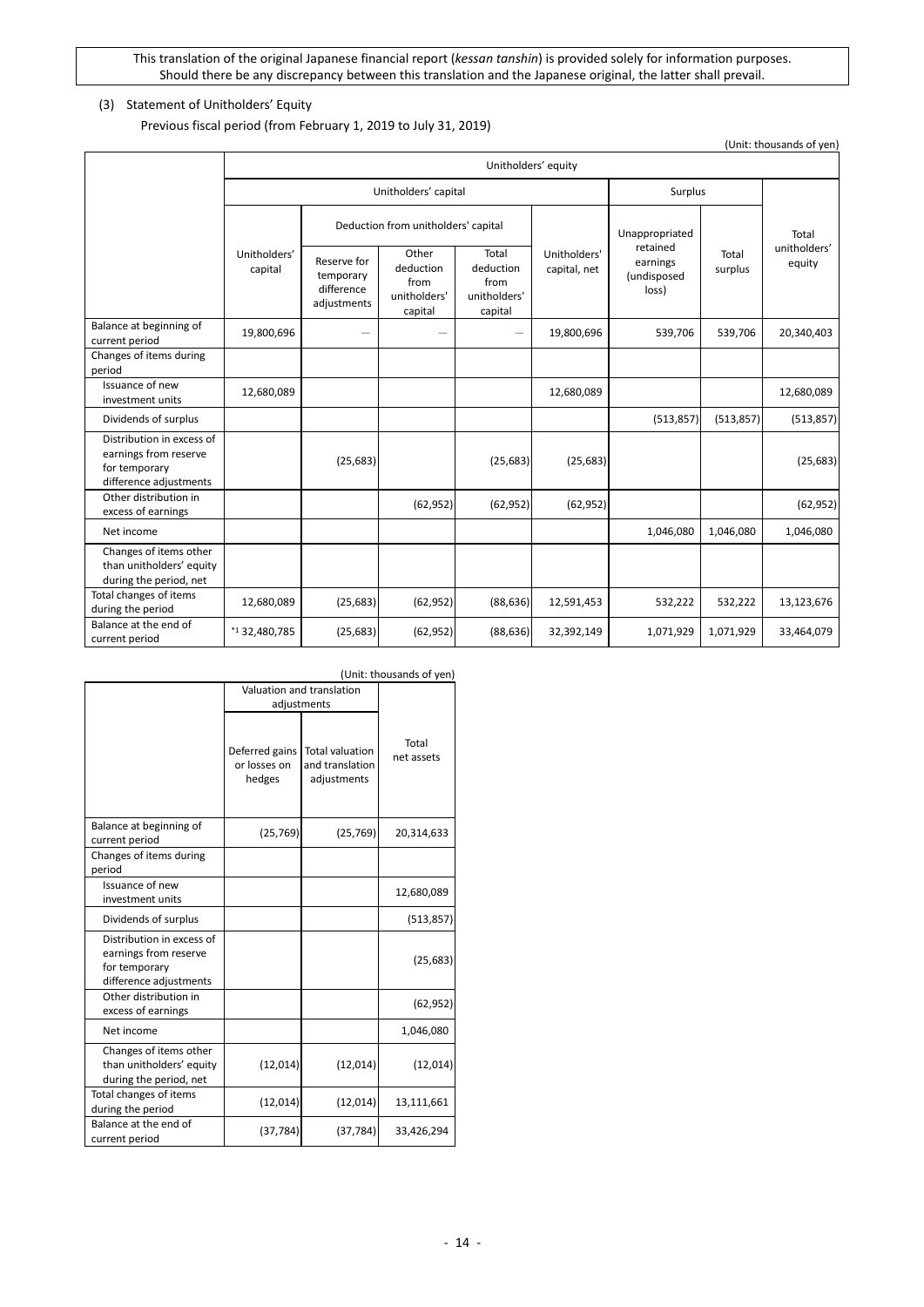## Current fiscal period (from August 1, 2019 to January 31, 2020)

|                                                                                               |                                     |                                                       |                                                       |                                                       | (Unit: thousands of yen)     |
|-----------------------------------------------------------------------------------------------|-------------------------------------|-------------------------------------------------------|-------------------------------------------------------|-------------------------------------------------------|------------------------------|
|                                                                                               |                                     | Unitholders' equity                                   |                                                       |                                                       |                              |
|                                                                                               | Unitholders' capital                |                                                       |                                                       |                                                       |                              |
|                                                                                               | Deduction from unitholders' capital |                                                       |                                                       |                                                       |                              |
|                                                                                               | Unitholders'<br>capital             | Reserve for<br>temporary<br>difference<br>adjustments | Other<br>deduction<br>from<br>unitholders'<br>capital | Total<br>deduction<br>from<br>unitholders'<br>capital | Unitholders'<br>capital, net |
| Balance at beginning of<br>current period                                                     | 32,480,785                          | (25, 683)                                             | (62, 952)                                             | (88, 636)                                             | 32,392,149                   |
| Changes of items during<br>period                                                             |                                     |                                                       |                                                       |                                                       |                              |
| Dividends of surplus                                                                          |                                     |                                                       |                                                       |                                                       |                              |
| Distribution in excess of<br>earnings from reserve<br>for temporary<br>difference adjustments |                                     | (11, 818)                                             |                                                       | (11, 818)                                             | (11, 818)                    |
| Other distribution in<br>excess of earnings                                                   |                                     |                                                       | (87,080)                                              | (87,080)                                              | (87,080)                     |
| Net income                                                                                    |                                     |                                                       |                                                       |                                                       |                              |
| Changes of items other<br>than unitholders' equity<br>during the period, net                  |                                     |                                                       |                                                       |                                                       |                              |
| Total changes of items<br>during the period                                                   |                                     | (11, 818)                                             | (87,080)                                              | (98, 898)                                             | (98, 898)                    |
| Balance at the end of<br>current period                                                       | $*1$ 32,480,785                     | (37, 501)                                             | (150, 033)                                            | (187, 534)                                            | 32,293,251                   |

| (Unit: thousands of yen)                                                                      |                                                                |                  |                                          |                                          |                                                          |                     |
|-----------------------------------------------------------------------------------------------|----------------------------------------------------------------|------------------|------------------------------------------|------------------------------------------|----------------------------------------------------------|---------------------|
|                                                                                               | Unitholders' equity                                            |                  | Valuation and translation<br>adjustments |                                          |                                                          |                     |
|                                                                                               | Surplus                                                        |                  |                                          |                                          |                                                          |                     |
|                                                                                               | Unappropriated<br>retained<br>earnings<br>(undisposed<br>loss) | Total<br>surplus | Total<br>unitholders'<br>equity          | Deferred gains<br>or losses on<br>hedges | <b>Total valuation</b><br>and translation<br>adjustments | Total<br>net assets |
| Balance at beginning of<br>current period                                                     | 1,071,929                                                      | 1,071,929        | 33,464,079                               | (37, 784)                                | (37, 784)                                                | 33,426,294          |
| Changes of items during<br>period                                                             |                                                                |                  |                                          |                                          |                                                          |                     |
| Dividends of surplus                                                                          | (1,034,078)                                                    | (1,034,078)      | (1,034,078)                              |                                          |                                                          | (1,034,078)         |
| Distribution in excess of<br>earnings from reserve<br>for temporary<br>difference adjustments |                                                                |                  | (11, 818)                                |                                          |                                                          | (11, 818)           |
| Other distribution in<br>excess of earnings                                                   |                                                                |                  | (87,080)                                 |                                          |                                                          | (87,080)            |
| Net income                                                                                    | 943,755                                                        | 943,755          | 943,755                                  |                                          |                                                          | 943,755             |
| Changes of items other<br>than unitholders' equity<br>during the period, net                  |                                                                |                  |                                          | (2, 313)                                 | (2, 313)                                                 | (2, 313)            |
| Total changes of items<br>during the period                                                   | (90, 323)                                                      | (90, 323)        | (189, 221)                               | (2, 313)                                 | (2, 313)                                                 | (191, 535)          |
| Balance at the end of<br>current period                                                       | 981,606                                                        | 981,606          | 33,274,857                               | (40,097)                                 | (40,097)                                                 | 33,234,759          |

(Unit: thousands of yen)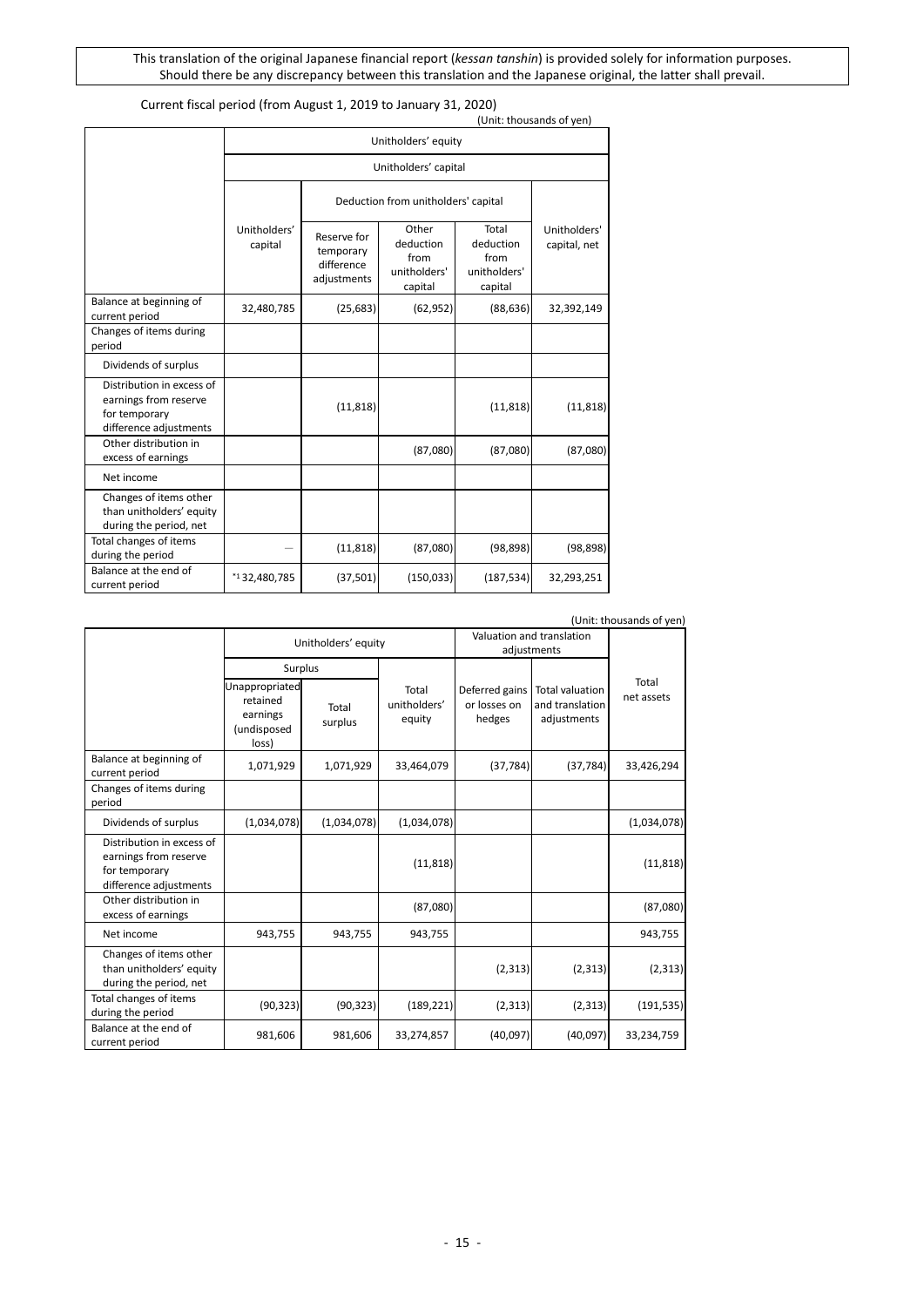## <span id="page-15-0"></span>(4) Statement of Cash Distributions

|                                                                                                                  |                                                                                                                                                                                                                                                                                                                                                                                                                                                                                                                                                                                                                                                                                                                                                                                                                                                                                                                                                                                                                                                                                                                                                                                      | (Unit: yen)                                                                                                                                                                                                                                                                                                                                                                                                                                                                                                                                                                                                                                                                                                                                                                                                                                                                                                                                                                                                                                                                                                                                                                        |
|------------------------------------------------------------------------------------------------------------------|--------------------------------------------------------------------------------------------------------------------------------------------------------------------------------------------------------------------------------------------------------------------------------------------------------------------------------------------------------------------------------------------------------------------------------------------------------------------------------------------------------------------------------------------------------------------------------------------------------------------------------------------------------------------------------------------------------------------------------------------------------------------------------------------------------------------------------------------------------------------------------------------------------------------------------------------------------------------------------------------------------------------------------------------------------------------------------------------------------------------------------------------------------------------------------------|------------------------------------------------------------------------------------------------------------------------------------------------------------------------------------------------------------------------------------------------------------------------------------------------------------------------------------------------------------------------------------------------------------------------------------------------------------------------------------------------------------------------------------------------------------------------------------------------------------------------------------------------------------------------------------------------------------------------------------------------------------------------------------------------------------------------------------------------------------------------------------------------------------------------------------------------------------------------------------------------------------------------------------------------------------------------------------------------------------------------------------------------------------------------------------|
|                                                                                                                  | Previous fiscal period<br>From: Feb. 1, 2019<br>To: Jul. 31, 2019                                                                                                                                                                                                                                                                                                                                                                                                                                                                                                                                                                                                                                                                                                                                                                                                                                                                                                                                                                                                                                                                                                                    | Current fiscal period<br>From: Aug. 1, 2019<br>To: Jan. 31, 2020                                                                                                                                                                                                                                                                                                                                                                                                                                                                                                                                                                                                                                                                                                                                                                                                                                                                                                                                                                                                                                                                                                                   |
| Unappropriated retained earnings<br>ı.                                                                           | 1,071,929,408                                                                                                                                                                                                                                                                                                                                                                                                                                                                                                                                                                                                                                                                                                                                                                                                                                                                                                                                                                                                                                                                                                                                                                        | 981,606,180                                                                                                                                                                                                                                                                                                                                                                                                                                                                                                                                                                                                                                                                                                                                                                                                                                                                                                                                                                                                                                                                                                                                                                        |
| Distribution in excess of earnings<br>Ш.                                                                         | 98,898,318                                                                                                                                                                                                                                                                                                                                                                                                                                                                                                                                                                                                                                                                                                                                                                                                                                                                                                                                                                                                                                                                                                                                                                           | 91,123,293                                                                                                                                                                                                                                                                                                                                                                                                                                                                                                                                                                                                                                                                                                                                                                                                                                                                                                                                                                                                                                                                                                                                                                         |
| Of which, reserve for temporary difference<br>adjustments                                                        | 11,818,038                                                                                                                                                                                                                                                                                                                                                                                                                                                                                                                                                                                                                                                                                                                                                                                                                                                                                                                                                                                                                                                                                                                                                                           | 2,488,008                                                                                                                                                                                                                                                                                                                                                                                                                                                                                                                                                                                                                                                                                                                                                                                                                                                                                                                                                                                                                                                                                                                                                                          |
| Of which, other deduction from unitholders'<br>capital                                                           | 87,080,280                                                                                                                                                                                                                                                                                                                                                                                                                                                                                                                                                                                                                                                                                                                                                                                                                                                                                                                                                                                                                                                                                                                                                                           | 88,635,285                                                                                                                                                                                                                                                                                                                                                                                                                                                                                                                                                                                                                                                                                                                                                                                                                                                                                                                                                                                                                                                                                                                                                                         |
| III. Amount of distributions                                                                                     | 1,132,976,643                                                                                                                                                                                                                                                                                                                                                                                                                                                                                                                                                                                                                                                                                                                                                                                                                                                                                                                                                                                                                                                                                                                                                                        | 1,032,523,320                                                                                                                                                                                                                                                                                                                                                                                                                                                                                                                                                                                                                                                                                                                                                                                                                                                                                                                                                                                                                                                                                                                                                                      |
| [distributions per unit]                                                                                         | [3, 643]                                                                                                                                                                                                                                                                                                                                                                                                                                                                                                                                                                                                                                                                                                                                                                                                                                                                                                                                                                                                                                                                                                                                                                             | [3, 320]                                                                                                                                                                                                                                                                                                                                                                                                                                                                                                                                                                                                                                                                                                                                                                                                                                                                                                                                                                                                                                                                                                                                                                           |
| Of which, distributions of earnings                                                                              | 1,034,078,325                                                                                                                                                                                                                                                                                                                                                                                                                                                                                                                                                                                                                                                                                                                                                                                                                                                                                                                                                                                                                                                                                                                                                                        | 941,400,027                                                                                                                                                                                                                                                                                                                                                                                                                                                                                                                                                                                                                                                                                                                                                                                                                                                                                                                                                                                                                                                                                                                                                                        |
| (Of which, distributions of earnings per unit)                                                                   | [3, 325]                                                                                                                                                                                                                                                                                                                                                                                                                                                                                                                                                                                                                                                                                                                                                                                                                                                                                                                                                                                                                                                                                                                                                                             | [3,027]                                                                                                                                                                                                                                                                                                                                                                                                                                                                                                                                                                                                                                                                                                                                                                                                                                                                                                                                                                                                                                                                                                                                                                            |
| Of which, reserve for temporary difference<br>adjustments                                                        | 11,818,038                                                                                                                                                                                                                                                                                                                                                                                                                                                                                                                                                                                                                                                                                                                                                                                                                                                                                                                                                                                                                                                                                                                                                                           | 2,488,008                                                                                                                                                                                                                                                                                                                                                                                                                                                                                                                                                                                                                                                                                                                                                                                                                                                                                                                                                                                                                                                                                                                                                                          |
| (Of which, distributions in excess of earnings<br>per unit (of reserve for temporary difference<br>adjustments)) | $[38]$                                                                                                                                                                                                                                                                                                                                                                                                                                                                                                                                                                                                                                                                                                                                                                                                                                                                                                                                                                                                                                                                                                                                                                               | [8]                                                                                                                                                                                                                                                                                                                                                                                                                                                                                                                                                                                                                                                                                                                                                                                                                                                                                                                                                                                                                                                                                                                                                                                |
| Of which, other distributions in excess of<br>earnings                                                           | 87,080,280                                                                                                                                                                                                                                                                                                                                                                                                                                                                                                                                                                                                                                                                                                                                                                                                                                                                                                                                                                                                                                                                                                                                                                           | 88,635,285                                                                                                                                                                                                                                                                                                                                                                                                                                                                                                                                                                                                                                                                                                                                                                                                                                                                                                                                                                                                                                                                                                                                                                         |
| (Of which, distributions in excess of earnings<br>per units (of other distributions in excess of<br>earnings))   | $[280]$                                                                                                                                                                                                                                                                                                                                                                                                                                                                                                                                                                                                                                                                                                                                                                                                                                                                                                                                                                                                                                                                                                                                                                              | [285]                                                                                                                                                                                                                                                                                                                                                                                                                                                                                                                                                                                                                                                                                                                                                                                                                                                                                                                                                                                                                                                                                                                                                                              |
| IV. Retained earnings carried forward                                                                            | 37,851,083                                                                                                                                                                                                                                                                                                                                                                                                                                                                                                                                                                                                                                                                                                                                                                                                                                                                                                                                                                                                                                                                                                                                                                           | 40,206,153                                                                                                                                                                                                                                                                                                                                                                                                                                                                                                                                                                                                                                                                                                                                                                                                                                                                                                                                                                                                                                                                                                                                                                         |
| Method of calculation of amount of distributions                                                                 | accordance<br>with<br>the<br>cash<br>In<br>distribution policy described in Article<br>36, Paragraph 1 of its Articles of<br>Incorporation, HCM determines that<br>the amount of distribution shall<br>exceed the amount equivalent to 90%<br>of its distributable profit as stipulated<br>in Article 67-15 of the Act on Special<br>Measures Concerning Taxation, and<br>shall be up to its profits as defined in<br>Article 136, Paragraph 1 of the<br>Investment Trusts Act. Following this<br>policy, HCM has decided that, of<br>profits as defined in Article 136,<br>Paragraph 1 of the Investment Trusts<br>Act, it shall distribute 1,034,078,325<br>yen, which is the maximum integral<br>multiple to 311,001 units issued and<br>outstanding as the distribution of<br>earnings. Accordingly, distribution of<br>earning per unit was 3,325 yen.<br>addition, HCM is to make<br>In<br>distribution in excess of earnings, of<br>which amount is to be determined by<br>HCM as an amount equivalent to net<br>asset deduction items (as defined in<br>Article 2, Paragraph 2, Item (30) (b) of<br>the Ordinance on Accountings of<br>Investment Corporations), considering | with<br>accordance<br>the<br>In<br>cash<br>distribution policy described in Article<br>36, Paragraph 1 of its Articles of<br>Incorporation, HCM determines that<br>the amount of distribution shall<br>exceed the amount equivalent to 90%<br>of its distributable profit as stipulated<br>in Article 67-15 of the Act on Special<br>Measures Concerning Taxation, and<br>shall be up to its profits as defined in<br>Article 136, Paragraph 1 of the<br>Investment Trusts Act. Following this<br>policy, HCM has decided that, of<br>profits as defined in Article 136,<br>Paragraph 1 of the Investment Trusts<br>Act, it shall distribute 941,400,027<br>yen, which is the maximum integral<br>multiple to 311,001 units issued and<br>outstanding as the distribution of<br>earnings. Accordingly, distribution of<br>earning per unit was 3,027 yen.<br>addition, HCM is to make<br>In<br>distribution in excess of earnings, of<br>which amount is to be determined by<br>HCM as an amount equivalent to net<br>asset deduction items (as defined in<br>Article 2, Paragraph 2, Item (30) (b) of<br>the Ordinance on Accountings of<br>Investment Corporations), considering |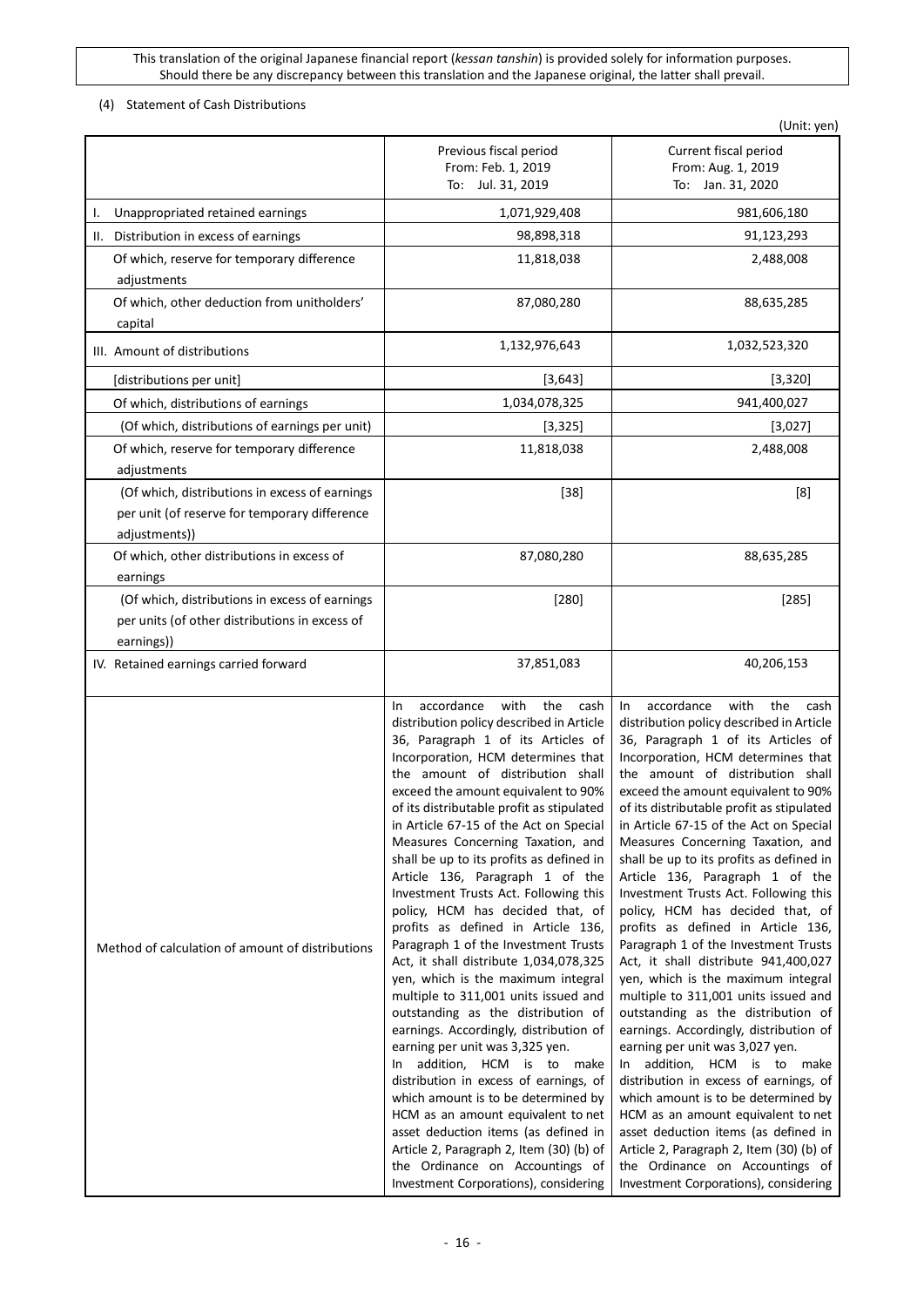|                                                  | Previous fiscal period<br>From: Feb. 1, 2019<br>To: Jul. 31, 2019                                                                                                                                                                                                                                                                                                                                                                                                                                                                                                                                                                                                                                                                                                                                                                                                                                                                                                                                                                                                                                                                                                                                                                                                                                                                                                                                                                                                          | Current fiscal period<br>From: Aug. 1, 2019<br>To: Jan. 31, 2020                                                                                                                                                                                                                                                                                                                                                                                                                                                                                                                                                                                                                                                                                                                                                                                                                                                                                                                                                                                                                                                                                                                                                                                                                                                                                                                                                                                               |
|--------------------------------------------------|----------------------------------------------------------------------------------------------------------------------------------------------------------------------------------------------------------------------------------------------------------------------------------------------------------------------------------------------------------------------------------------------------------------------------------------------------------------------------------------------------------------------------------------------------------------------------------------------------------------------------------------------------------------------------------------------------------------------------------------------------------------------------------------------------------------------------------------------------------------------------------------------------------------------------------------------------------------------------------------------------------------------------------------------------------------------------------------------------------------------------------------------------------------------------------------------------------------------------------------------------------------------------------------------------------------------------------------------------------------------------------------------------------------------------------------------------------------------------|----------------------------------------------------------------------------------------------------------------------------------------------------------------------------------------------------------------------------------------------------------------------------------------------------------------------------------------------------------------------------------------------------------------------------------------------------------------------------------------------------------------------------------------------------------------------------------------------------------------------------------------------------------------------------------------------------------------------------------------------------------------------------------------------------------------------------------------------------------------------------------------------------------------------------------------------------------------------------------------------------------------------------------------------------------------------------------------------------------------------------------------------------------------------------------------------------------------------------------------------------------------------------------------------------------------------------------------------------------------------------------------------------------------------------------------------------------------|
| Method of calculation of amount of distributions | the impact of net asset deduction<br>items on distribution, pursuant to the<br>policy for cash distribution in excess of<br>earnings provided in Article 36,<br>Paragraph 2 of its Articles of<br>Incorporation. During the current fiscal<br>period, since deferred losses on<br>hedges of 12 million yen was recorded<br>as net asset deduction items, HCM<br>decided to make distribution of<br>reserve for temporary difference<br>adjustments in the amount of<br>11,818,038<br>yen.<br>As a result,<br>distribution in excess of earnings per<br>unit (of reserve for temporary<br>difference adjustments) came to 38<br>yen.<br>Furthermore, in accordance with the<br>policy for cash distribution in excess of<br>earnings provided in Article 36,<br>Paragraph 2 of its Articles of<br>Incorporation, HCM is to conduct<br>distribution in excess of earnings<br>(return of capital that falls under the<br>category of distribution reducing<br>unitholders' capital for tax purpose) in<br>each period on a continuous basis.<br>During the current fiscal period, HCM<br>has decided to distribute 87,080,280<br>yen, an amount roughly equivalent to<br>20% of depreciation recorded in the<br>current fiscal period, as distribution in<br>excess of earnings. As a result,<br>distribution in excess of earnings per<br>unit (of other distribution in excess of<br>earnings) came to 280 yen.<br>As a result, distribution per unit came<br>to 3,643 yen. | the impact of net asset deduction<br>items on distribution, pursuant to the<br>policy for cash distribution in excess of<br>earnings provided in Article 36,<br>Paragraph 2 of its Articles of<br>Incorporation. During the current fiscal<br>period, since deferred losses on<br>hedges of 2 million yen was recorded<br>as net asset deduction items, HCM<br>decided to make distribution of<br>reserve for temporary difference<br>adjustments in the amount of<br>2,488,008 yen. As a result, distribution<br>in excess of earnings per unit (of<br>reserve for temporary difference<br>adjustments) came to 8 yen.<br>Furthermore, in accordance with the<br>policy for cash distribution in excess of<br>earnings provided in Article 36,<br>Paragraph 2 of its Articles of<br>Incorporation, HCM is to conduct<br>distribution in excess of earnings<br>(return of capital that falls under the<br>category of distribution reducing<br>unitholders' capital for tax purpose) in<br>each period on a continuous basis.<br>During the current fiscal period, HCM<br>has decided to distribute 88,635,285<br>yen, an amount roughly equivalent to<br>20% of depreciation recorded in the<br>current fiscal period, as distribution in<br>excess of earnings. As a result,<br>distribution in excess of earnings per<br>unit (of other distribution in excess of<br>earnings) came to 285 yen.<br>As a result, distribution per unit came<br>to 3,320 yen. |

(Note 1) Distribution in excess of earnings is distributed up to the amount equivalent to 20/100 of the depreciation recorded in the accounting period immediately before the period when HCM will pay this distribution, sufficiently taking into consideration the amount of capital expenditure necessary for maintaining and improving the competitiveness of HCM's Assets Under Management and the financial position of HCM.

However, distribution in excess of earnings may be conducted up to an amount lower than the above amount or may not be conducted when the implementation of distribution in excess of earnings up to this amount is judged to be inappropriate based on the economic environment surrounding HCM, trends of the real estate market and leasing market, status of HCM's Assets Under Management and financial conditions.

(Note 2) Under the rules of The Investment Trusts Association, closed-end investment corporations are allowed to conduct distribution in excess of earnings up to an amount equivalent to 60/100 of the depreciation recorded on the last day of the accounting period.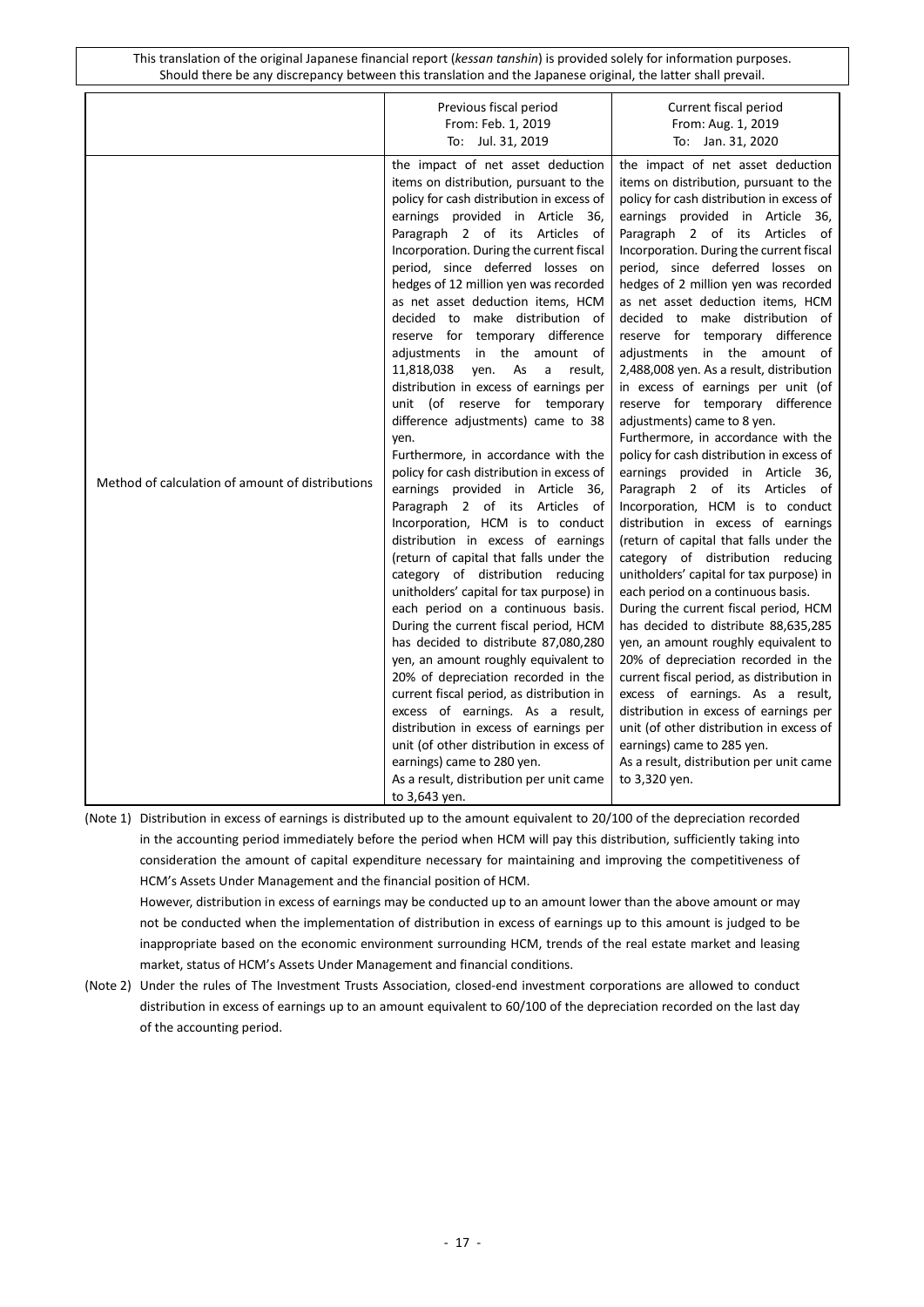### <span id="page-17-0"></span>(5) Statement of Cash Flows

|                                                               |                        | (Unit: thousands of yen) |
|---------------------------------------------------------------|------------------------|--------------------------|
|                                                               | Previous fiscal period | Current fiscal period    |
|                                                               | From: Feb. 1, 2019     | From: Aug. 1, 2019       |
|                                                               | To: Jul. 31, 2019      | To: Jan. 31, 2020        |
| Cash flows from operating activities                          |                        |                          |
| Income before income taxes                                    | 1,047,048              | 944,576                  |
| Depreciation                                                  | 437,642                | 445,039                  |
| Loss on tax purpose reduction entry of non-current assets     |                        | 3,552                    |
| Borrowing expenses                                            | 57,359                 | 57,421                   |
| Investment unit issuance expenses                             | 11,406                 | 11,406                   |
| Interest income                                               | (5)                    | (7)                      |
| Interest on tax refund                                        |                        | (358)                    |
| Interest expenses                                             | 90,543                 | 91,794                   |
| Decrease (increase) in operating accounts receivable          | (16)                   | 16                       |
| Decrease (increase) in consumption taxes refund receivable    | (179, 416)             | 179,416                  |
| Decrease (increase) in prepaid expenses                       | (9,950)                | 9,026                    |
| Increase (decrease) in operating accounts payable             | (29, 151)              | 28,581                   |
| Increase (decrease) in accounts payable - other               | 2,555                  | 89                       |
| Increase (decrease) in accrued consumption taxes              | (5, 243)               | 25,721                   |
| Increase (decrease) in accrued expenses                       | 29,059                 | 65,448                   |
| Increase (decrease) in advances received                      | 117,733                | (144)                    |
| Decrease (increase) in long-term prepaid expenses             | (303)                  | 121                      |
| Increase (decrease) in deposits received                      | (210)                  |                          |
| Other, net                                                    | (1,088)                | (1, 575)                 |
| Subtotal                                                      | 1,567,962              | 1,860,125                |
| Interest income received                                      | 5                      | 7                        |
| Interest on tax refund received                               |                        | 358                      |
| Interest expenses paid                                        | (90, 652)              | (91, 934)                |
| Income taxes paid                                             | (951)                  | (968)                    |
| Net cash provided by (used in) operating activities           | 1,476,365              | 1,767,588                |
| Cash flows from investing activities                          |                        |                          |
| Purchase of property, plant and equipment in trust            | (23, 466, 154)         | (231, 418)               |
| Purchase of intangible assets in trust                        | (38, 240)              |                          |
| Proceeds from tenant leasehold and security deposits          | 724,010                |                          |
| Proceeds from tenant leasehold and security deposits in trust | 52,162                 |                          |
| Net cash provided by (used in) investing activities           | (22, 728, 221)         | (231, 418)               |
| Cash flows from financing activities                          |                        |                          |
| Payments for restricted deposits in trust                     | (52, 162)              |                          |
| Repayments of short-term loans payable                        | (1,750,000)            | (1,000,000)              |
| Proceeds from long-term loans payable                         | 11,750,000             | 5,700,000                |
| Repayments of long-term loans payable                         |                        | (6,700,000)              |
| Borrowing expenses                                            | (173, 917)             | (92, 296)                |
| Proceeds from issuance of investment corporation bonds        |                        | 1,985,443                |
| Proceeds from issuance of investment units                    | 12,641,544             |                          |
| Dividends paid                                                | (602, 871)             | (1, 130, 878)            |
| Net cash provided by (used in) financing activities           | 21,812,593             | (1, 237, 730)            |
| Net increase (decrease) in cash and cash equivalents          | 560,736                | 298,439                  |
| Cash and cash equivalents at beginning of period              | 1,401,425              | 1,962,162                |
| Cash and cash equivalents at end of period                    | $*1,962,162$           | $*12,260,601$            |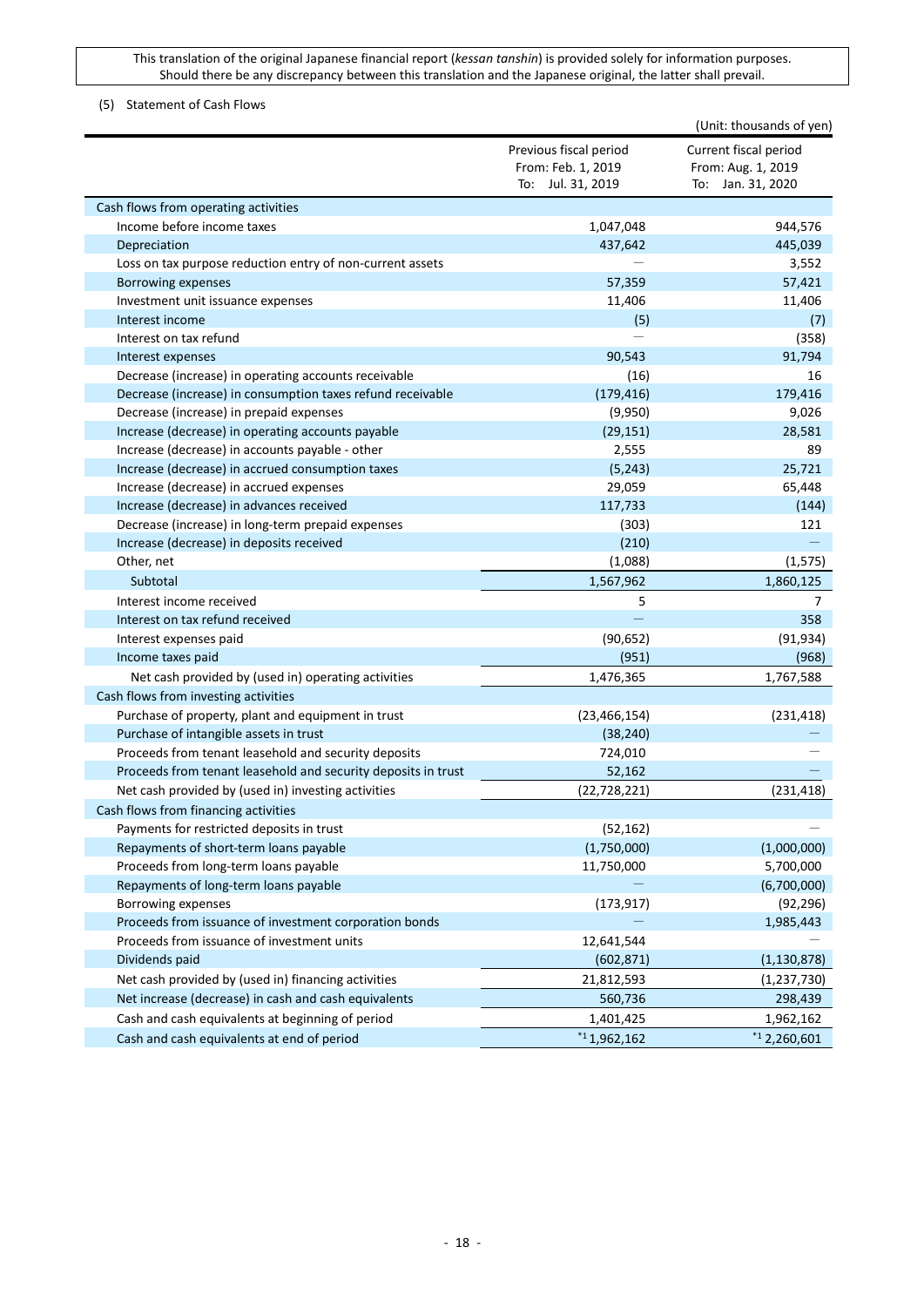## <span id="page-18-0"></span>(6) Notes on the Going Concern Assumption Not applicable.

<span id="page-18-1"></span>(7) Notes on Matters Concerning Significant Accounting Policies

| 1.<br>2. | on matters concerning significant riccounting rollercs<br>Method of depreciation of<br>non-current assets<br>Accounting for deferred<br>assets | (1) Property, plant and equipment<br>The straight-line method is adopted.<br>The useful life of principal property, plant and equipment is as follows:<br><b>Buildings in trust</b><br>5-69 years<br>Structures in trust<br>$10-53$ years<br>Machine and device in trust<br>10 years<br>Tools, furniture and fixtures in trust 6-15 years<br>Intangible assets<br>(2)<br>The straight-line method is adopted.<br>Investment unit issuance expenses<br>(1)<br>Depreciated evenly over 3 years.<br>(2) Investment corporation bond issuance costs                                                                                                                                                                                                                                                                                                                                                                                                                                                                                                               |
|----------|------------------------------------------------------------------------------------------------------------------------------------------------|---------------------------------------------------------------------------------------------------------------------------------------------------------------------------------------------------------------------------------------------------------------------------------------------------------------------------------------------------------------------------------------------------------------------------------------------------------------------------------------------------------------------------------------------------------------------------------------------------------------------------------------------------------------------------------------------------------------------------------------------------------------------------------------------------------------------------------------------------------------------------------------------------------------------------------------------------------------------------------------------------------------------------------------------------------------|
| 3.       | Standards for<br>revenue and expense<br>recognition                                                                                            | Amortized using the straight-line method over the period up to redemption.<br>Accounting for fixed asset tax, etc.<br>For fixed asset tax, city planning tax, depreciable asset tax, etc. on real estate, etc.<br>owned, the accounting is that, of the tax amount assessed and determined, the amount<br>corresponding to the concerned accounting period is expensed as expenses related to<br>rent business.<br>In connection with the acquisition of real estate including trust beneficiary interests in<br>real estate, the amount equivalent to real property tax, etc. for the initial fiscal year,<br>which was settled with the seller, is not recorded as expenses but included in the cost<br>of acquisition of the concerned real estate, etc. The amount equivalent to real property<br>tax, etc. included in the cost of acquisition of real estate, etc. was 89,199 thousand yen<br>for the previous fiscal period and none for the current fiscal period.                                                                                    |
| 4.       | Method of Hedge<br>Accounting                                                                                                                  | (1) Hedge accounting approach<br>Deferred hedge accounting. Special treatment is applied for interest rate swap<br>transactions that satisfy the requirements for special treatment.<br>Hedging instruments and hedge items<br>(2)<br>Hedging instruments: Interest rate swap transaction<br>Hedge items: Interest on loans<br>Hedging policy<br>(3)<br>HCM conducts interest rate swap transactions for hedging risks provided in the<br>Articles of Incorporation of HCM, pursuant to the risk management basic policy.<br>Method of assessing hedge effectiveness<br>(4)<br>Hedge effectiveness is assessed by comparing the cumulative fluctuation of cash<br>flows for hedging instruments and the cumulative fluctuation of cash flows for<br>hedge items and confirming the ratio of both fluctuations. However, the<br>assessment of hedge effectiveness for interest rate swap transactions that satisfy<br>the requirements for special treatment is omitted.                                                                                       |
| 5.       | Cash and cash equivalents<br>as stated in the statement<br>of cash flows                                                                       | Cash and cash equivalents in the statement of cash flows comprise cash on hand and<br>cash in trust, demand deposits and deposits in trust, and short-term investments with<br>a maturity of three months or less from the date of acquisition that are readily<br>convertible to cash and that are subject to an insignificant risk of changes in value.                                                                                                                                                                                                                                                                                                                                                                                                                                                                                                                                                                                                                                                                                                     |
| 6.       | Other significant matters<br>serving as the basis for<br>preparation of<br>financial statements                                                | Accounting for trust beneficiary interests in real estate, etc.<br>(1)<br>Concerning trust beneficiary interests in real estate, etc. owned, all accounts of<br>assets and liabilities within trust assets as well as all accounts of revenue and<br>expenses from the trust assets are recognized in the relevant account item of the<br>balance sheet and the statement of income.<br>The following material items of the trust assets recognized in the relevant account<br>item are separately listed on the balance sheet.<br>(1) Cash and deposits in trust<br>(2) Buildings in trust; structures in trust; machine and device in trust; tools,<br>furniture and fixtures in trust; land in trust; land leasehold interests in trust<br>(3) Leasehold and guarantee deposits received in trust<br>(2) Accounting for consumption tax, etc.<br>Consumption tax and local consumption tax are excluded from transaction<br>amounts.<br>Non-deductible consumption taxes on acquisition of assets is included in the cost<br>of acquisition of each asset. |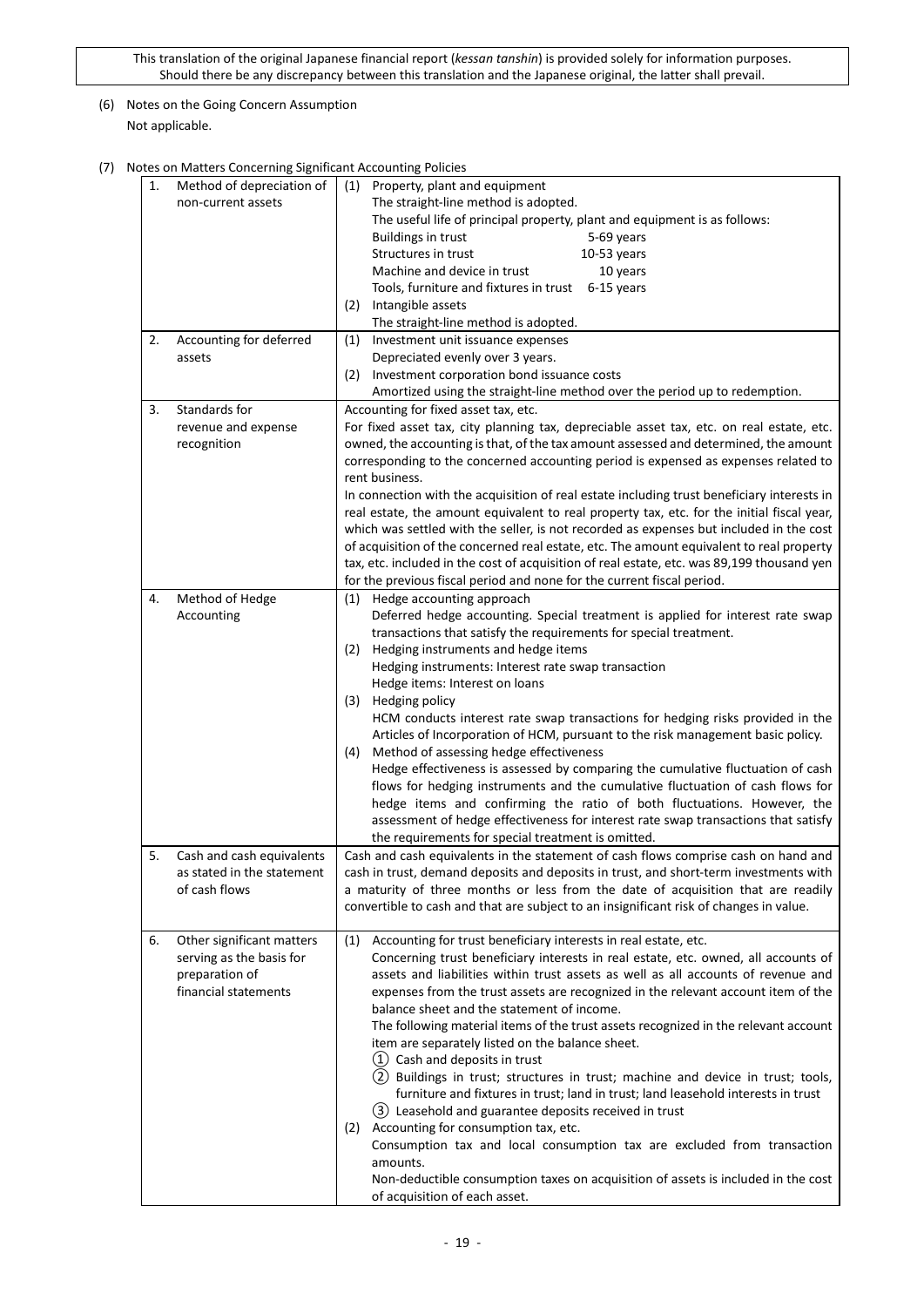#### [Additional Information]

[Notes on Reserve and Reversal of Reserve for Temporary Difference Adjustments]

Previous fiscal period (from February 1, 2019 to July 31, 2019)

1. Reasons, related assets and amounts of reserve

Due to arising of deferred losses on hedges (net asset deduction items) at the end of the fiscal year under review from assessment of fair value of interest rate swap transactions to which hedge accounting is applied, 11,818 thousand yen of reserve for temporary difference adjustments is recorded.

2. Method of reversal

In accordance with elimination of deferred losses on hedges (net asset deduction items) by period-end reassessment of said interest rate swap transactions in the next period onward, a corresponding amount of reserve for temporary difference adjustments will be reversed

Current fiscal period (from August 1, 2019 to January 31, 2020)

1. Reasons, related assets and amounts of reserve

Due to arising of deferred losses on hedges (net asset deduction items) at the end of the fiscal year under review from assessment of fair value of interest rate swap transactions to which hedge accounting is applied, 2,488 thousand yen of reserve for temporary difference adjustments is recorded.

### 2. Method of reversal

In accordance with elimination of deferred losses on hedges (net asset deduction items) by period-end reassessment of said interest rate swap transactions in the next period onward, a corresponding amount of reserve for temporary difference adjustments will be reversed

### <span id="page-19-0"></span>(8) Notes on Financial Statements

[Notes on Balance Sheet]

\*1 Reduction entry amount of property, plant and equipment received as governmental subsidy, etc.

|                    |                                                 | (Unit: thousands of yen)                       |
|--------------------|-------------------------------------------------|------------------------------------------------|
|                    | Previous fiscal period<br>(As of Jul. 31, 2019) | Current fiscal period<br>(As of Jan. 31, 2020) |
| Buildings in trust | 6.489                                           | 10,041                                         |

\*2 Minimum net assets as provided in Article 67, Paragraph 4 of the Act on Investment Trusts and Investment Corporations

|                                                 | (Unit: thousands of yen)                       |
|-------------------------------------------------|------------------------------------------------|
| Previous fiscal period<br>(As of Jul. 31, 2019) | Current fiscal period<br>(As of Jan. 31, 2020) |
| 50,000                                          | 50,000                                         |
|                                                 |                                                |

#### \*3 Reserve for temporary difference adjustments

Previous fiscal period (from February 1, 2019 to July 31, 2019)

1. Reasons, related assets and amounts of reserve

|                                                         |                    |                   |                                      |                                 |                                 |                                | (Unit: thousands of yen) |
|---------------------------------------------------------|--------------------|-------------------|--------------------------------------|---------------------------------|---------------------------------|--------------------------------|--------------------------|
| Related assets, etc.                                    | Reason             | Initial<br>amount | Balance at<br>beginning<br>of 9th FP | Reserved<br>amount in<br>9th FP | Reversed<br>amount in<br>9th FP | Balance at<br>end of<br>9th FP | Reason for<br>reversal   |
| Deferred gains or losses Valuation loss on<br>on hedges | interest rate swap | 25,683            |                                      | 25.683                          |                                 | 25.683                         |                          |
|                                                         | Total              | 25,683            |                                      | 25.683                          |                                 | 25.683                         |                          |

## 2. Method of reversal

(1) Deferred gains or losses on hedges

Reversal is planned to be made in accordance with the change in fair value of derivative transactions, which are hedge instruments.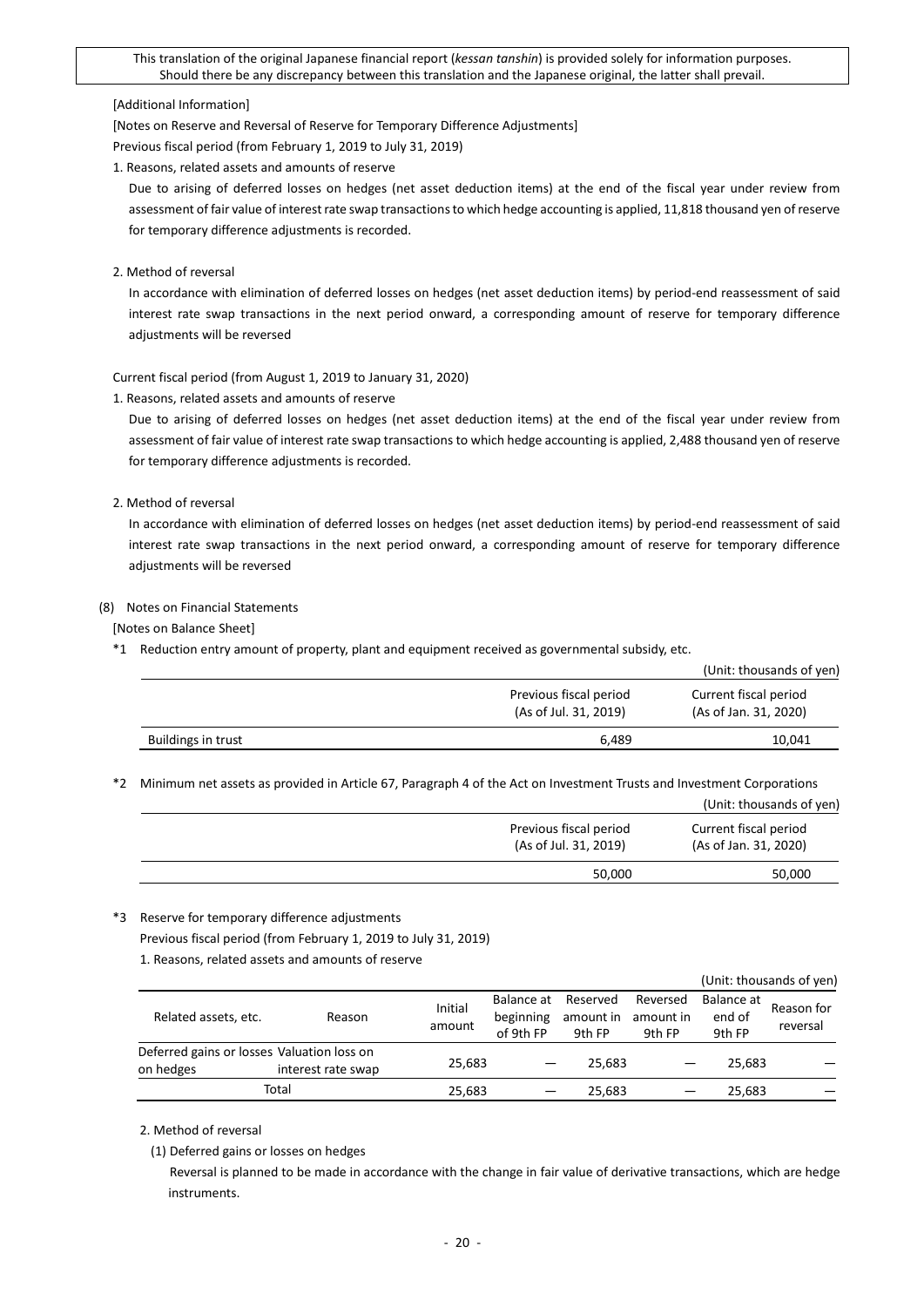Current fiscal period (from August 1, 2019 to January 31, 2020)

1. Reasons, related assets and amounts of reserve

|                                                         |                    |                   |                                       |                                |                                |                               | (Unit: thousands of yen) |
|---------------------------------------------------------|--------------------|-------------------|---------------------------------------|--------------------------------|--------------------------------|-------------------------------|--------------------------|
| Related assets, etc.                                    | Reason             | Initial<br>amount | Balance at<br>beginning<br>of 10th FP | Reserved<br>amount in<br>10 FP | Reversed<br>amount in<br>10 FP | Balance at<br>end of<br>10 FP | Reason for<br>reversal   |
| Deferred gains or losses Valuation loss on<br>on hedges | interest rate swap | 25.683            | 25.683                                | 11.818                         |                                | 37.501                        |                          |
|                                                         | Total              | 25.683            | 25.683                                | 11.818                         |                                | 37.501                        |                          |

### 2. Method of reversal

(1) Deferred gains or losses on hedges

Reversal is planned to be made in accordance with the change in fair value of derivative transactions, which are hedge instruments.

### [Notes on Statement of Income]

\*1 Breakdown of operating income (loss) from real estate leasing

|                                                              |                                                                      | (Unit: thousands of yen)                                            |
|--------------------------------------------------------------|----------------------------------------------------------------------|---------------------------------------------------------------------|
|                                                              | Previous fiscal period<br>From: Feb. 1, 2019<br>Jul. 31, 2019<br>To: | Current fiscal period<br>From: Aug. 1, 2019<br>Jan. 31, 2020<br>To: |
| A. Operating revenue from real estate leasing                |                                                                      |                                                                     |
| Revenue related to rent business                             |                                                                      |                                                                     |
| Rent revenue                                                 | 2,000,800                                                            | 2,004,334                                                           |
| Other revenue related to rent business                       |                                                                      |                                                                     |
| Other revenue                                                | 7,874                                                                | 8,939                                                               |
| Total operating revenue from real estate leasing             | 2,008,674                                                            | 2,013,274                                                           |
| Operating expenses from real estate leasing<br>В.            |                                                                      |                                                                     |
| Expenses related to rent business                            |                                                                      |                                                                     |
| Property tax                                                 | 88,986                                                               | 90,736                                                              |
| <b>Outsourcing expenses</b>                                  | 27,761                                                               | 28,112                                                              |
| Repair expenses                                              | 12,018                                                               | 16,244                                                              |
| Insurance expenses                                           | 6,847                                                                | 7,500                                                               |
| Depreciation                                                 | 436,533                                                              | 443,930                                                             |
| Other expenses related to rent business                      | 14,574                                                               | 14,607                                                              |
| Total operating expenses from real estate leasing            | 586,721                                                              | 601,131                                                             |
| Operating income (loss) from real estate leasing [A-B]<br>C. | 1,421,953                                                            | 1,412,142                                                           |

\*2 Breakdown of Subsidy income

Previous fiscal period (from February 1, 2019 to July 31, 2019) Not applicable.

Current fiscal period (from August 1, 2019 to January 31, 2020) Subsidy income is from Subsidies for countermeasures to control carbon dioxide emissions project etc. in FY2019.

\*3 Loss on reduction of non-current assets is the value directly deducted from acquired value, due to the acceptance of subsidies. The breakdown is as follows.

|                    |                        | (Unit: thousands of yen) |
|--------------------|------------------------|--------------------------|
|                    | Previous fiscal period | Current fiscal period    |
|                    | From: Feb. 1, 2019     | From: Aug. 1, 2019       |
|                    | To: Jul. 31, 2019      | To: Jan. 31, 2020        |
| Buildings in trust | -                      | 3,552                    |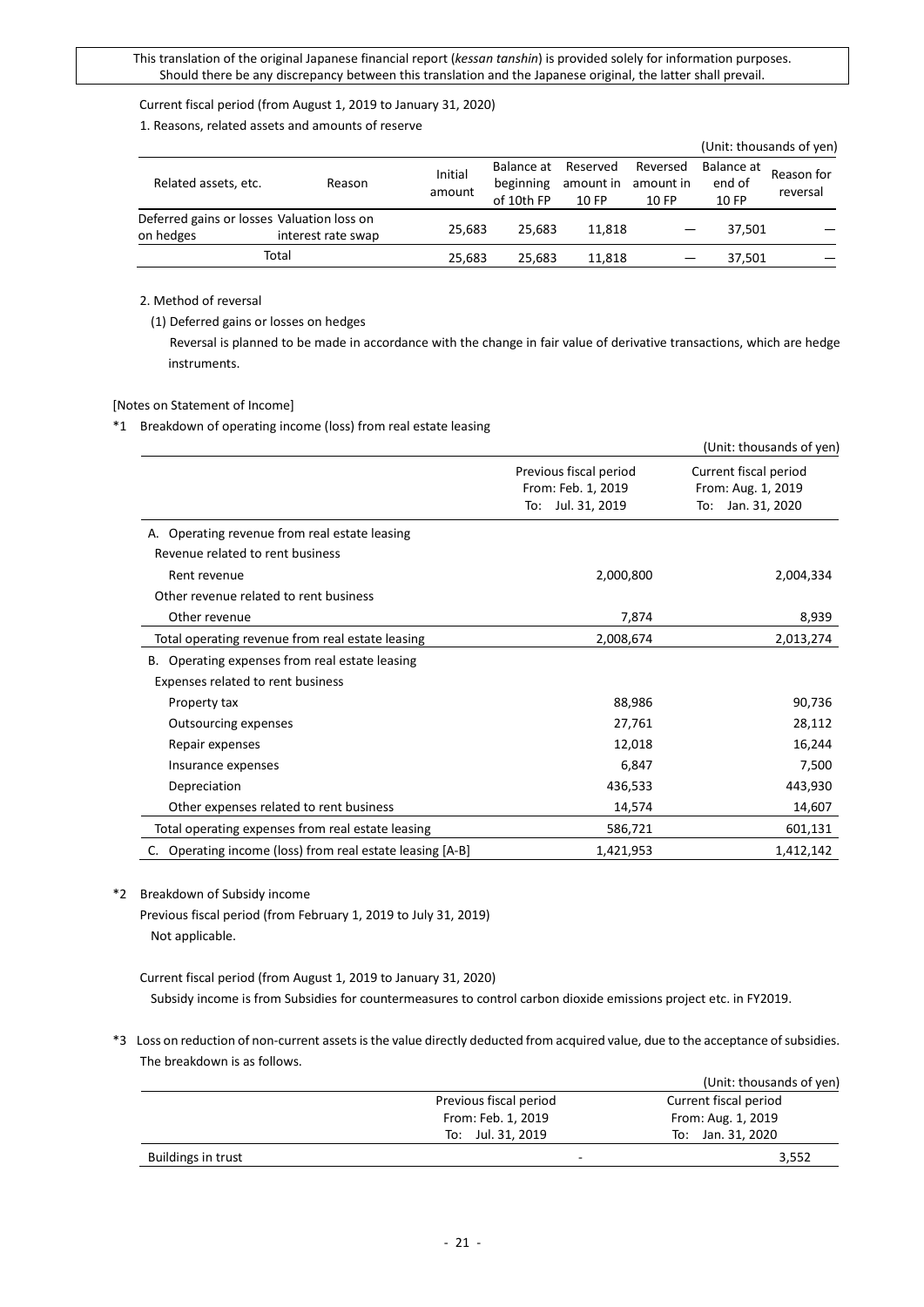#### [Notes on Statement of Unitholders' Equity]

\*1 Total number of investment units authorized and total number of investment units issued and outstanding

|                                                         | Previous fiscal period |                    |  |  |  |
|---------------------------------------------------------|------------------------|--------------------|--|--|--|
|                                                         | From: Feb. 1, 2019     | From: Aug. 1, 2019 |  |  |  |
|                                                         | To: Jul. 31, 2019      | To: Jan. 31, 2020  |  |  |  |
| Total number of investment units authorized             | 10,000,000 units       | 10,000,000 units   |  |  |  |
| Total number of investment units issued and outstanding | 311,001 units          | 311,001 units      |  |  |  |

#### [Notes on Statement of Cash Flows]

#### \*1 Reconciliation of cash and cash equivalents at end of period to the amount of balance sheet items

|                                     |                                                                   | (Unit: thousands of yen)                                         |
|-------------------------------------|-------------------------------------------------------------------|------------------------------------------------------------------|
|                                     | Previous fiscal period<br>From: Feb. 1, 2019<br>To: Jul. 31, 2019 | Current fiscal period<br>From: Aug. 1, 2019<br>To: Jan. 31, 2020 |
| Cash and deposits                   | 1,897,300                                                         | 2,160,660                                                        |
| Cash and deposits in trust          | 142,524                                                           | 177,603                                                          |
| Restricted deposits in trust (Note) | (77, 662)                                                         | (77, 662)                                                        |
| Cash and cash equivalents           | 1,962,162                                                         | 2,260,601                                                        |

(Note) Restricted deposits in trust refer to deposits in trust reserved for refund of leasehold received from tenants, etc.

#### [Notes on Operating Leases Transactions]

Non-cancellable operating leases (as lessor)

|                       |                                               | (Unit: thousands of yen)                     |
|-----------------------|-----------------------------------------------|----------------------------------------------|
|                       | Previous fiscal period<br>As of Jul. 31, 2019 | Current fiscal period<br>As of Jan. 31, 2019 |
| Not later than 1 year | 3,416,066                                     | 3,264,668                                    |
| Later than 1 year     | 16,229,131                                    | 14,886,618                                   |
| Total                 | 19,645,197                                    | 18,151,286                                   |

[Notes on Financial Instruments]

- 1. Matters concerning status of financial instruments
	- (1) Policy for handling financial instruments

Pursuant to the policy of conducting stable and sound financial management, HCM raises funds for asset acquisition, repayment of loans, etc. by means of loans from banks, issuance of investment corporation bonds or issuance of new investment units, etc. As to finance by loans and issuance on investment corporation bonds, HCM pays attention to extending periods, fixing interest rates, diversifying repayment dates and such to secure financial stability and avoid the risk of rise in interest rates in the future.

Derivative transactions shall be limited to those invested for the purpose of hedging the risk of fluctuations in interest rates on loans, etc. and other risks.

(2) Description of financial instruments and associated risks, and risk management system Loans and proceeds from issuance of investment corporation bonds are used primarily for acquisition of trust

beneficiary interests in real estate and repayment of debts.

Although loans and investment corporation bonds are exposed to liquidity risks on the repayment or redemption date, the impact of rise in the market interest rate on the management of HCM is limited through appropriate management of the ratio of interest-bearing liabilities, and such risks are controlled through diversification of repayment and redemption dates.

Although loans with floating interest rates are exposed to interest rate fluctuation risks, the ratios of loan balances with floating rates and fixed rates against the entire loans are adjusted according to the financing environment. Furthermore, derivative transactions (interest rate swap transactions) have been used for part of loans with floating rates to avoid interest fluctuation risks and to fix interest payment. Execution/management of derivative transactions carried out for the purpose of hedging interest rate fluctuation risks is conducted pursuant to provisions that stipulate the basic policy of risk management.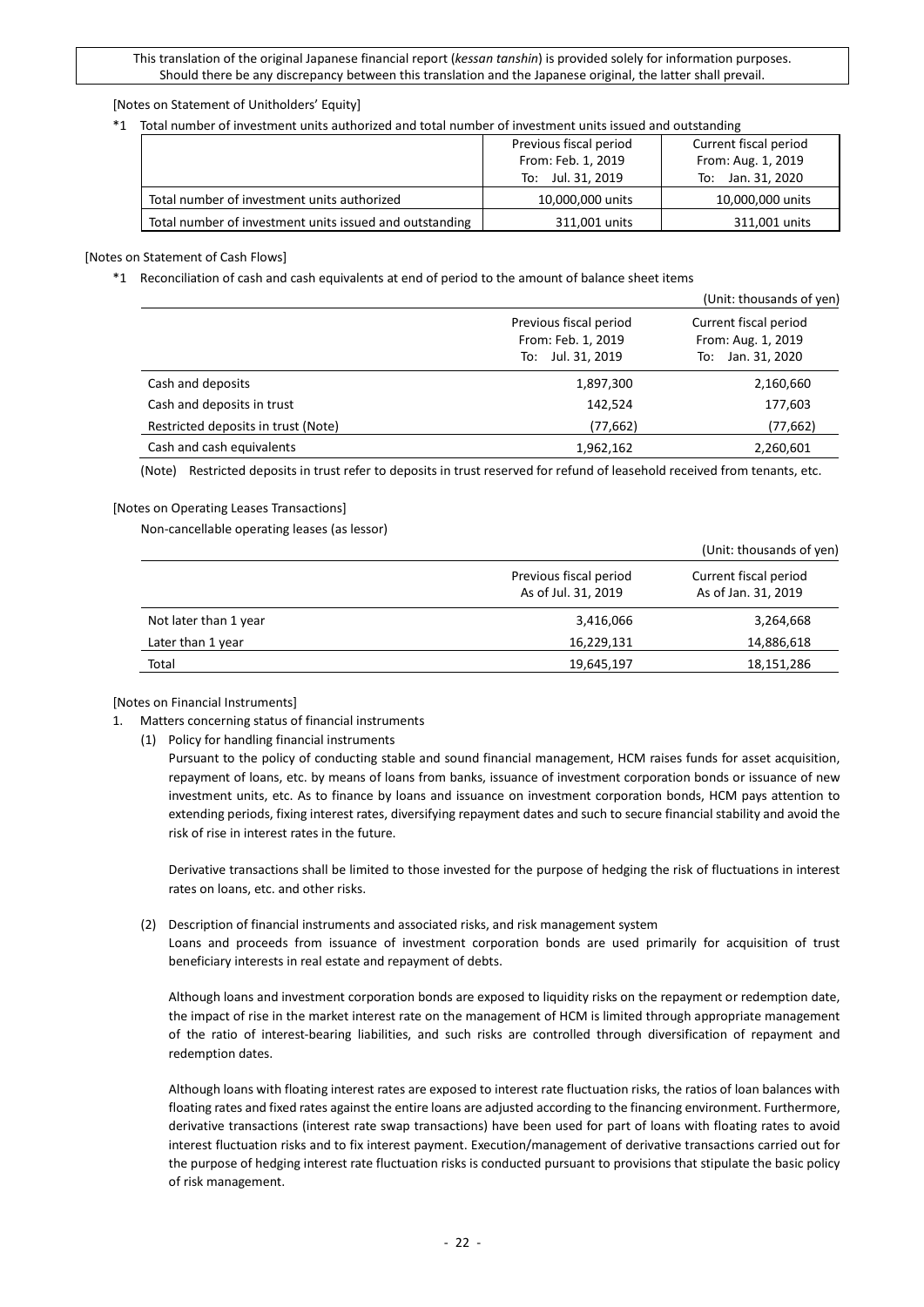Although tenant leasehold and security deposits as well as leasehold and security deposits in trust are deposits from tenants and are exposed to liquidity risks at the time of refunding upon tenants' move-outs, HCM controls liquidity risks by maintaining liquidity at hand, etc.

For deposits, such risks are controlled by setting lower limit to the credit rating of financial institutions at which deposits are made (excluding deposits for settlement), etc.

(3) Supplementary explanation to matters concerning fair value, etc. of financial instruments

The fair value of financial instruments, aside from values based on market price, includes values based on reasonable calculation when no market price is available. Certain assumptions are adopted in the calculation of the concerned values. Accordingly, there may be cases where the concerned values will differ when different assumptions are adopted.

2. Matters concerning fair value, etc. of financial instruments

Carrying amount, fair value and difference between the two were as follows. The financial instruments whose fair values are deemed extremely difficult to determine are excluded from the table below. (Please refer to (Note 2).)

| (Unit: thousands of yen)                       |                 |            |                         |  |
|------------------------------------------------|-----------------|------------|-------------------------|--|
|                                                | Carrying amount | Fair value | Amount of<br>difference |  |
| (1) Cash and deposits                          | 1,897,300       | 1,897,300  |                         |  |
| (2) Cash and deposits in trust                 | 142,524         | 142,524    |                         |  |
| Total assets                                   | 2,039,824       | 2,039,824  |                         |  |
| (3) Short-term loans payable                   | 1,000,000       | 1,000,000  |                         |  |
| (4) Current portion of long-term loans payable | 6,700,000       | 6,701,552  | 1,552                   |  |
| (6) Long-term loans payable                    | 24,750,000      | 24,755,105 | 5,105                   |  |
| <b>Total liabilities</b>                       | 32,450,000      | 32,456,657 | 6,657                   |  |
| (7) Derivatives transaction                    | (37,784)        | (37, 784)  |                         |  |

Previous fiscal period (from February 1, 2019 to July 31, 2019)

Current fiscal period (from August 1, 2019 to January 31, 2020)

| (Unit: thousands of yen)                       |                 |            |                         |  |  |  |  |
|------------------------------------------------|-----------------|------------|-------------------------|--|--|--|--|
|                                                | Carrying amount | Fair value | Amount of<br>difference |  |  |  |  |
| (1) Cash and deposits                          | 2,160,660       | 2,160,660  |                         |  |  |  |  |
| (2) Cash and deposits in trust                 | 177,603         | 177,603    |                         |  |  |  |  |
| Total assets                                   | 2,338,264       | 2,338,264  |                         |  |  |  |  |
| (4) Current portion of long-term loans payable | 3,000,000       | 2,999,749  | (250)                   |  |  |  |  |
| (5) Investment corporation bonds               | 2,000,000       | 2,007,000  | 7,000                   |  |  |  |  |
| (6) Long-term loans payable                    | 27,450,000      | 27,460,717 | 10,717                  |  |  |  |  |
| <b>Total liabilities</b>                       | 32,450,000      | 32,467,467 | 17,467                  |  |  |  |  |
| (7) Derivatives transaction                    | (40,097)        | (40,097)   |                         |  |  |  |  |

(Note 1) Method of calculation of the fair value of financial instruments and matters concerning derivative transactions

(1) Cash and deposits; (2) Cash and deposits in trust; (3) Short-term loans payable

Because these are settled in a short period of time, the fair value is approximately the same as the book value and thus stated at that book value.

(4) Current portion of long-term loans payable; (6) Long-term loans payable

For those with floating interest rates that reflect market interest rates within a short period of time, the book value is deemed a reasonable approximation of the fair value as there are no significant changes in HCM's credit standing after borrowing; therefore, the book value is used as the fair value equivalent. Those with fixed interest rates are calculated by discounting the sum of principal and interest (\*) at a reasonable rate estimated for a similar loan that is made corresponding to the remaining period.

(\*) For long-term loans with floating interest rate to which special treatment for interest rate swaps is applied (please refer to "Derivative Transactions" below), the sum of principal and interest under the interest rates after the interest rate swaps are indicated.

(5) Investment corporation bonds

Figures are calculated based on the reference statistics of transactions provided by Japan Securities Dealers Association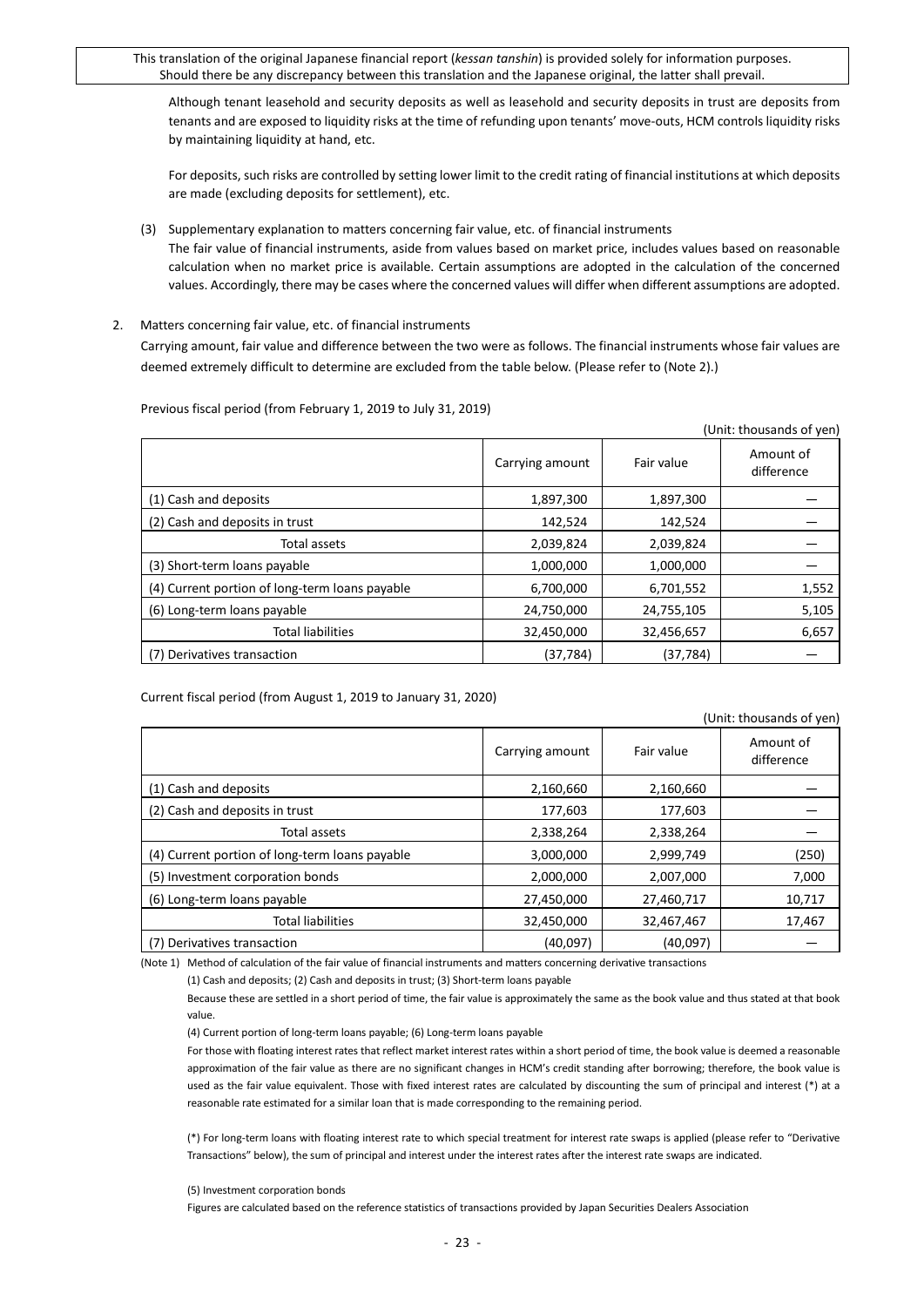#### (7) Derivative transactions

Please refer to "Notes on Derivative Transactions" below.

(Note 2) Financial instruments for which estimation of fair value is recognized to be difficult.

(Unit: thousands of yen)

| (UNIIL. LNUUSANUS UI VEN)                       |                        |                       |  |  |  |  |  |  |
|-------------------------------------------------|------------------------|-----------------------|--|--|--|--|--|--|
|                                                 | Previous fiscal period | Current fiscal period |  |  |  |  |  |  |
|                                                 | (As of Jul. 31, 2019)  | (As of Jan. 31, 2020) |  |  |  |  |  |  |
| Tenant leasehold and security deposits          | 1.734.009              | 1,734,009             |  |  |  |  |  |  |
| Tenant leasehold and security deposits in trust | 86.766                 | 86,766                |  |  |  |  |  |  |

Tenant leasehold and security deposits and Tenant leasehold and security deposits in trust are not subject to valuation at fair value, because a reasonable estimation of cash flows is recognized to be extremely difficult due to there being no market price and difficulty of calculating the actual deposit period from when lessees move in to when they move out.

(Note 3) Amount of redemption of monetary claims scheduled to be due after the account closing date

Previous fiscal period (As of July 31, 2019)

|                            | (Unit: thousands of yen) |
|----------------------------|--------------------------|
|                            | Not later than 1 year    |
| Cash and deposits          | 1,897,300                |
| Cash and deposits in trust | 142,524                  |
| Total                      | 2,039,824                |

Current fiscal period (As of January 31, 2020)

|                            | (Unit: thousands of yen) |
|----------------------------|--------------------------|
|                            | Not later than 1 year    |
| Cash and deposits          | 2,160,660                |
| Cash and deposits in trust | 177,603                  |
| Total                      | 2,338,264                |

(Note 4) Amount of repayment of loans and other interest-bearing liabilities scheduled to be due after the account closing date Previous fiscal period (As of July 31, 2019)

| (Unit: thousands of yen)    |                       |                                                    |                                                     |                                                     |                                                     |                    |  |  |  |
|-----------------------------|-----------------------|----------------------------------------------------|-----------------------------------------------------|-----------------------------------------------------|-----------------------------------------------------|--------------------|--|--|--|
|                             | Not later than 1 year | Later than 1 year<br>and not<br>later than 2 years | Later than 2 years<br>and not<br>later than 3 years | Later than 3 years<br>and not<br>later than 4 years | Later than 4 years<br>and not<br>later than 5 years | Later than 5 years |  |  |  |
| Short-term<br>loans payable | 1,000,000             |                                                    |                                                     |                                                     |                                                     |                    |  |  |  |
| Long-term<br>loans payable  | 6,700,000             | 3,000,000                                          | 7,000,000                                           | 8,000,000                                           | 6,750,000                                           |                    |  |  |  |
| Total                       | 7,700,000             | 3,000,000                                          | 7,000,000                                           | 8,000,000                                           | 6,750,000                                           |                    |  |  |  |

Current fiscal period (As of January 31, 2020)

| (Unit: thousands of yen) |                       |                              |                               |                               |                               |                    |  |  |  |
|--------------------------|-----------------------|------------------------------|-------------------------------|-------------------------------|-------------------------------|--------------------|--|--|--|
|                          |                       | Later than 1 year<br>and not | Later than 2 years            | Later than 3 years<br>and not | Later than 4 years<br>and not |                    |  |  |  |
|                          | Not later than 1 year | later than 2 years           | and not<br>later than 3 years | later than 4 years            | later than 5 years            | Later than 5 years |  |  |  |
| Investment               |                       |                              |                               |                               |                               |                    |  |  |  |
| corporation              | –                     |                              |                               |                               |                               | 2,000,000          |  |  |  |
| bonds                    |                       |                              |                               |                               |                               |                    |  |  |  |
| Long-term                | 3,000,000             | 7,000,000                    | 9,250,000                     | 6,750,000                     | 4,450,000                     |                    |  |  |  |
| loans payable            |                       |                              |                               |                               |                               |                    |  |  |  |
| Total                    | 3,000,000             | 7,000,000                    | 9,250,000                     | 6,750,000                     | 4,450,000                     | 2,000,000          |  |  |  |

#### [Notes on Securities]

Previous fiscal period (As of July 31, 2019) Not applicable.

Current fiscal period (As of January 31, 2020) Not applicable.

[Notes on Derivative Transactions]

1. Derivative transactions to which hedge accounting is not applied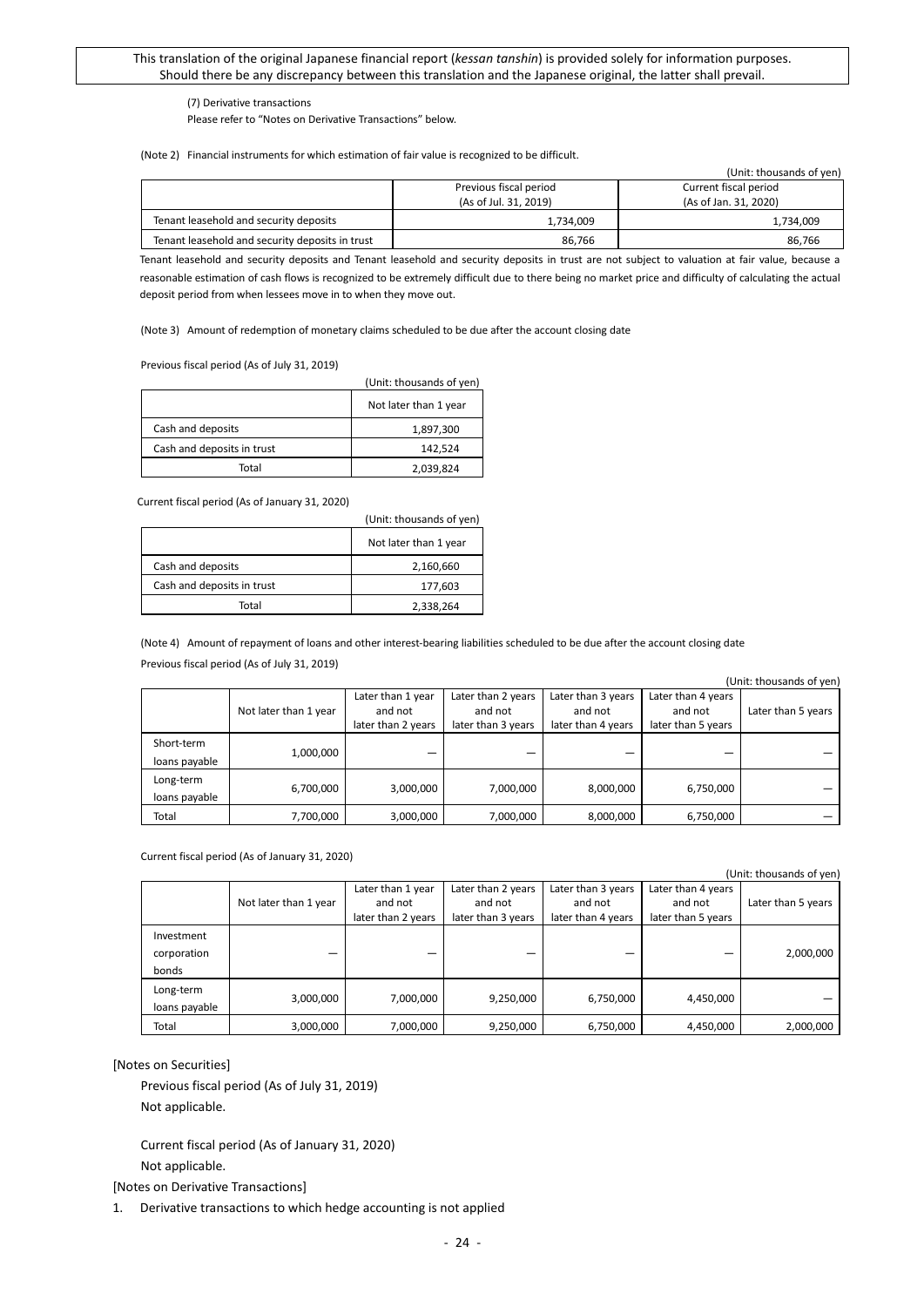Previous fiscal period (As of July 31, 2019) Not applicable.

Current fiscal period (As of January 31, 2020) Not applicable.

## 2. Derivative transactions to which hedge accounting is applied Previous fiscal period (As of July 31, 2019)

| (Unit: thousands of yen)                           |                                                                            |                            |            |                       |            |                                                                                  |  |  |  |
|----------------------------------------------------|----------------------------------------------------------------------------|----------------------------|------------|-----------------------|------------|----------------------------------------------------------------------------------|--|--|--|
| Hedge                                              | Type, etc. of                                                              |                            |            | Contract amount, etc. |            | Calculation                                                                      |  |  |  |
| accounting                                         | derivative                                                                 | Main hedged                |            | Due after one year    | Fair value | method for the                                                                   |  |  |  |
| approach                                           | transaction                                                                | item                       |            |                       |            | fair value                                                                       |  |  |  |
| Principle<br>accounting<br>method                  | Interest rate swap<br>transaction<br>Floating receivable;<br>fixed payable | Long-term loans<br>payable | 13,750,000 | 13,750,000            | (37, 784)  | Based on the price<br>presented by<br>correspondent<br>financial<br>institutions |  |  |  |
| Special<br>treatment for<br>interest rate<br>swaps | Interest rate swap<br>transaction<br>Floating receivable;<br>fixed payable | Long-term loans<br>payable | 1,000,000  | 1,000,000             | (Note)     |                                                                                  |  |  |  |
|                                                    | Total                                                                      |                            | 14,750,000 | 14,750,000            | (37, 784)  |                                                                                  |  |  |  |

(Note 1) Since those with special treatment of interest rate swaps are treated integrally with hedged long-term loans payable, the market values of such are shown as included in the market value in "(6) Long-term loans payable" in "[Notes on Financial Instruments], 2. Matters concerning fair value, etc. of financial instruments" above.

Current fiscal period (As of January 31, 2020)

|                                                    |                                                                            |                            |            |                       |            | (Unit: thousands of yen)                                                         |
|----------------------------------------------------|----------------------------------------------------------------------------|----------------------------|------------|-----------------------|------------|----------------------------------------------------------------------------------|
| Hedge                                              | Type, etc. of                                                              |                            |            | Contract amount, etc. |            | Calculation                                                                      |
| accounting                                         | derivative                                                                 | Main hedged<br>item        |            | Due after one year    | Fair value | method for the                                                                   |
| approach                                           | transaction                                                                |                            |            |                       |            | fair value                                                                       |
| Principle<br>accounting<br>method                  | Interest rate swap<br>transaction<br>Floating receivable;<br>fixed payable | Long-term loans<br>payable | 18,200,000 | 18,200,000            | (40,097)   | Based on the price<br>presented by<br>correspondent<br>financial<br>institutions |
| Special<br>treatment for<br>interest rate<br>swaps | Interest rate swap<br>transaction<br>Floating receivable;<br>fixed payable | Long-term loans<br>payable | 1,000,000  | 1,000,000             | (Note)     |                                                                                  |
|                                                    | Total                                                                      |                            | 19,200,000 | 19,200,000            | (40,097)   |                                                                                  |

(Note) Since those with special treatment of interest rate swaps are treated integrally with hedged long-term loans payable, the market values of such are shown as included in the market value in "(6) Long-term loans payable" in "[Notes on Financial Instruments], 2. Matters concerning fair value, etc. of financial instruments" above.

[Notes on Retirement Benefits]

Previous fiscal period (As of July 31, 2019) Not applicable.

Current fiscal period (As of January 31, 2020) Not applicable.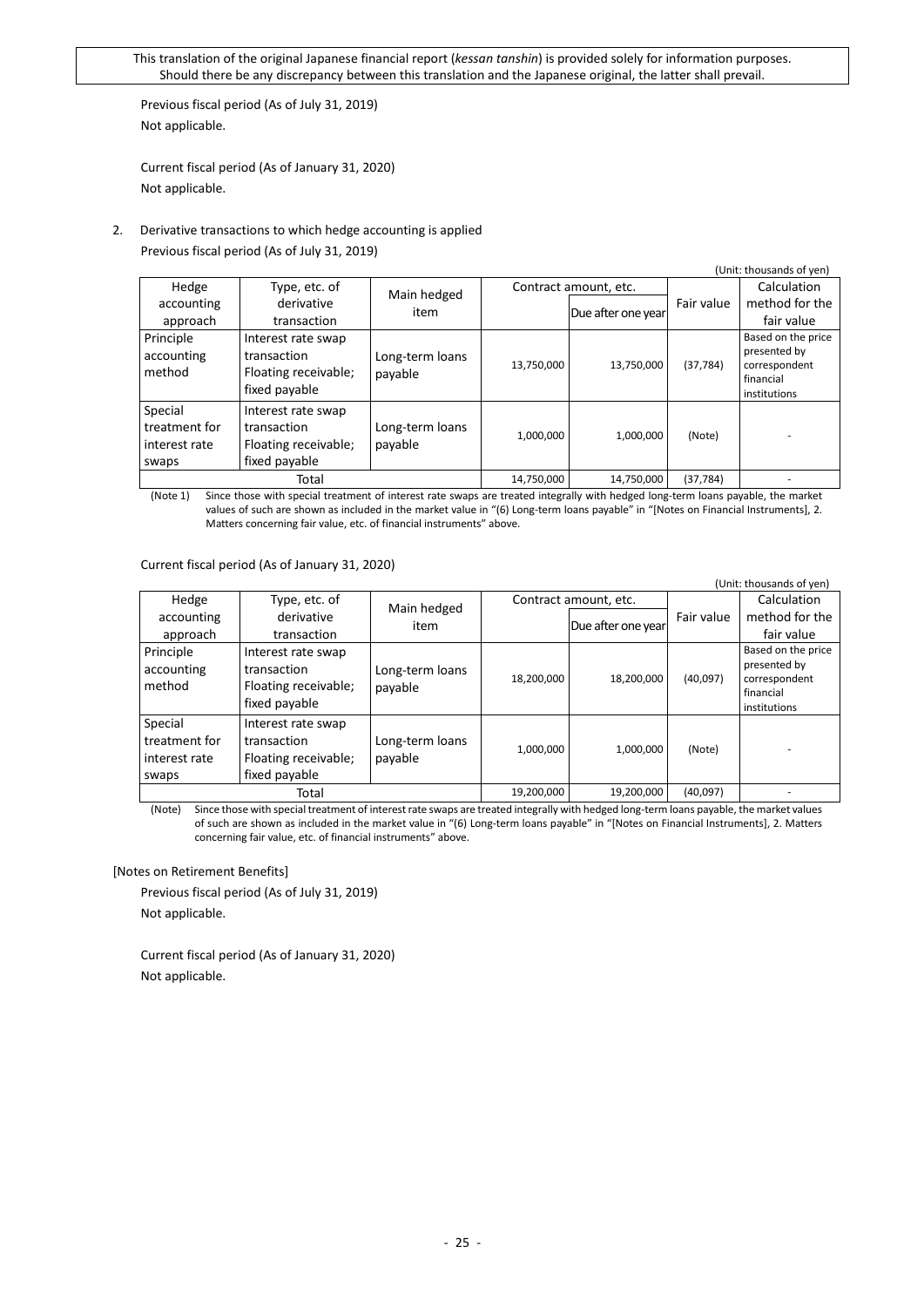### [Notes on Tax-Effect Accounting]

1. Breakdown of main causes for occurrence of deferred tax assets and deferred tax liabilities

|                                       |                                               | (Unit: thousands of yen)                     |
|---------------------------------------|-----------------------------------------------|----------------------------------------------|
|                                       | Previous fiscal period<br>As of Jul. 31, 2019 | Current fiscal period<br>As of Jan. 31, 2020 |
| Deferred tax assets                   |                                               |                                              |
| Non-deductible accrued enterprise tax | 17                                            | 10                                           |
| Deferred gains or losses on hedges    | 11,905                                        | 12,614                                       |
| Subtotal deferred tax assets          | 11,923                                        | 12,624                                       |
| Valuation allowance                   | (11,905)                                      | (12,614)                                     |
| Total deferred tax assets             | 17                                            | 10                                           |
| Net deferred tax assets               | 17                                            | 10                                           |

2. Breakdown of major components that caused any significant differences between the statutory tax rate and the effective income tax rate after application of tax-effect accounting

|                                                                         |                                               | (Unit: %)                                    |  |
|-------------------------------------------------------------------------|-----------------------------------------------|----------------------------------------------|--|
|                                                                         | Previous fiscal period<br>As of Jul. 31, 2019 | Current fiscal period<br>As of Jan. 31, 2020 |  |
| Statutory tax rate                                                      | 31.51                                         | 31.51                                        |  |
| [Adjustments]                                                           |                                               |                                              |  |
| Deductible distributions payable                                        | (31.48)                                       | (31.49)                                      |  |
| Other                                                                   | 0.06                                          | 0.07                                         |  |
| Effective income tax rate<br>after application of tax-effect accounting | 0.09                                          | 0.09                                         |  |

[Notes on Share of Profit (Loss) of Entities Accounted for Using Equity Method, etc.]

Previous fiscal period (As of July 31, 2019) Not applicable.

Current fiscal period (As of January 31, 2020) Not applicable.

[Notes on Related-Party Transactions]

1. Parent company, major corporate unitholder, etc. Previous fiscal period (from February 1, 2019 to July 31, 2019) Not applicable.

Current fiscal period (from August 1, 2019 to January 31, 2020) Not applicable.

2. Affiliated company, etc.

Previous fiscal period (from February 1, 2019 to July 31, 2019) Not applicable.

Current fiscal period (from August 1, 2019 to January 31, 2020) Not applicable.

3. Fellow subsidiary, etc.

Previous fiscal period (from February 1, 2019 to July 31, 2019) Not applicable.

Current fiscal period (from August 1, 2019 to January 31, 2020) Not applicable.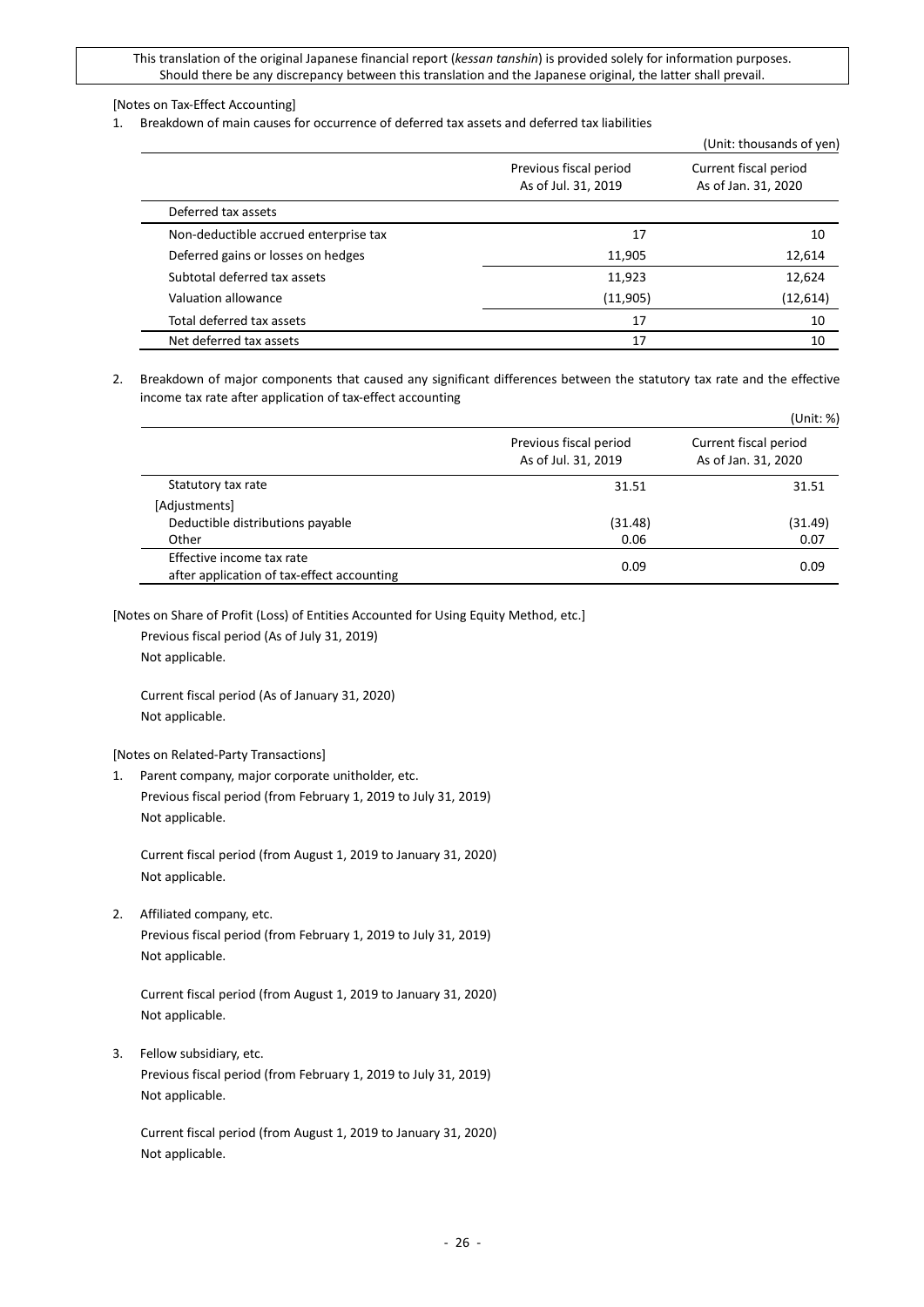### 4. Director, major individual unitholder, etc.

|                                                  |                                          |                                                                                                                |                                                      | Previous fiscal period (from February 1, 2019 to July 31, 2019)                                    |                                 |                               |                                                                                        |                                                                                   |                                       |                     |            |
|--------------------------------------------------|------------------------------------------|----------------------------------------------------------------------------------------------------------------|------------------------------------------------------|----------------------------------------------------------------------------------------------------|---------------------------------|-------------------------------|----------------------------------------------------------------------------------------|-----------------------------------------------------------------------------------|---------------------------------------|---------------------|------------|
|                                                  |                                          |                                                                                                                | Capital stock                                        |                                                                                                    | Percentage                      |                               | Relationship                                                                           |                                                                                   |                                       |                     | Balance at |
| <b>Classification</b>                            | Name of<br>company,<br>etc. or<br>person | or<br>Description of<br>investments<br>Address<br>business or<br>in capital<br>occupation<br>(thousand<br>yen) | of voting<br>rights, etc.<br>held by (in)<br>HCM (%) | Concurrent<br>holding of<br>director's<br>position, etc.                                           | <b>Business</b><br>relationship | Description of<br>transaction | Transaction<br>amount<br>(thousand<br>yen)                                             | Account<br>item                                                                   | end of<br>period<br>(thousand<br>yen) |                     |            |
| Director, or<br>close<br>relative of<br>director | Seiji<br>Yoshioka                        |                                                                                                                |                                                      | Executive<br>Director of<br>HCM and<br>President &<br>CEO of the<br>Asset<br>Management<br>Company | 0.0                             |                               | Executive Director of HCM<br>and President & CEO of<br>the Asset Management<br>Company | Payment of<br>asset<br>management<br>fee to the<br>Asset<br>Management<br>Company | 257,526<br>(Note 1)<br>(Note 2)       | Accrued<br>expenses | 155,596    |

Previous fiscal period (from February 1, 2019 to July 31, 2019)

Of the amounts above, the transaction amount does not include consumption tax.

(Note 1) The transaction amount for the payment of asset management fee to the Asset Management Company under "Description of transaction" includes the property acquisition incentive portion included in the book value of individual real estate, etc. in the amount of 113,455 thousand yen.

(Note 2) Terms and conditions of transactions and decision-making approach to such, etc.

1. Terms and conditions of transactions are decided taking into account the actual market value.

2. The transaction is one that was conducted by Seiji Yoshioka as President and CEO of a third party (Healthcare Asset Management Co., Ltd.), and the amount of the asset management fee is based on the terms and conditions provided in the Articles of Incorporation of HCM.

#### Current fiscal period (from August 1, 2019 to January 31, 2020)

|                                                  |                                                                                                                                                            | Capital stock                                        |                                                                                                    | Percentage                      |                               | Relationship                                                                           |                                                                                   |                                       |                     | Balance at |
|--------------------------------------------------|------------------------------------------------------------------------------------------------------------------------------------------------------------|------------------------------------------------------|----------------------------------------------------------------------------------------------------|---------------------------------|-------------------------------|----------------------------------------------------------------------------------------|-----------------------------------------------------------------------------------|---------------------------------------|---------------------|------------|
| Classification                                   | Name of<br>or<br>Description of<br>investments<br>company,<br>Address<br>business or<br>in capital<br>etc. or<br>occupation<br>(thousand<br>person<br>yen) | of voting<br>rights, etc.<br>held by (in)<br>HCM (%) | Concurrent<br>holding of<br>director's<br>position, etc.                                           | <b>Business</b><br>relationship | Description of<br>transaction | Transaction<br>amount<br>(thousand<br>yen)                                             | Account<br>item                                                                   | end of<br>period<br>(thousand<br>yen) |                     |            |
| Director, or<br>close<br>relative of<br>director | Seiji<br>Yoshioka                                                                                                                                          |                                                      | Executive<br>Director of<br>HCM and<br>President &<br>CEO of the<br>Asset<br>Management<br>Company | 0.0                             |                               | Executive Director of HCM<br>and President & CEO of<br>the Asset Management<br>Company | Payment of<br>asset<br>management<br>fee to the<br>Asset<br>Management<br>Company | 200,660<br>(Note)                     | Accrued<br>expenses | 219,585    |

Of the amounts above, the transaction amount does not include consumption tax.

(Note) Terms and conditions of transactions and decision-making approach to such, etc.

1. Terms and conditions of transactions are decided taking into account the actual market value.

2. The transaction is one that was conducted by Seiji Yoshioka as President and CEO of a third party (Healthcare Asset Management Co., Ltd.), and the amount of the asset management fee is based on the terms and conditions provided in the Articles of Incorporation of HCM.

#### [Notes on Asset Retirement Obligations]

Previous fiscal period (as of July 31, 2019)

Not applicable.

Current fiscal period (as of January 31, 2020) Not applicable.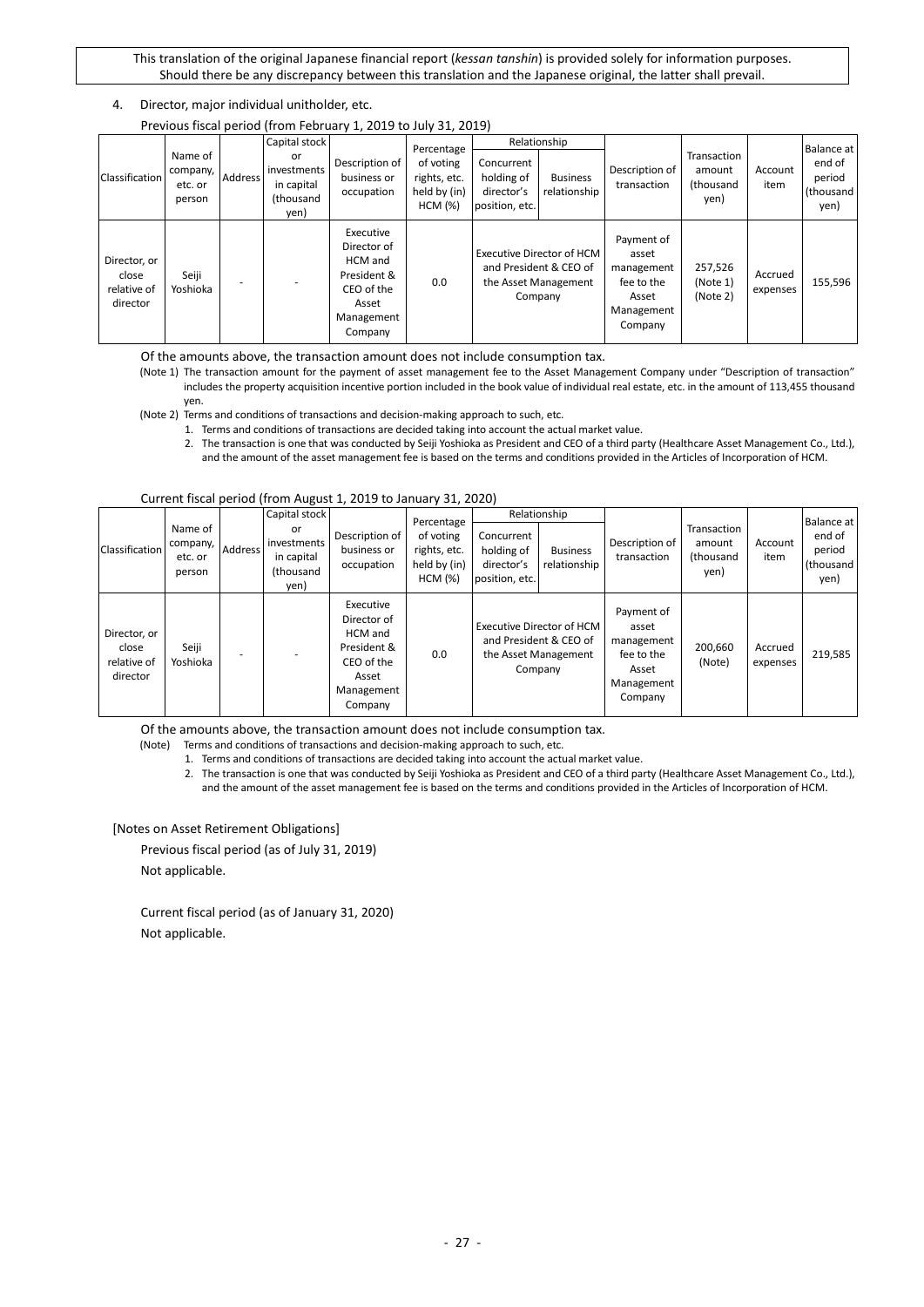### [Notes on Investment and Rental Properties]

HCM owns healthcare facilities (35 properties in total) primarily in the Three Major Metropolitan Areas and Core Cities. The carrying amount, amount of increase (decrease) during the period and fair value of these investment and rental properties are as follows:

|                 |                                             |                                                                   | (Unit: thousands of yen)                                            |
|-----------------|---------------------------------------------|-------------------------------------------------------------------|---------------------------------------------------------------------|
|                 |                                             | Previous fiscal period<br>From: Feb. 1, 2019<br>To: Jul. 31, 2019 | Current fiscal period<br>From: Aug. 1, 2019<br>Jan. 31, 2020<br>To: |
| Carrying amount |                                             |                                                                   |                                                                     |
|                 | Balance at beginning of period              | 42,710,158                                                        | 65,767,434                                                          |
|                 | Amount of increase (decrease) during period | 23,057,275                                                        | (255, 814)                                                          |
|                 | Balance at end of period                    | 65,767,434                                                        | 65,511,620                                                          |
|                 | Fair value at end of period                 | 70,479,000                                                        | 70,413,000                                                          |

(Note 1) "Carrying amount" is the amount of the cost of acquisition, less accumulated depreciation.

(Note 2) Out of the amount of increase (decrease) during the previous fiscal period, the amount of increase is mainly attributable to the acquisition of 8 properties (23,379,171 thousand yen) and the amount of decrease is mainly attributable to depreciation (436,533 thousand yen). Out of the amount of increase (decrease) during the current fiscal period, the amount of decrease is mainly attributable to depreciation (443,930 thousand yen).

(Note 3) "Fair value at end of period" is the appraisal value or investigation value by an outside real estate appraiser.

The income (loss) concerning investment and rental properties is as stated in "Notes on Statement of Income" earlier in this document.

#### [Notes on Segment Information]

1. Segment information

Segment information is omitted because HCM operates a single segment, which is the real estate leasing business.

2. Related information

Previous fiscal period (from February 1, 2019 to July 31, 2019)

(1) Information about products and services

Information about products and services is omitted because net sales to external customers for a single products and services category are in excess of 90% of operating revenue on the statement of income.

- (2) Information about geographic areas
	- ① Net sales

Information about net sales is omitted because net sales to external customers in Japan are in excess of 90% of operating revenue on the statement of income.

② Property, plant and equipment

Information about property, plant and equipment is omitted because the amount of property, plant and equipment located in Japan is in excess of 90% of the amount of property, plant and equipment on the balance sheet.

(3) Information about major customers

Information on net sales to a single external customer is omitted because consent has not been obtained from the tenant.

Current fiscal period (from August 1, 2019 to January 31, 2020)

(1) Information about products and services

Information about products and services is omitted because net sales to external customers for a single products and services category are in excess of 90% of operating revenue on the statement of income.

- (2) Information about geographic areas
	- ① Net sales

Information about net sales is omitted because net sales to external customers in Japan are in excess of 90% of operating revenue on the statement of income.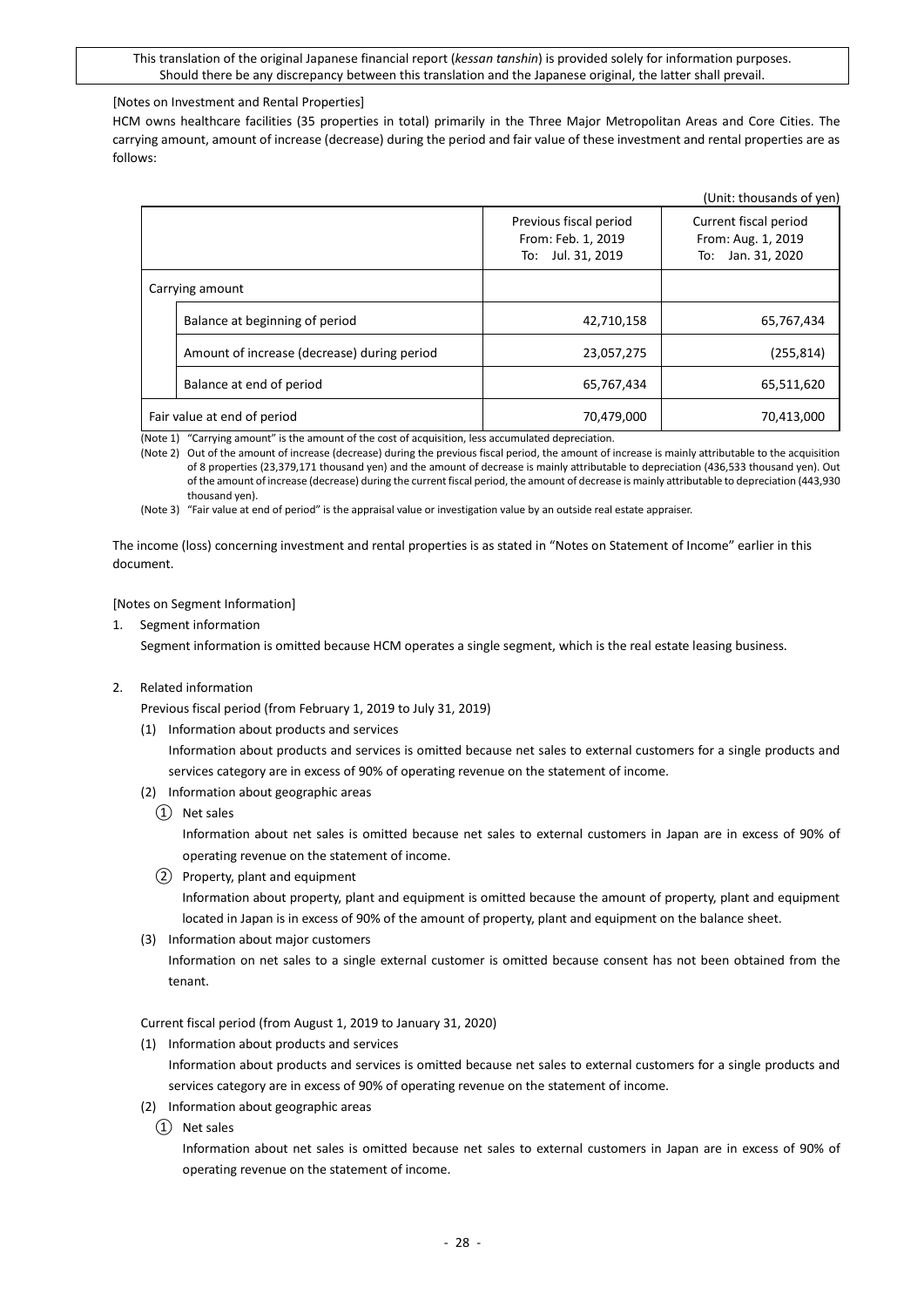### ② Property, plant and equipment

Information about property, plant and equipment is omitted because the amount of property, plant and equipment located in Japan is in excess of 90% of the amount of property, plant and equipment on the balance sheet.

### (3) Information about major customers

Information on net sales to a single external customer is omitted because consent has not been obtained from the tenant.

[Notes on Per Unit Information]

|                     | Previous fiscal period<br>From: Feb. 1, 2019<br>To: Jul. 31, 2019 | Current fiscal period<br>From: Aug. 1, 2019<br>To: Jan. 31, 2020 |
|---------------------|-------------------------------------------------------------------|------------------------------------------------------------------|
| Net assets per unit | 107,479 yen                                                       | 106,863 yen                                                      |
| Net income per unit | 3,372 yen                                                         | 3,034 yen                                                        |

(Note 1) Net income per unit is calculated by dividing net income by the average number of investment units during the period (the daily weighted average number of investment units). In addition, diluted net income per unit is not stated because there are no diluted investment units. (Note 2) The following is the basis for calculation of net income per unit.

|                                                                          | Previous fiscal period<br>From: Feb. 1, 2019<br>To: Jul. 31, 2019 | Current fiscal period<br>From: Aug. 1, 2019<br>To: Jan. 31, 2020 |
|--------------------------------------------------------------------------|-------------------------------------------------------------------|------------------------------------------------------------------|
| Net income (thousands of yen)                                            | 1,046,080                                                         | 943,755                                                          |
| Amount not attributable to common unitholders (thousands of yen)         |                                                                   |                                                                  |
| Net income attributable to common investment units<br>(thousands of yen) | 1,046,080                                                         | 943,755                                                          |
| Average number of investment units during period (units)                 | 310,194                                                           | 311.001                                                          |

[Notes on Significant Subsequent Events]

Not applicable.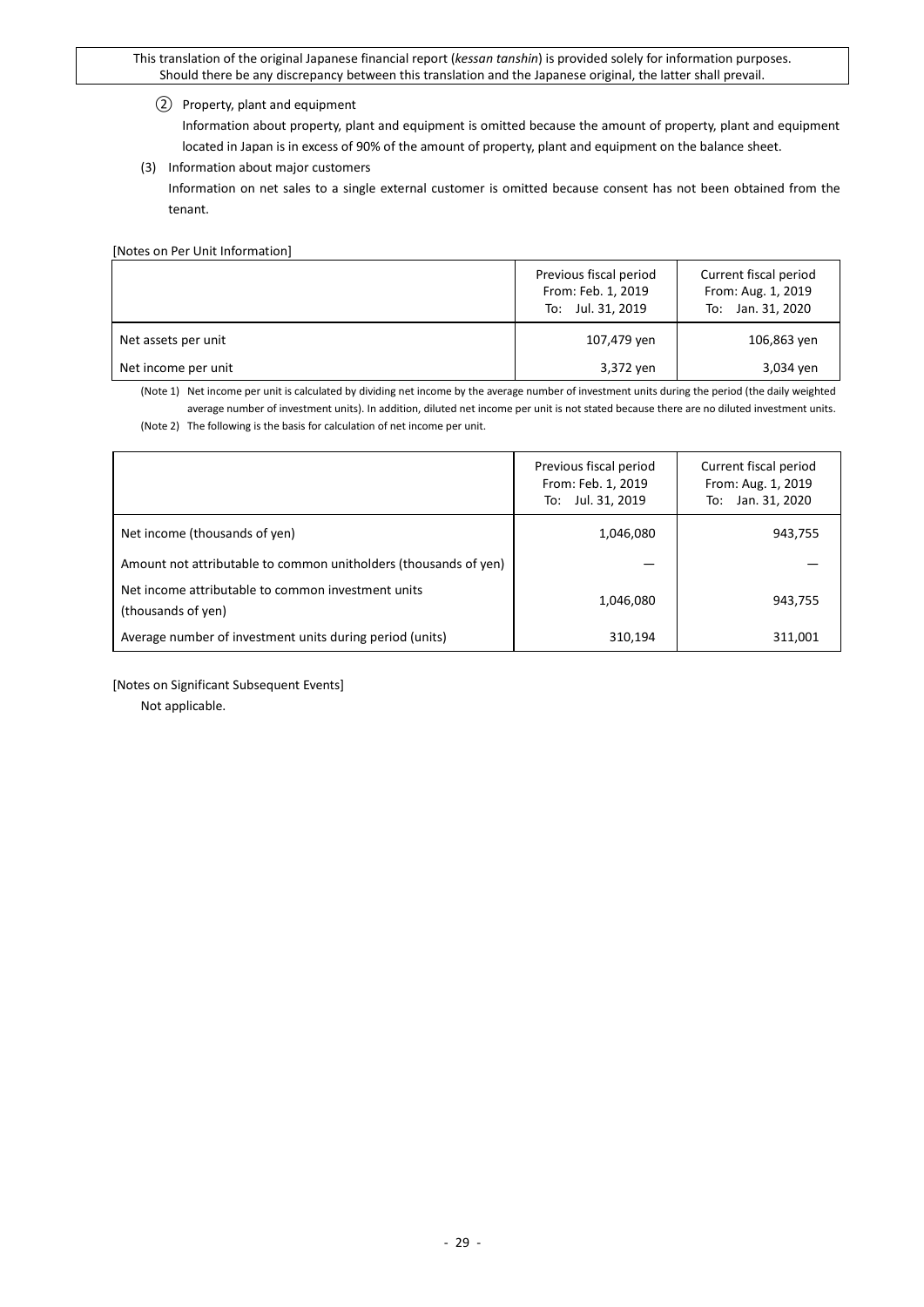<span id="page-29-0"></span>(9) Changes in Total Number of Investment Units Issued and Outstanding

The following are changes in total number of investment units issued and outstanding and unitholders' capital over the most recent five years up to the end of the current fiscal period.

| Date              | Description                                          | Total number of<br>investment units<br>issued and outstanding<br>(units) |         | Unitholders' capital<br>(millions of yen) |         | Unitholders' capital (net)<br>(millions of yen) (Note 1) |                | Remarks  |
|-------------------|------------------------------------------------------|--------------------------------------------------------------------------|---------|-------------------------------------------|---------|----------------------------------------------------------|----------------|----------|
|                   |                                                      | Change                                                                   | Balance | Change                                    | Balance | Change                                                   | <b>Balance</b> |          |
| March 18, 2015    | Capital increase<br>through public<br>offering       | 106,500                                                                  | 108,500 | 11,246                                    | 11,446  | 11,246                                                   | 11,446         | (Note 2) |
| April 21, 2015    | Capital increase<br>through third-party<br>allotment | 12,000                                                                   | 120,500 | 1,267                                     | 12,713  | 1,267                                                    | 12,713         | (Note 3) |
| February 1, 2017  | Capital increase<br>through public<br>offering       | 69,150                                                                   | 189,650 | 6,749                                     | 19,463  | 6,749                                                    | 19,463         | (Note 4) |
| March 1, 2017     | Capital increase<br>through third-party<br>allotment | 3,457                                                                    | 193,107 | 337                                       | 19,800  | 337                                                      | 19,800         | (Note 5) |
| February 1, 2019  | Capital increase<br>through public<br>offering       | 112,280                                                                  | 305,387 | 12,076                                    | 31,876  | 12,076                                                   | 31,876         | (Note 6) |
| February 27, 2019 | Capital increase<br>through third-party<br>allotment | 5,614                                                                    | 311,001 | 603                                       | 32,480  | 603                                                      | 32,480         | (Note 7) |
| April 19, 2019    | Distribution in<br>excess of earnings                |                                                                          | 311,001 | —                                         | 32,480  | (62)                                                     | 32,417         | (Note 8) |
| October 18, 2019  | Distribution in<br>excess of earnings                |                                                                          | 311,001 |                                           | 32,480  | (87)                                                     | 32,330         | (Note 9) |

(Note 1) The amount obtained by subtracting deduction from unitholders' capital from unitholders' capital is shown. The amount does not take into account the change in unitholders' capital in line with the implementation of distributions in excess of earnings of reserve for temporary difference adjustments.

(Note 2) New investment units were issued through public offering with issue price of 110,000 yen (paid-in amount of 105,600 yen) per unit.

(Note 3) New investment units were issued through third-party allotment in line with public offering, with paid-in amount of 105,600 yen per unit.

(Note 4) New investment units were issued through public offering with issue price of 101,244 yen (paid-in amount of 97,609 yen) per unit.

(Note 5) New investment units were issued through third-party allotment in line with public offering, with paid-in amount of 97,609 yen per unit.

(Note 6) New investment units were issued through public offering with issue price of 111,442 yen (paid-in amount of 107,555 yen) per unit.

(Note 7) New investment units were issued through third-party allotment in line with public offering, with paid-in amount of 107,555 yen per unit.

(Note 8) HCM resolved at the board of directors' meeting held on March 15, 2019, to set cash distribution in excess of earnings (return of capital that falls under the category of distribution reducing unitholders' capital for tax purposes) at 326 yen per unit as cash distribution for the 8th fiscal period (fiscal period ended January 2019), and started the payout on April 19, 2019.

(Note 9) HCM resolved at the board of directors' meeting held on September 13, 2019, to set cash distribution in excess of earnings (return of capital that falls under the category of distribution reducing unitholders' capital for tax purposes) at 280 yen per unit as cash distribution for the 9th fiscal period (fiscal period ended July 2019), and started the payout on October 18, 2019.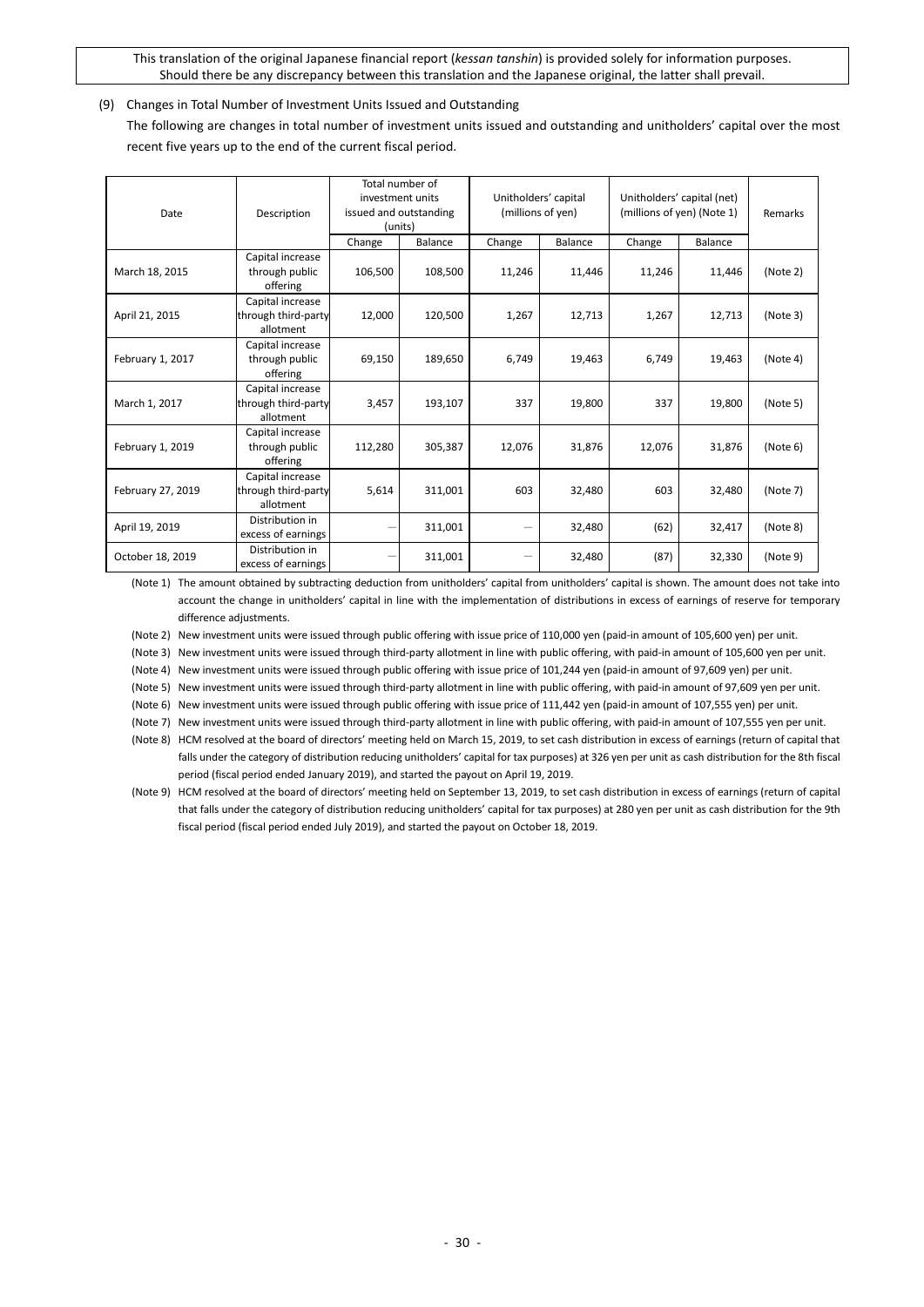## <span id="page-30-0"></span>3. Reference Information

<span id="page-30-1"></span>(1) Information on Prices of Assets under Management, etc.

### ① Investment Status

|                             |                                             |                                        |                                               |                                                     | Current fiscal period (as of January 31, 2020)     |
|-----------------------------|---------------------------------------------|----------------------------------------|-----------------------------------------------|-----------------------------------------------------|----------------------------------------------------|
| Asset type                  | Asset use                                   |                                        | Area                                          | Total amount owned<br>(millions of yen)<br>(Note 1) | As a percentage of total<br>assets<br>(%) (Note 2) |
| Trust beneficiary           | Homes and                                   | Paid                                   | Three Major                                   |                                                     |                                                    |
| interests in real<br>estate | facilities for<br>the elderly               | nursing<br>home                        | Metropolitan Areas<br>(Note 3)                | 40,341                                              | 59.1                                               |
|                             |                                             |                                        | Core Cities (Note 4)                          | 5,227                                               | 7.7                                                |
|                             |                                             |                                        | Other area (Note 5)                           | 1,730                                               | 2.5                                                |
|                             |                                             | Serviced<br>housing for<br>the elderly | Three Major<br>Metropolitan Areas<br>(Note 3) | 3,104                                               | 4.6                                                |
|                             |                                             |                                        | Core Cities (Note 4)                          |                                                     |                                                    |
|                             |                                             |                                        | Other area (Note 5)                           |                                                     |                                                    |
|                             |                                             | dementia                               | Group homes for the elderly with              |                                                     |                                                    |
|                             |                                             |                                        | Other facilities for the elderly              |                                                     | $\overline{\phantom{0}}$                           |
|                             |                                             |                                        | Subtotal                                      | 50,404                                              | 73.9                                               |
|                             | Medical service-related<br>facilities, etc. |                                        | Three Major<br>Metropolitan Areas<br>(Note 3) |                                                     |                                                    |
|                             |                                             |                                        | Core Cities (Note 4)                          | 2,062                                               | 3.0                                                |
|                             |                                             |                                        | Other area (Note 5)                           |                                                     |                                                    |
|                             |                                             |                                        | Subtotal                                      | 2,062                                               | 3.0                                                |
|                             | Multi-use<br>facility                       | Paid nursing<br>home,<br>medical       | Three Major<br>Metropolitan Areas<br>(Note 3) | 13,045                                              | 19.1                                               |
|                             |                                             | service-                               | Core Cities (Note 4)                          |                                                     |                                                    |
|                             |                                             | related<br>facilities, etc.            | Other area (Note 5)                           |                                                     |                                                    |
|                             |                                             |                                        | Subtotal                                      | 13,045                                              | 19.1                                               |
|                             | Other                                       |                                        |                                               | $\equiv$                                            | $\equiv$                                           |
|                             |                                             | Total                                  |                                               | 65,511                                              | 96.0                                               |
| Deposits and other assets   |                                             |                                        |                                               | 2,711                                               | 4.0                                                |
| Total assets                |                                             |                                        |                                               | 68,223                                              | 100.0                                              |
|                             |                                             |                                        |                                               |                                                     |                                                    |

| Total debt             | 34,988          | ن…⊥ت |
|------------------------|-----------------|------|
| Total.<br>' net assets | 22.22<br>33,234 | 48., |

(Note 1) "Total amount owned" is the carrying amount (in the case of trust beneficiary interests in real estate, the book value after depreciation and amortization).

(Note 2) Figures in "As a percentage of total assets" are rounded to one decimal place.

(Note 3) "Three Major Metropolitan Areas" refers to Tokyo Metropolitan Area (Tokyo, Kanagawa, Saitama, Chiba Prefectures), Kinki Areas (Osaka, Kyoto, Hyogo Prefectures) and Chubu Area (Aichi Prefecture).

(Note 4) "Core Cities" refers to designated cities, prefectural capitals and regional core cities other than Three Metropolitan Areas. Regional core cities refer to cities with a population of 200,000 or more.

(Note 5) "Other area" refers to areas other than Three Metropolitan Areas and Core Cities.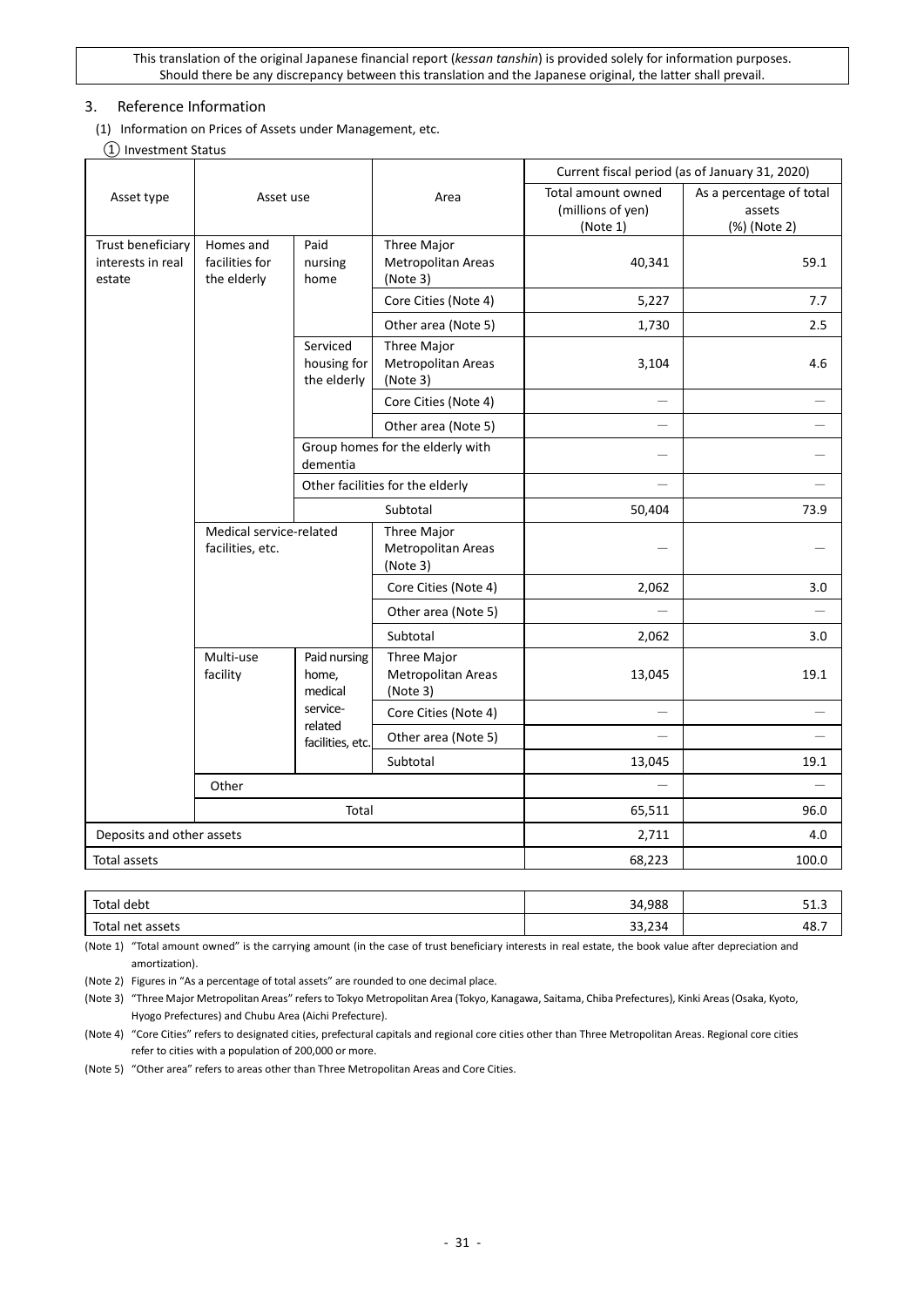② Investment Assets

- (a) Major Investment Securities Not applicable.
- (b) Investment Real Estate Properties Not applicable.
- (c) Other Major Investment Assets
- a. Overview of Real Estate in Trust

Overview of trust beneficiary interests in real estate (hereinafter, "real estate in trust") that HCM owns as of January 31, 2020, is as follows.

|              |              | Overview of trust beneficially interests in rear estate that helvi owns as or January 31, 2020, is as ionows. |                   |                     |                          |                   |
|--------------|--------------|---------------------------------------------------------------------------------------------------------------|-------------------|---------------------|--------------------------|-------------------|
|              |              |                                                                                                               |                   |                     | Current fiscal period    |                   |
| Type of      |              |                                                                                                               | Acquisition price |                     | (as of January 31, 2020) |                   |
| specified    | Area         | Property name                                                                                                 | (millions of yen) | Share of investment | Carrying amount          | Period-end        |
| asset        |              |                                                                                                               | (Note 1)          | (%) (Note 2)        | (millions of yen)        | appraisal value   |
|              |              |                                                                                                               |                   |                     | (Note 3)                 | (millions of yen) |
|              |              |                                                                                                               |                   |                     |                          | (Note 4)          |
|              |              | Bonsejour Chitose-funabashi                                                                                   | 824               | 1.3                 | 822                      | 974               |
|              |              | Bonsejour Hino                                                                                                | 724               | 1.1                 | 722                      | 818               |
|              |              | Bonsejour Musashi-shinjo                                                                                      | 582               | 0.9                 | 581                      | 643               |
|              |              | <b>Medical Rehabilitation Home</b><br>Bonsejour Hadanoshibusawa                                               | 728               | 1.1                 | 717                      | 850               |
|              |              | ASHEIM Hikarigaoka                                                                                            | 1,385             | 2.1                 | 1,413                    | 1,580             |
|              |              | ASHEIM Bunkyohakusan                                                                                          | 1,430             | 2.2                 | 1,435                    | 1,660             |
|              |              | SOMPO CARE La vie Re                                                                                          | 3,580             | 5.5                 | 3,505                    | 3,790             |
|              |              | Machidaonoji<br>SOMPO CARE La vie Re                                                                          |                   |                     |                          |                   |
|              |              | Azamino                                                                                                       | 3,050             | 4.7                 | 3,078                    | 3,230             |
|              | Tokyo        | GOOD TIME HOME Fudo-mae                                                                                       | 1,740             | 2.7                 | 1,849                    | 1,950             |
|              | Metropolitan | Bonsejour Yotsugi                                                                                             | 824               | 1.3                 | 829                      | 886               |
|              | area         | Granda Tsuruma-Yamato                                                                                         | 1,000             | 1.5                 | 1,053                    | 1,060             |
|              |              | Smiling Home Medice Adachi                                                                                    | 2,253             | 3.5                 | 2,328                    | 2,460             |
|              |              | Hanakotoba Minami                                                                                             | 1,071             | 1.7                 | 1,101                    | 1,190             |
|              |              | Hanakotoba Miura                                                                                              | 615               | 0.9                 | 649                      | 665               |
| Trust        |              | SOMPO CARE La vie Re Hama-<br>Kawasaki                                                                        | 1,710             | 2.6                 | 1,749                    | 1,820             |
| beneficiary  |              | Hanakotoba Shin-Yokohama                                                                                      | 2,071             | 3.2                 | 2,135                    | 2,240             |
| interests in |              | Hanakotoba Shin-Yokohama II                                                                                   | 375               | 0.6                 | 386                      | 401               |
| real estate  |              | Hanakotoba Odawara                                                                                            | 880               | 1.4                 | 911                      | 948               |
|              |              | Sunny Life Kita-Shinagawa                                                                                     | 1,825             | 2.8                 | 1,879                    | 1,970             |
|              |              | Subtotal                                                                                                      | 26,667            | 41.1                | 27,150                   | 29,135            |
|              |              | AQUAMARINE<br>Nishinomiyahama                                                                                 | 1,950             | 3.0                 | 1,952                    | 2,140             |
|              |              | SOMPO CARE Sompo no ie<br>Awajiekimae                                                                         | 1,930             | 3.0                 | 1,911                    | 2,170             |
|              |              | SOMPO CARE Sompo no ie<br>Kobekamisawa                                                                        | 1,200             | 1.8                 | 1,192                    | 1,340             |
|              |              | Medical Home Bonsejour Itami                                                                                  | 514               | 0.8                 | 513                      | 557               |
|              | Kinki area   | Kobe Gakuentoshi Building                                                                                     |                   | 6.7                 |                          | 4,420             |
|              |              | (Hapine Kobe Gakuentoshi)                                                                                     | 4,320             |                     | 4,311                    |                   |
|              |              | GreenLife Moriguchi                                                                                           | 4,150             | 6.4                 | 4,208                    | 4,400             |
|              |              | Hapine Kobe Uozaki Nibankan                                                                                   | 930               | 1.4                 | 944                      | 995               |
|              |              | <b>SHIP Senri Building</b>                                                                                    | 12,920            | 19.9                | 13,045                   | 14,300            |
|              |              | Subtotal                                                                                                      | 27,914            | 43.0                | 28,080                   | 30,322            |
|              | Chubu area   | <b>Medical Rehabilitation Home</b><br>Bonsejour Komaki                                                        | 1,270             | 2.0                 | 1,260                    | 1,450             |
|              |              | Subtotal                                                                                                      | 1,270             | 2.0                 | 1,260                    | 1,450             |

(i) Acquisition prices, etc. and shares of investment

Overview of trust beneficiary interests in real estate that HCM owns as of January 31, 2020, is as follows.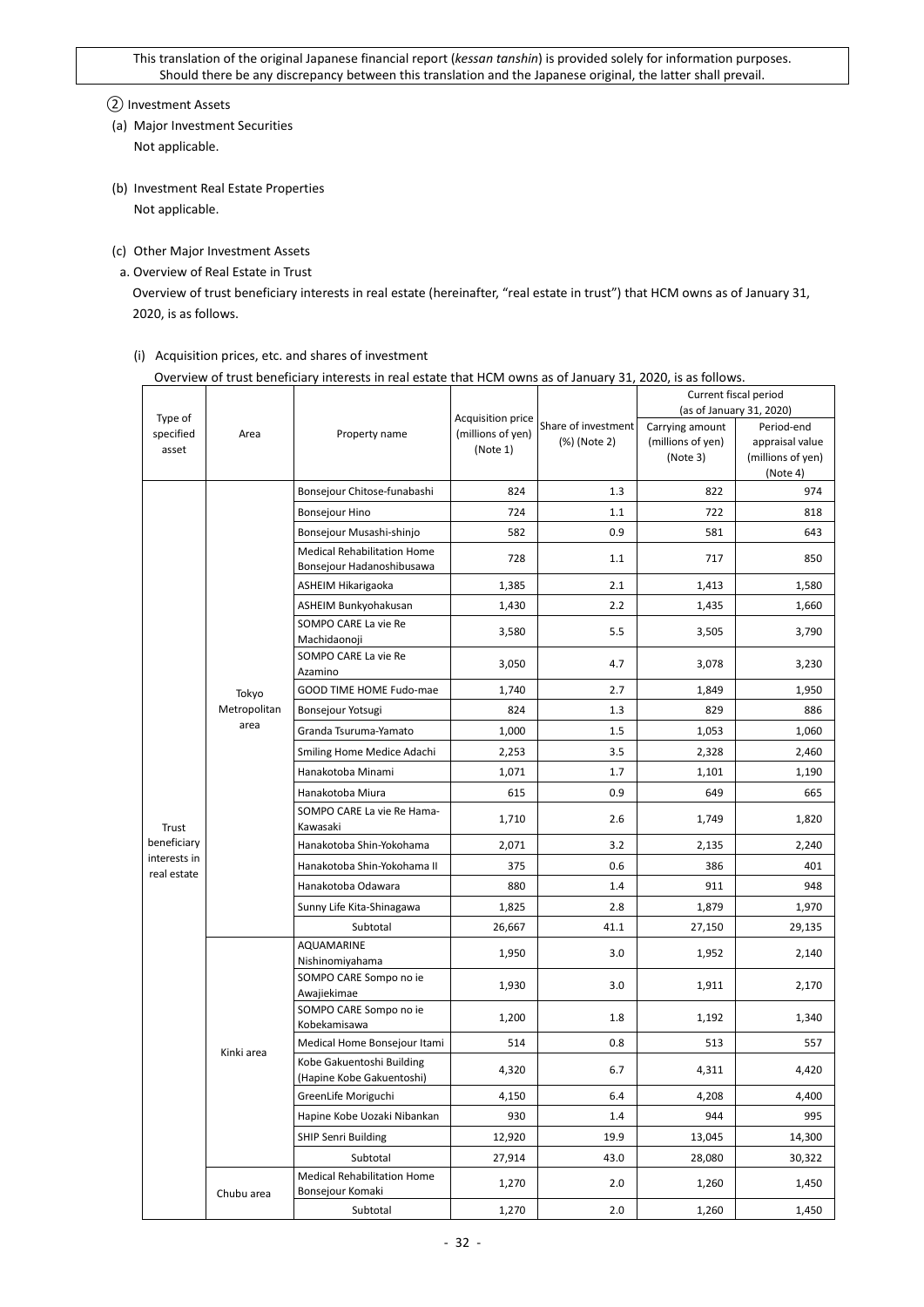|                       |             | SAWAYAKA Tachibanakan           | 1,520 | 2.3    | 1,432  | 1,530 |
|-----------------------|-------------|---------------------------------|-------|--------|--------|-------|
|                       |             | SAWAYAKA Mekarikan              | 1,380 | 2.1    | 1,305  | 1,410 |
|                       | Core cities | AIKOEN ICHIBANKAN Building      | 770   | 1.2    | 785    | 865   |
|                       |             | Verde Minowa                    | 1,620 | 2.5    | 1,702  | 1,700 |
|                       |             | Niigata Rehabilitation Hospital | 2,060 | 3.2    | 2,062  | 2,260 |
|                       |             | Subtotal                        | 7,350 | 11.3   | 7,289  | 7,765 |
|                       |             | SAWAYAKA Tagawakan              | 390   | 0.6    | 385    | 381   |
|                       | Other area  | Verde Hotaka                    | 1,290 | 2.0    | 1,345  | 1,360 |
|                       |             | Subtotal                        | 1,680 | 2.6    | 1,730  | 1,741 |
| Total (35 properties) |             | 64,881                          | 100.0 | 65,511 | 70,413 |       |

(Note 1) "Acquisition price" does not include acquisition-related expenses, property tax, urban planning tax, consumption tax and local consumption tax.

(Note 2) "Share of investment" refers to the acquisition price of each property as a percentage of the total acquisition price, and the figures are rounded to one decimal place.

(Note 3) "Carrying amount" indicates book value after depreciation and amortization as of January 31, 2020.

(Note 4) "Period-end appraisal value" indicates amounts stated in the appraisal report with appraisal date of January 31, 2020, prepared by real estate appraisers of Japan Real Estate Institute, the Tanizawa Sogo Appraisal Co., Ltd., Rich Appraisal Institute Co., Ltd., Daiwa Real Estate Appraisal Co., Ltd. and JLL Morii Valuation & Advisory K.K., based on the Articles of Incorporation of HCM and the rules set by the Investment Trusts Association, Japan.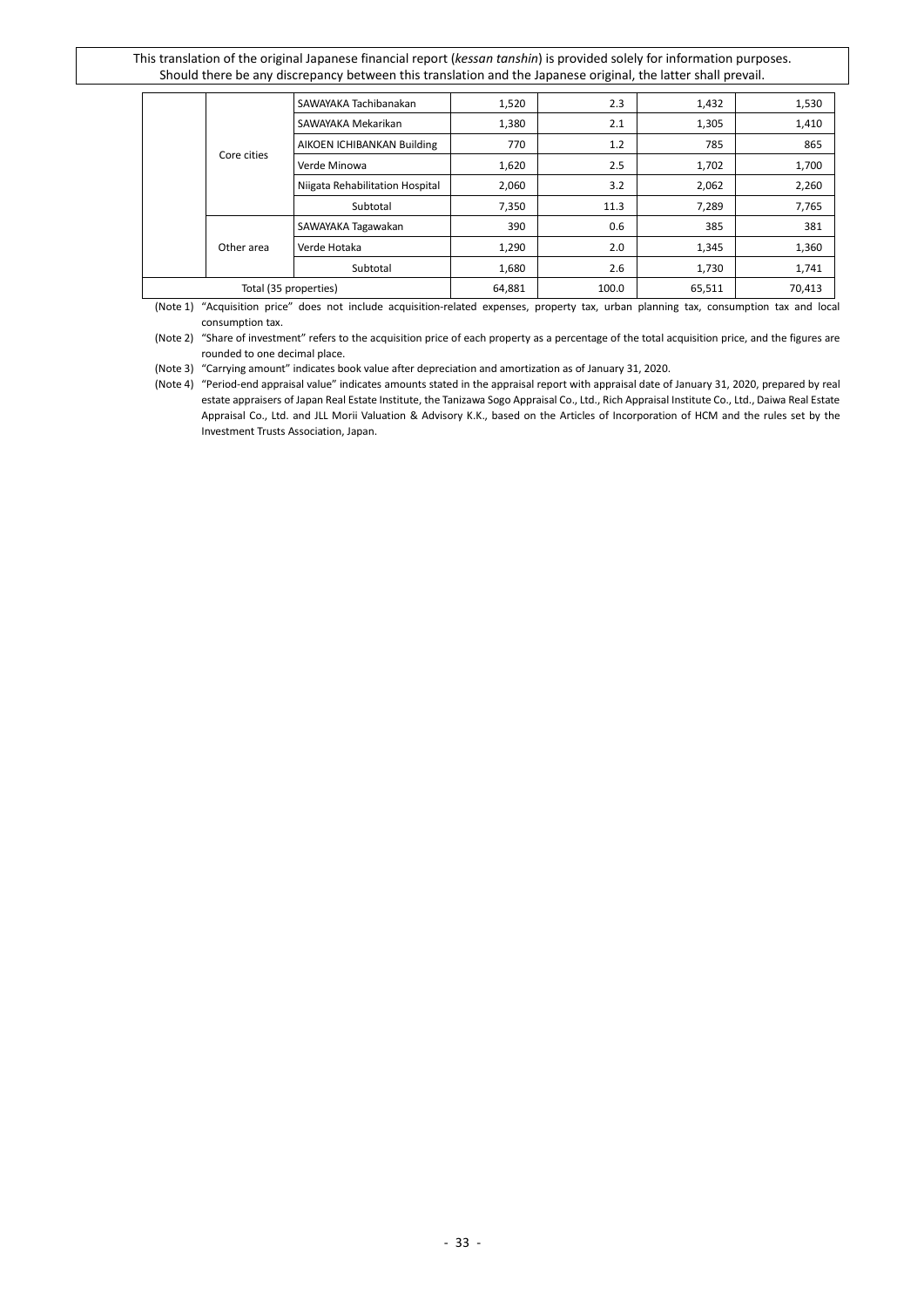#### (ii) Buildings and leasing status

The annual rent and tenant leasehold/security deposits of each property are not disclosed as consent from the tenants has not been obtained. The total annual rent from real estate in trust owned by HCM as of January 31, 2020, is 4,102 million yen (Note).

(Note) The amount is obtained by multiplying total of monthly rent in lease agreements effective as of January 31, 2020, by 12 (including tax, etc.), and is rounded down to the nearest million yen.

| Property number         | Property name                                                    | Structure/No. of<br>floors                | Construction<br>completion             | Leasable area<br>(m <sup>2</sup> ) | Leased area<br>(m <sup>2</sup> ) | No. of tenants<br>(companies) | Occupancy rate |
|-------------------------|------------------------------------------------------------------|-------------------------------------------|----------------------------------------|------------------------------------|----------------------------------|-------------------------------|----------------|
|                         |                                                                  | (Note 1)                                  | (Note 2)                               | (Note 3)                           | (Note 4)                         | (Note 5)                      | (%) (Note 6)   |
| Paid nursing<br>home-1  | AQUAMARINE<br>Nishinomiyahama                                    | RC/5F                                     | May 18, 2007                           | 5,274.54                           | 5,274.54                         | 2                             | 100.0          |
| Paid nursing<br>home-2  | Bonsejour Chitose-<br>funabashi                                  | RC/B16F                                   | Mar. 8, 1988                           | 2,342.17                           | 2,342.17                         | $\mathbf{1}$                  | 100.0          |
| Paid nursing<br>home-3  | <b>Bonsejour Hino</b>                                            | RC/3F                                     | May 2, 1990                            | 1,984.17                           | 1,984.17                         | $\mathbf{1}$                  | 100.0          |
| Paid nursing<br>home-4  | Bonsejour<br>Musashi-shinjo                                      | RC/4F                                     | Feb. 21, 1985                          | 1,710.43                           | 1,710.43                         | 1                             | 100.0          |
| Paid nursing<br>home-5  | Medical<br>Rehabilitation<br>Home Bonsejour<br>Hadanoshibusawa   | RC/5F                                     | Jul. 17, 1991                          | 3,435.79                           | 3,435.79                         | 1                             | 100.0          |
| Paid nursing<br>home-6  | Medical<br>Rehabilitation<br>Home Bonsejour<br>Komaki            | SRC RC S/10F                              | Mar. 13, 1991                          | 8,858.49                           | 8,858.49                         | 1                             | 100.0          |
| Paid nursing<br>home-7  | ASHEIM<br>Hikarigaoka                                            | RC/3F                                     | Mar. 6, 2006                           | 3,628.60                           | 3,628.60                         | 1                             | 100.0          |
| Paid nursing<br>home-8  | ASHEIM<br>Bunkyohakusan                                          | RC/8F                                     | Feb. 27, 2007                          | 2,507.25                           | 2,507.25                         | 2                             | 100.0          |
| Paid nursing<br>home-9  | SOMPO CARE La<br>vie Re<br>Machidaonoji                          | <b>RC/B1 6F</b>                           | Oct. 29, 2007                          | 7,720.17                           | 7,720.17                         | 1                             | 100.0          |
| Paid nursing<br>home-10 | SOMPO CARE La<br>vie Re Azamino                                  | <b>RC/B1 5F</b>                           | Mar. 1, 2004                           | 5,789.25                           | 5,789.25                         | 1                             | 100.0          |
| Paid nursing<br>home-11 | SAWAYAKA<br>Tachibanakan                                         | <b>RC/B1 6F</b>                           | Oct. 31, 2005                          | 5,652.94                           | 5,652.94                         | 1                             | 100.0          |
| Paid nursing<br>home-12 | SAWAYAKA<br>Mekarikan                                            | RC/4F                                     | Nov. 15, 2005                          | 4,720.46                           | 4,720.46                         | 1                             | 100.0          |
| Paid nursing<br>home-13 | SAWAYAKA<br>Tagawakan                                            | RC/3F                                     | Jan. 20, 2006                          | 2,366.20                           | 2,366.20                         | $\mathbf{1}$                  | 100.0          |
| Paid nursing<br>home-14 | <b>GOOD TIME HOME</b><br>Fudo-mae                                | <b>RC/B1 5F</b>                           | Mar. 18, 1992                          | 3,400.20                           | 3,400.20                         | $\mathbf{1}$                  | 100.0          |
| Paid nursing<br>home-15 | Bonsejour Yotsugi                                                | RC/5F                                     | Mar. 28, 1989                          | 1,962.89                           | 1,962.89                         | 1                             | 100.0          |
| Paid nursing<br>home-16 | <b>Medical Home</b><br>Bonsejour Itami                           | SRC/11F<br>(exclusively<br>owned portion) | Mar. 3, 1989                           | 2,129.87                           | 2,129.87                         | 1                             | 100.0          |
| Paid nursing<br>home-17 | Kobe Gakuentoshi<br><b>Building (Hapine</b><br>Kobe Gakuentoshi) | <b>RC/B1 9F</b>                           | Jan. 7, 2009                           | 12,636.48                          | 12,636.48                        | 1                             | 100.0          |
| Paid nursing<br>home-18 | GreenLife<br>Moriguchi                                           | S RC/9F                                   | Sept. 6, 2006                          | 8,356.85                           | 8,356.85                         | 1                             | 100.0          |
| Paid nursing<br>home-19 | Hapine Kobe<br>Uozaki Nibankan                                   | S/B14F                                    | Mar. 31, 2010                          | 1,772.89                           | 1,772.89                         | 1                             | 100.0          |
| Paid nursing<br>home-20 | Granda Tsuruma-<br>Yamato                                        | RC S/5F                                   | Mar. 6, 1998                           | 3,427.08                           | 3,427.08                         | 1                             | 100.0          |
| Paid nursing<br>home-21 | <b>Smiling Home</b><br>Medice Adachi                             | RC/4F                                     | Nov. 16, 2005                          | 3,870.98                           | 3,870.98                         | $\overline{2}$                | 100.0          |
| Paid nursing<br>home-22 | AIKOEN<br><b>ICHIBANKAN</b><br><b>Building</b>                   | S/5F                                      | Feb. 4, 2010                           | 4,311.20                           | 4,311.20                         | 4                             | 100.0          |
| Paid nursing<br>home-23 | Hanakotoba<br>Minami                                             | RC/7F                                     | Feb. 24, 2010                          | 1,710.68                           | 1,710.68                         | 1                             | 100.0          |
| Paid nursing<br>home-24 | Hanakotoba Miura                                                 | RC/4F                                     | Jun. 27, 2007                          | 1,959.64                           | 1,959.64                         | 1                             | 100.0          |
| Paid nursing<br>home-25 | SOMPO CARE La<br>vie Re Hama-<br>Kawasaki                        | RC/4F<br>(exclusively<br>owned portion)   | Mar. 8, 2007                           | 4,060.21                           | 4,060.21                         | 5                             | 100.0          |
| Paid nursing<br>home-26 | Hanakotoba Shin-<br>Yokohama                                     | RC/9F                                     | Mar. 15, 2004                          | 5,230.23                           | 5,230.23                         | 1                             | 100.0          |
| Paid nursing<br>home-27 | Hanakotoba Shin-<br>Yokohama II                                  | <b>RC/B17F</b>                            | Apr. 25, 2007                          | 1,837.29                           | 1,837.29                         | $\mathbf{1}$                  | 100.0          |
| Paid nursing<br>home-28 | Hanakotoba<br>Odawara                                            | RC/4F                                     | Sep. 16, 2009                          | 2,203.42                           | 2,203.42                         | $\mathbf{1}$                  | 100.0          |
| Paid nursing<br>home-29 | Verde Minowa                                                     | $\overline{OS/5F}$<br>$(2)$ S RC/8F       | $(1)$ Nov. 20, 2003<br>2)Feb. 28, 1974 | 11,098.17                          | 11,098.17                        | $\mathbf{1}$                  | 100.0          |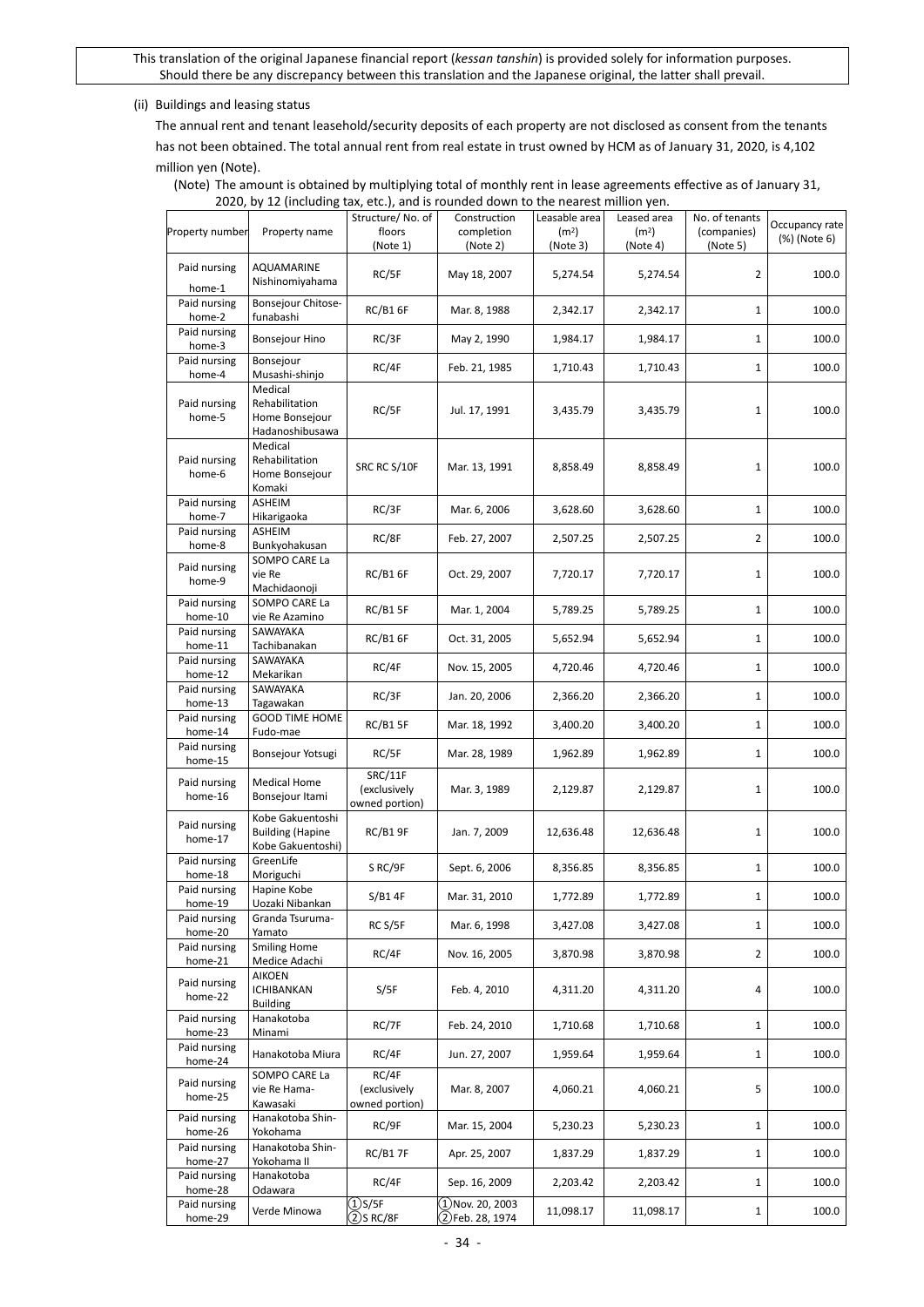| Property number                                                                          | Property name                             | Structure/No. of<br>floors<br>(Note 1) | Construction<br>completion<br>(Note 2) | Leasable area<br>(m <sup>2</sup> )<br>(Note 3) | Leased area<br>(m <sup>2</sup> )<br>(Note 4) | No. of tenants<br>(companies)<br>(Note 5) | Occupancy rate<br>(%) (Note 6) |
|------------------------------------------------------------------------------------------|-------------------------------------------|----------------------------------------|----------------------------------------|------------------------------------------------|----------------------------------------------|-------------------------------------------|--------------------------------|
| Paid nursing<br>home-30                                                                  | Verde Hotaka                              | $(1)$ S SRC/5F<br>$(2)$ S/2F           | (1)Sept. 29, 1982<br>2)Jul. 1, 1989)   | 6,352.86                                       | 6,352.86                                     |                                           | 100.0                          |
| Paid nursing<br>home-31                                                                  | Sunny Life Kita-<br>Shinagawa             | S/3F                                   | Sept. 20, 218                          | 2,135.54                                       | 2,135.54                                     | 1                                         | 100.0                          |
| Serviced housing<br>for the elderly-1                                                    | SOMPO CARE<br>Sompo no ie<br>Awajiekimae  | RC/12F                                 | Jun. 12, 2009                          | 5,745.15                                       | 5,745.15                                     | 1                                         | 100.0                          |
| Serviced housing<br>for the elderly-2                                                    | SOMPO CARE<br>Sompo no ie<br>Kobekamisawa | S/9F                                   | Jun. 11, 2009                          | 4,058.35                                       | 4,058.35                                     | 1                                         | 100.0                          |
| Medical service-<br>related facilities.<br>$etc.-1$                                      | Niigata<br>Rehabilitation<br>Hospital     | $(1)$ RC/3F<br>$(2)$ S/5F              | (1)Apr. 20, 1990<br>(2)Feb. 28, 2001   | 13,476.55                                      | 13,476.55                                    | $\mathbf{1}$                              | 100.0                          |
| Complex of paid<br>nursing homes,<br>medical service-<br>related facilities,<br>$etc.-1$ | <b>SHIP Senri Building</b>                | RC/B1 11F                              | Sept. 5, 2008                          | 24,813.85                                      | 24,813.85                                    | $\mathbf{1}$                              | 100.0                          |
|                                                                                          | Total                                     |                                        |                                        | 182,540.84                                     | 182,540.84                                   | 45                                        | 100.0                          |

(Note 1) "Structure/ No. of floors" indicates information provided in the real estate registry of the building of each owned asset. "S" refers to steel structure, "RC" refers to reinforced concrete structure, "SRC" refers to steel-reinforced concrete structure, "B" refers to basement floor and "F" refers to floors above ground.

(Note 2) "Construction completion" indicates date of new construction provided in the real estate registry of the building of each owned asset.

(Note 3) "Leasable area" indicates figures based on the lease agreement of each building.

(Note 4) "Leased area" indicates the areas out of the leasable area for which actual lease agreements have been concluded and are leased.

<sup>(</sup>Note 5) "No. of tenants" indicates the number of tenants of each building based on the lease agreements. For the section of healthcare facilities in which the trustee of each owned asset and HCM conclude a lease agreement (master lease agreement) with an aim to have HCM sublease to the master lease company (section of paid nursing home with nursing care for Smiling Home Medice Adachi), the master lease company (operator) is counted as a tenant, and accordingly indicated as the number of tenants; while for the properties subject to pass-through-type master lease agreement where rents from end tenants are received intact, in principle, the total number of end tenants is indicated as the number of tenants. However, for the sections that are not subject to the lease agreement (master lease agreement) between the trustee and HCM, the number of lessees leasing a building from the trustee is counted as the number of tenants and indicated accordingly.

<sup>(</sup>Note 6) "Occupancy rate" indicates the leased area as a percentage of the leasable area of each owned asset as of January 31, 2020, and is rounded to one decimal place.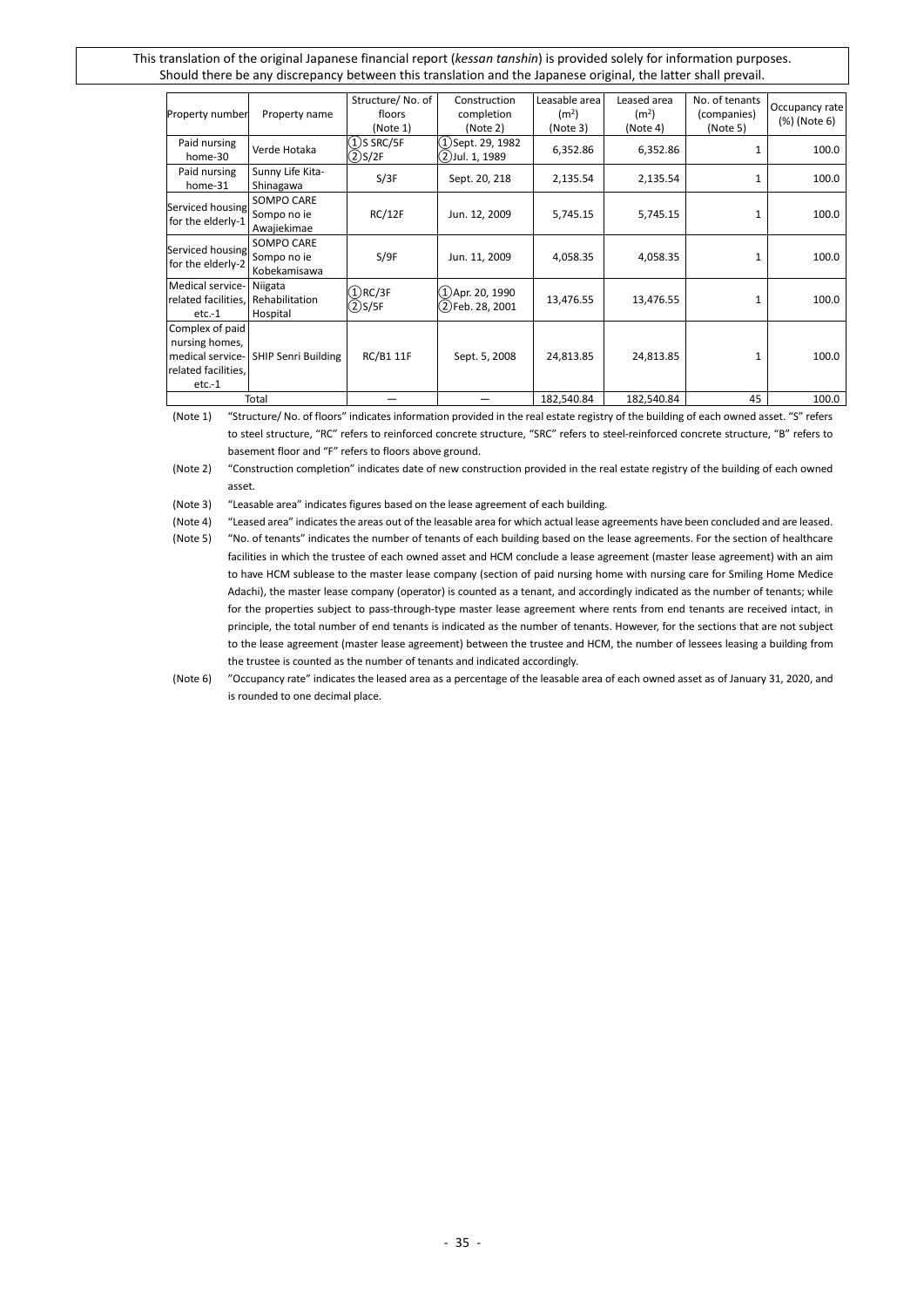| Property<br>number      | Property name                                                         | Type of facility                      | Operator                                     | No. of<br>rooms<br>(rooms)<br>(Note 1) | Capacity<br>(persons)<br>(Note 1) | No. of<br>residents<br>(persons)<br>(Note 1) | Occupancy<br>rate $(%)$<br>(Note 2) | Preparation<br>date of Property<br>Disclosure<br>Statement of<br>important<br>matters<br>(Note 3) |
|-------------------------|-----------------------------------------------------------------------|---------------------------------------|----------------------------------------------|----------------------------------------|-----------------------------------|----------------------------------------------|-------------------------------------|---------------------------------------------------------------------------------------------------|
| Paid nursing<br>home-1  | AQUAMARINE<br>Nishinomiyahama                                         | Paid nursing home                     | GREEN LIFE Co., Ltd.                         | 90                                     | 100                               | 100                                          | 100.0                               | July 1,<br>2019                                                                                   |
| Paid nursing<br>home-2  | Bonsejour Chitose-<br>funabashi                                       | Paid nursing home                     | <b>Benesse Style Care</b><br>Co., Ltd.       | 42                                     | 47                                | 41                                           | 87.2                                | October 1,<br>2019                                                                                |
| Paid nursing<br>home-3  | Bonsejour Hino                                                        | Paid nursing home                     | <b>Benesse Style Care</b><br>Co., Ltd.       | 56                                     | 58                                | 57                                           | 98.3                                | November 1,<br>2019                                                                               |
| Paid nursing<br>home-4  | Bonsejour Musashi-<br>shinjo                                          | Paid nursing home                     | Benesse Style Care<br>Co., Ltd.              | 46                                     | 49                                | 47                                           | 95.9                                | October 1,<br>2019                                                                                |
| Paid nursing<br>home-5  | Medical<br><b>Rehabilitation Home</b><br>Bonsejour<br>Hadanoshibusawa | Paid nursing home                     | <b>Benesse Style Care</b><br>Co., Ltd.       | 100                                    | 101                               | 96                                           | 95.0                                | October 1,<br>2019                                                                                |
| Paid nursing<br>home-6  | Medical<br><b>Rehabilitation Home</b><br>Bonsejour Komaki             | Residential type<br>paid nursing home | Benesse Style Care<br>Co., Ltd.              | 124                                    | 165                               | 126                                          | 76.4                                | October 1,<br>2019                                                                                |
| Paid nursing<br>home-7  | ASHEIM Hikarigaoka                                                    | Paid nursing home                     | AS PARTNERS Co., Ltd.                        | 83                                     | 89                                | 81                                           | 91.0                                | October 1,<br>2019                                                                                |
| Paid nursing<br>home-8  | ASHEIM<br>Bunkyohakusan                                               | Paid nursing home                     | AS PARTNERS Co., Ltd.                        | 50                                     | 52                                | 48                                           | 92.3                                | October 1,<br>2019                                                                                |
| Paid nursing<br>home-9  | SOMPO CARE La vie<br>Re Machidaonoji                                  | Paid nursing home                     | Sompo Care Inc.                              | 163                                    | 169                               | 118                                          | 69.8                                | October 1,<br>2019                                                                                |
| Paid nursing<br>home-10 | SOMPO CARE La vie<br>Re Azamino                                       | Paid nursing home                     | Sompo Care Inc.                              | 145                                    | 145                               | 98                                           | 67.6                                | October 1,<br>2019                                                                                |
| Paid nursing<br>home-11 | SAWAYAKA<br>Tachibanakan                                              | Paid nursing home                     | Sawayaka Club Co.,<br>Ltd.                   | 104                                    | 104                               | 104                                          | 100.0                               | October 1,<br>2019                                                                                |
| Paid nursing<br>home-12 | SAWAYAKA<br>Mekarikan                                                 | Paid nursing home                     | Sawayaka Club Co.,<br>Ltd.                   | 95                                     | 95                                | 87                                           | 91.6                                | October 1,<br>2019                                                                                |
| Paid nursing<br>home-13 | SAWAYAKA<br>Tagawakan                                                 | Paid nursing home                     | Sawayaka Club Co.,<br>Ltd.                   | 60                                     | 60                                | 60                                           | 100.0                               | October 1,<br>2019                                                                                |
| Paid nursing<br>home-14 | <b>GOOD TIME HOME</b><br>Fudo-mae                                     | Paid nursing home                     | JAPAN LIFEDESIGN Inc.                        | 61                                     | 67                                | 58                                           | 86.6                                | November 1,<br>2019                                                                               |
| Paid nursing<br>home-15 | Bonsejour Yotsugi                                                     | Paid nursing home                     | Benesse Style Care<br>Co., Ltd.              | 61                                     | 65                                | 60                                           | 92.3                                | October 1,<br>2019                                                                                |
| Paid nursing<br>home-16 | <b>Medical Home</b><br>Bonsejour Itami                                | Residential type<br>paid nursing home | Benesse Style Care<br>Co., Ltd.              | 62                                     | 64                                | 60                                           | 93.8                                | November 1,<br>2019                                                                               |
| Paid nursing<br>home-17 | Kobe Gakuentoshi<br><b>Building</b><br>(Hapine Kobe<br>Gakuentoshi)   | Paid nursing home                     | GREEN LIFE Co., Ltd.                         | 131                                    | 138                               | 129                                          | 93.5                                | July 1,<br>2019                                                                                   |
| Paid nursing<br>home-18 | GreenLife Moriguchi                                                   | Paid nursing home                     | GREEN LIFE Co., Ltd.                         | 155                                    | 189                               | 189                                          | 100.0                               | October 1,<br>2019                                                                                |
| Paid nursing<br>home-19 | Hapine Kobe Uozaki<br>Nibankan                                        | Paid nursing home                     | GREEN LIFE Co., Ltd.                         | 47                                     | 47                                | 47                                           | 100.0                               | July 1,<br>2019                                                                                   |
| Paid nursing<br>home-20 | Granda Tsuruma-<br>Yamato                                             | Paid nursing home                     | <b>Benesse Style Care</b><br>Co., Ltd.       | 73                                     | 90                                | 78                                           | 86.7                                | November 1,<br>2019                                                                               |
| Paid nursing<br>home-21 | <b>Smiling Home</b><br>Medice Adachi                                  | Paid nursing home                     | <b>GREEN LIFE HIGASHI</b><br>NIHON Co., Ltd. | 82                                     | 82                                | 69                                           | 84.1                                | October 1,<br>2019                                                                                |
| Paid nursing<br>home-22 | <b>AIKOEN</b><br>ICHIBANKAN<br><b>Building</b>                        | Paid nursing home                     | <b>Medical Corporation</b><br>AIKOEN         | 90                                     | 90                                | 90                                           | 100.0                               | November 1,<br>2019                                                                               |
| Paid nursing<br>home-23 | Hanakotoba Minami                                                     | Paid nursing home                     | Proud Life Inc.                              | 51                                     | 51                                | 45                                           | 88.2                                | November 1,<br>2019                                                                               |
| Paid nursing<br>home-24 | Hanakotoba Miura                                                      | Paid nursing home                     | Proud Life Inc.                              | 53                                     | 54                                | 50                                           | 92.6                                | November 1,<br>2019                                                                               |
| Paid nursing<br>home-25 | SOMPO CARE La vie<br>Re Hama-Kawasaki                                 | Paid nursing home                     | Sompo Care Inc.                              | 58                                     | 58                                | 44                                           | 75.9                                | July 1,<br>2019                                                                                   |
| Paid nursing<br>home-26 | Hanakotoba Shin-<br>Yokohama                                          | Paid nursing home                     | Proud Life Inc.                              | 136                                    | 136                               | 132                                          | 97.1                                | November 1,<br>2019                                                                               |
| Paid nursing<br>home-27 | Hanakotoba Shin-<br>Yokohama II                                       | Paid nursing home                     | Proud Life Inc.                              | 29                                     | 30                                | 29                                           | 96.7                                | November 1,<br>2019                                                                               |
| Paid nursing<br>home-28 | Hanakotoba<br>Odawara                                                 | Paid nursing home                     | Proud Life Inc.                              | 60                                     | 65                                | 64                                           | 98.5                                | November 1,<br>2019                                                                               |
| Paid nursing<br>home-29 | Verde Minowa                                                          | Paid nursing home                     | Verde Corporation                            | 174                                    | 206                               | 194                                          | 94.2                                | July 1,<br>2019                                                                                   |
| Paid nursing<br>home-30 | Verde Hotaka                                                          | Paid nursing home                     | Verde Corporation                            | 121                                    | 174                               | 172                                          | 98.9                                | July 1,<br>2019                                                                                   |
| Paid nursing<br>home-31 | Sunny Life Kita-<br>Shinagawa                                         | Paid nursing home                     | Kawashima<br>Corporation                     | 66                                     | 66                                | 58                                           | 87.9                                | October 1,<br>2019                                                                                |

#### (iii) Overview of Homes and Facilities for the Elderly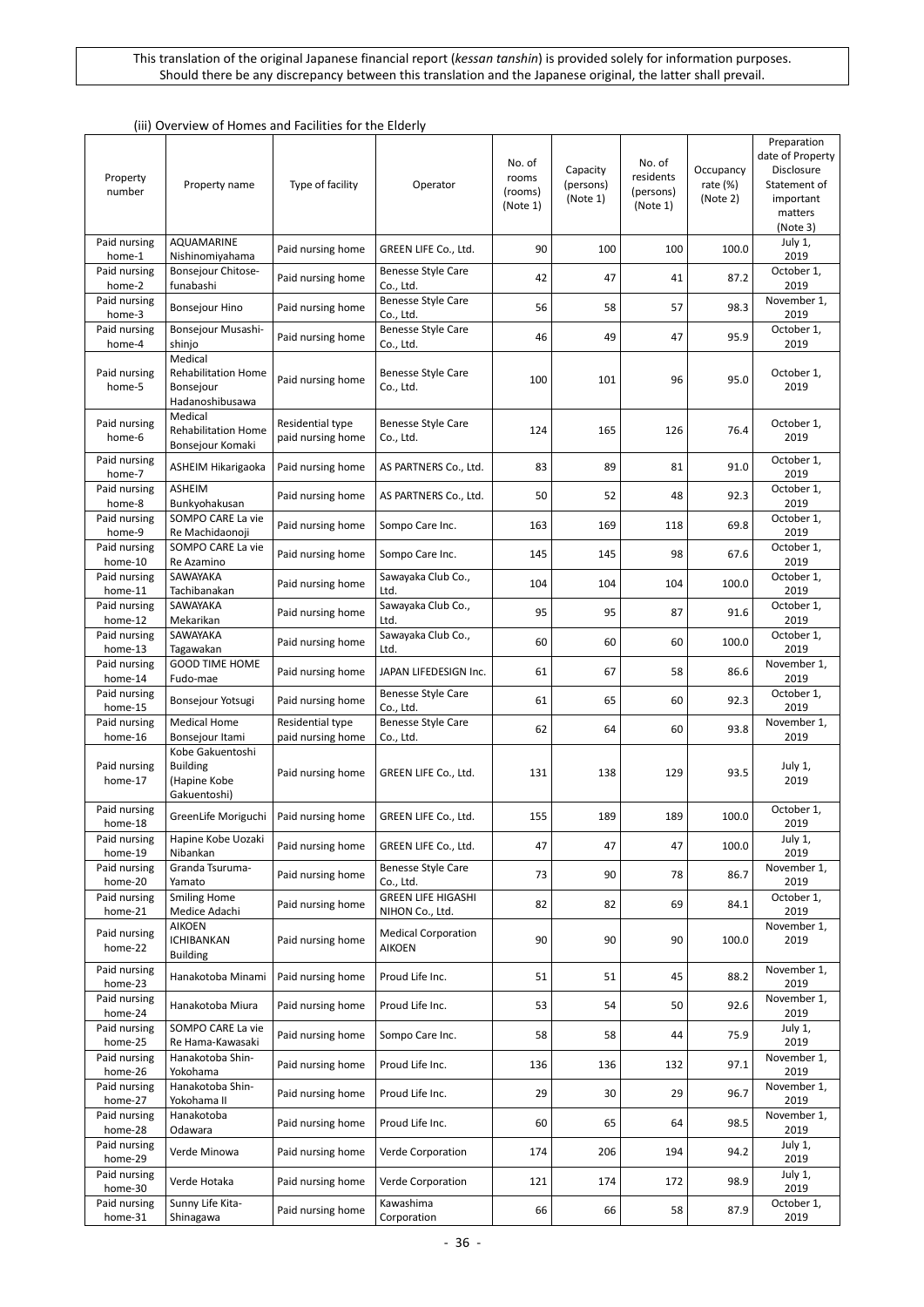| Property<br>number                                                                       | Property name                             | Type of facility                    | Operator             | No. of<br>rooms<br>(rooms)<br>(Note 1) | Capacity<br>(persons)<br>(Note 1) | No. of<br>residents<br>(persons)<br>(Note 1) | Occupancy<br>rate $(\%)$<br>(Note 2) | Preparation<br>date of Property<br>Disclosure<br>Statement of<br>important<br>matters<br>(Note 3) |
|------------------------------------------------------------------------------------------|-------------------------------------------|-------------------------------------|----------------------|----------------------------------------|-----------------------------------|----------------------------------------------|--------------------------------------|---------------------------------------------------------------------------------------------------|
| Serviced<br>housing for<br>the elderly-1                                                 | SOMPO CARE<br>Sompo no ie<br>Awajiekimae  | Serviced housing<br>for the elderly | Sompo Care Inc.      | 137                                    | 137                               | 135                                          | 98.5                                 | November 1,<br>2019                                                                               |
| Serviced<br>housing for<br>the elderly-2                                                 | SOMPO CARE<br>Sompo no ie<br>Kobekamisawa | Serviced housing<br>for the elderly | Sompo Care Inc.      | 85                                     | 85                                | 79                                           | 92.9                                 | November 1,<br>2019                                                                               |
| Complex of<br>paid nursing<br>homes,<br>medical<br>service-related<br>facilities, etc.-1 | <b>SHIP Senri Building</b><br>(Note 4)    | Hospital, paid<br>nursing home      | GREEN LIFE Co., Ltd. | 181                                    | 200                               | 200                                          | 100.0                                | July 1,<br>2019                                                                                   |
|                                                                                          | Total                                     |                                     |                      | 3,071                                  | 3,328                             | 3,045                                        | 91.5                                 |                                                                                                   |

(Note 1) "No. of rooms," "Capacity" and "No. of residents" indicate figures based on figures stated in Property Disclosure Statement of Important Matters (hereinafter the "Property Disclosure Statement of Important Matters") of the paid nursing home provided by the operators.

(Note 2) "Occupancy rate" indicates the occupancy rate obtained by dividing the number of residents by capacity, rounded to one decimal place.

(Note 3) "Preparation date of Property Disclosure Statement of Important Matters" indicates the date of application, reference date or preparation date stated on the document.

(Note 4) SHIP Senri Building is a property with a hospital and paid nursing home, and the above table indicates figures for the paid nursing home.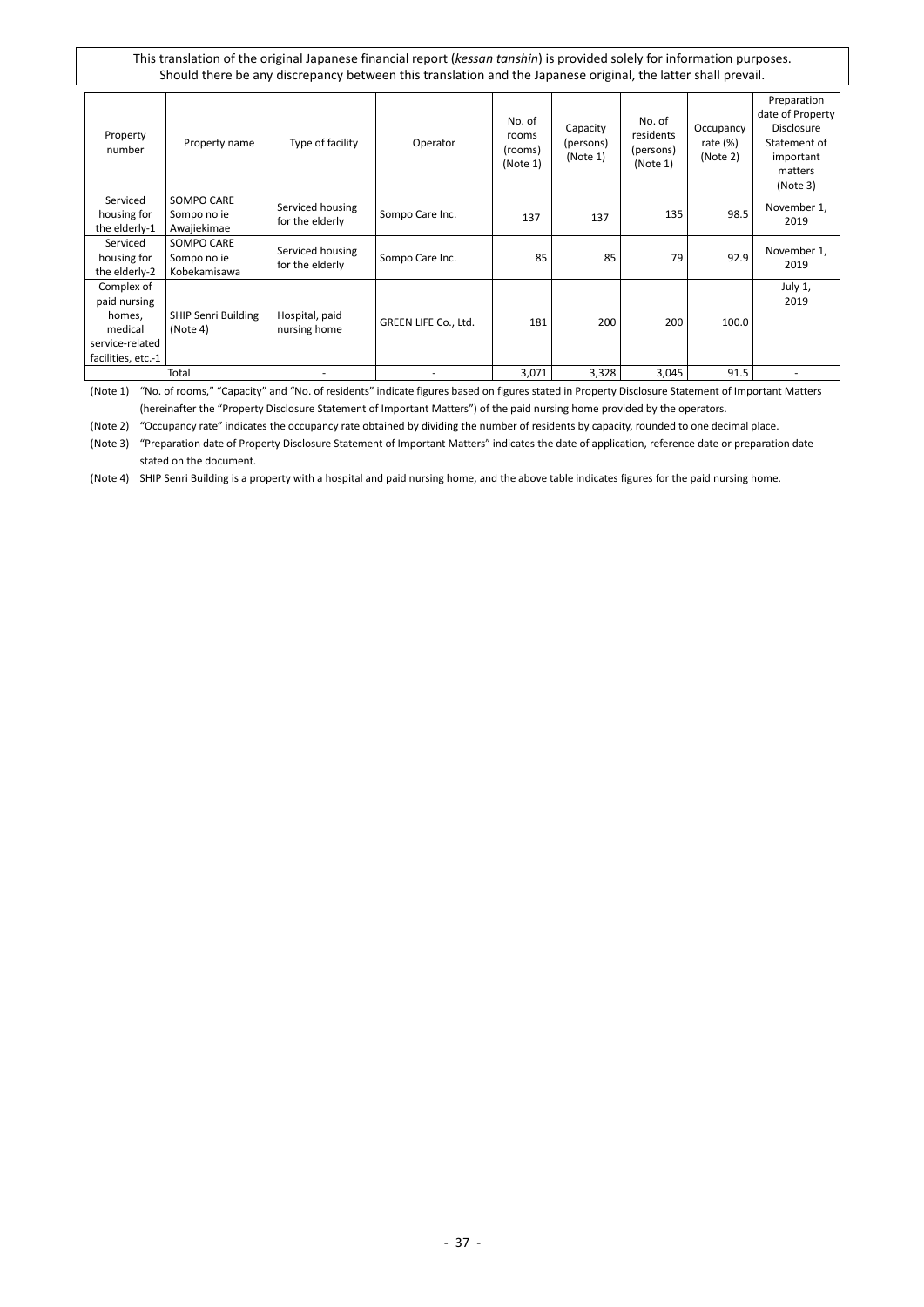#### (iv) Overview of Medical Service-Related Facilities, etc.

| Property<br>number                         | Medical service-related facilities, etc.-1                                                                                                                                                                                                                                                                                                                                         |                                                                                                                                                                                                           |                                                                        |  |  |  |  |  |  |  |
|--------------------------------------------|------------------------------------------------------------------------------------------------------------------------------------------------------------------------------------------------------------------------------------------------------------------------------------------------------------------------------------------------------------------------------------|-----------------------------------------------------------------------------------------------------------------------------------------------------------------------------------------------------------|------------------------------------------------------------------------|--|--|--|--|--|--|--|
| Property name                              | Niigata Rehabilitation Hospital                                                                                                                                                                                                                                                                                                                                                    |                                                                                                                                                                                                           |                                                                        |  |  |  |  |  |  |  |
| Operator                                   | Date of<br>June 1990<br><b>Medical Corporation AIKOKAI</b><br>(established as Oyama Hospital, the precursor)<br>establishment                                                                                                                                                                                                                                                      |                                                                                                                                                                                                           |                                                                        |  |  |  |  |  |  |  |
| Type of facility                           | Hospital                                                                                                                                                                                                                                                                                                                                                                           | Authorized<br>number of beds                                                                                                                                                                              | 168 beds (general beds: 108 beds/convalescent-<br>stage beds: 60 beds) |  |  |  |  |  |  |  |
| Subject of<br>medical<br>treatment         | Rehabilitation, orthopedic surgery,<br>internal medicine, neurology, dental &<br>dental and oral surgery                                                                                                                                                                                                                                                                           | Training facility certified by the Japanese<br>Association of Rehabilitation Medicine<br>Facility certification<br>Training facility certified by Japan Society of<br>Ultrasonics in Medicine specialists |                                                                        |  |  |  |  |  |  |  |
| Facility criteria<br>(Hospitalization fee) | 2nd floor (48 beds) Hospitalization fee of hospital ward for comprehensive community care 1<br>3rd floor (60 beds)<br>Basic hospitalization fee for general hospital ward (local general hospitalization fee 1)<br>Medical management fee for comprehensive community care 1<br>Hospitalization fee of hospital ward for rehabilitation at recovery stage 1<br>4th floor (60 beds) |                                                                                                                                                                                                           |                                                                        |  |  |  |  |  |  |  |
| External<br>evaluation                     | Hospital certified by Japan Council for Quality Health Care. (Certification number: JC1424-3) 3rdG:Ver.1.1<br>Rehabilitation function (Certification number: JC1424-R2) Ver.3.0<br>Added function                                                                                                                                                                                  |                                                                                                                                                                                                           |                                                                        |  |  |  |  |  |  |  |

| Property<br>number                         | Complex of paid nursing homes, medical service-related facilities, etc.-1                      |                                                  |                                                                                                |  |  |  |  |  |  |  |
|--------------------------------------------|------------------------------------------------------------------------------------------------|--------------------------------------------------|------------------------------------------------------------------------------------------------|--|--|--|--|--|--|--|
| Property name                              |                                                                                                | SHIP Senri Building (Senri-Chuo Hospital) (Note) |                                                                                                |  |  |  |  |  |  |  |
| Operator                                   | Medical Corporation Kyowakai                                                                   | Date of<br>establishment                         | October 2008                                                                                   |  |  |  |  |  |  |  |
| Type of facility                           | Hospital                                                                                       | Authorized<br>number of beds                     | 400<br>(general beds: 350/convalescent-sage beds: 50)                                          |  |  |  |  |  |  |  |
| Subject of<br>medical<br>treatment         | Rehabilitation, orthopedics,<br>neurosurgery, surgery, internal medicine<br>and neurology      | Facility certification                           | Training facilities certified by the Japanese<br>Association of Rehabilitation Medicine        |  |  |  |  |  |  |  |
|                                            | West 6th floor (25 beds) Palliative care hospital ward<br>hospitalization fee 2                |                                                  | East 6th floor (25 beds) Facilities for the disabled,<br>etc. 2 10:1 Basic hospitalization fee |  |  |  |  |  |  |  |
|                                            | West 5th floor (50 beds) Facilities for the disabled,<br>etc. 2 10:1 Basic hospitalization fee |                                                  | East 5th floor (50 beds) Recuperation ward basic<br>hospitalization fee 1                      |  |  |  |  |  |  |  |
| Facility criteria<br>(Hospitalization fee) | West 4th floor (50 beds) Facilities for the disabled,<br>etc. 2 10:1 Basic hospitalization fee |                                                  | East 4th floor (50 beds) Facilities for the disabled,<br>etc. 2 10:1 Basic hospitalization fee |  |  |  |  |  |  |  |
|                                            | West 3rd floor (50 beds) Facilities for the disabled,<br>etc. 2 10:1 Basic hospitalization fee |                                                  | East 3rd floor (50 beds) Recovery phase<br>rehabilitation ward hospitalization fee 1           |  |  |  |  |  |  |  |
|                                            | West 2nd floor (50 beds) Recovery phase rehabilitation<br>ward hospitalization fee 1           |                                                  |                                                                                                |  |  |  |  |  |  |  |
| External<br>evaluation                     |                                                                                                |                                                  |                                                                                                |  |  |  |  |  |  |  |

(Note) SHIP Senri Building is a property with a hospital and paid nursing home, and the above table describes facility overview for the hospital.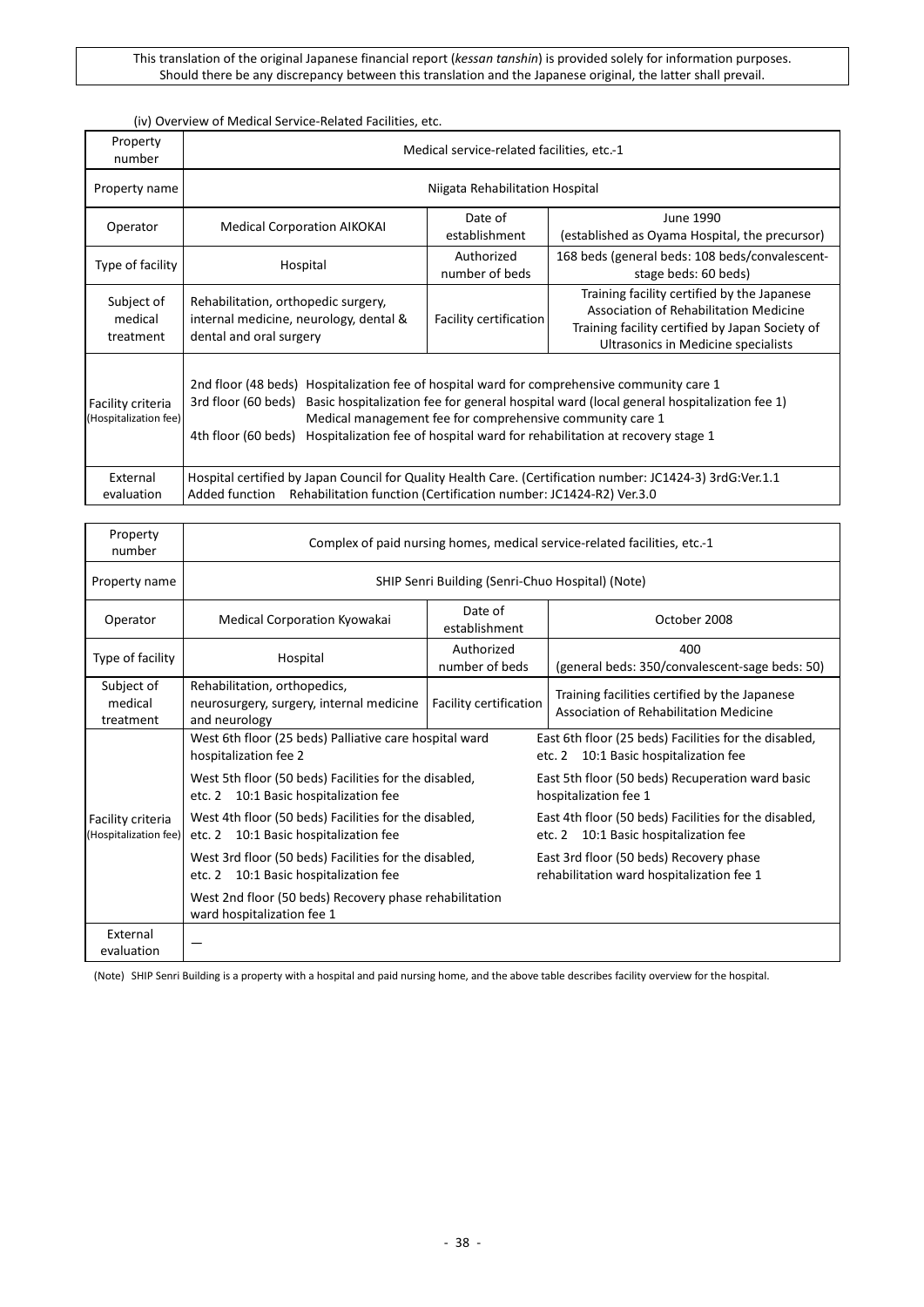### (v) Earnings Performance

'n

# (Unit: thousands of yen)

|                                          |                                    |         |        |                          | Current fiscal period (from August 1, 2019 to January 31, 2020) |                          |                    |              |       |            |
|------------------------------------------|------------------------------------|---------|--------|--------------------------|-----------------------------------------------------------------|--------------------------|--------------------|--------------|-------|------------|
| Property name                            | Real estate lease business revenue |         |        |                          | Real estate lease business expenses                             |                          |                    |              |       | <b>NOI</b> |
|                                          | Rent<br>revenue                    | Other   |        | Property<br>tax          | Outsourcing<br>expenses                                         | Insurance<br>expenses    | Repair<br>expenses | Depreciation | Other | (Note 3)   |
| AQUAMARINE                               |                                    | revenue |        |                          |                                                                 |                          |                    |              |       |            |
| Nishinomiyahama                          |                                    |         | 24,792 | 4,281                    | 2,100                                                           | 2,598                    | 206                | 15,205       | 400   | 57,756     |
| Bonsejour                                |                                    |         | 5,577  | 1,794                    | 224                                                             |                          | 104                | 3,048        | 404   | 21,363     |
| Chitose-funabashi                        |                                    |         |        |                          |                                                                 |                          |                    |              |       |            |
| <b>Bonsejour Hino</b>                    |                                    |         | 5,064  | 1,240                    | 213                                                             | $\overline{\phantom{a}}$ | 79                 | 3,130        | 400   | 19,467     |
| Bonsejour<br>Musashi-shinjo              |                                    |         | 4,097  | 1,012                    | 167                                                             | $\overline{\phantom{a}}$ | 70                 | 2,447        | 400   | 16,128     |
| Medical                                  |                                    |         |        |                          |                                                                 |                          |                    |              |       |            |
| Rehabilitation                           |                                    |         | 8,398  | 1,823                    | 213                                                             |                          | 143                | 5,817        | 400   | 21,077     |
| Home Bonsejour                           |                                    |         |        |                          |                                                                 |                          |                    |              |       |            |
| Hadanoshibusawa<br>Medical               |                                    |         |        |                          |                                                                 |                          |                    |              |       |            |
| Rehabilitation                           |                                    |         |        |                          |                                                                 |                          |                    |              |       |            |
| Home Bonsejour                           |                                    |         | 14,125 | 4,566                    | 201                                                             |                          | 330                | 8,627        | 400   | 39,521     |
| Komaki                                   |                                    |         |        |                          |                                                                 |                          |                    |              |       |            |
| ASHEIM<br>Hikarigaoka                    |                                    |         | 14,066 | 3,687                    | 384                                                             | ٠                        | 150                | 9,443        | 400   | 41,313     |
| ASHEIM                                   |                                    |         |        |                          |                                                                 |                          |                    |              |       |            |
| Bunkyohakusan                            |                                    |         | 12,025 | 2,502                    | 384                                                             |                          | 112                | 8,626        | 400   | 38,788     |
| SOMPO CARE La                            |                                    |         |        |                          |                                                                 |                          |                    |              |       |            |
| vie Re                                   |                                    |         | 44,505 | 5,974                    | 780                                                             | 251                      | 334                | 36,765       | 400   | 97,259     |
| Machidaonoji<br>SOMPO CARE La            |                                    |         |        |                          |                                                                 |                          |                    |              |       |            |
| vie Re Azamino                           |                                    |         | 34,262 | 4,795                    | 780                                                             | 1,921                    | 244                | 26,121       | 400   | 77,058     |
| SAWAYAKA                                 |                                    |         | 26,261 | 2,660                    | 1,140                                                           |                          | 287                | 21,773       | 400   | 47,409     |
| Tachibanakan                             |                                    |         |        |                          |                                                                 |                          |                    |              |       |            |
| SAWAYAKA                                 |                                    |         | 25,648 | 2,976                    | 1,140                                                           | $\overline{\phantom{a}}$ | 183                | 20,949       | 400   | 43,551     |
| Mekarikan<br>SAWAYAKA                    |                                    |         |        |                          |                                                                 |                          |                    |              |       |            |
| Tagawakan                                |                                    |         | 8,366  | 1,120                    | 1,140                                                           |                          | 86                 | 5,620        | 400   | 12,940     |
| <b>GOOD TIME</b>                         |                                    |         | 14,750 | 3,092                    | 600                                                             | 1,553                    | 157                | 8,947        | 400   | 45,196     |
| HOME Fudo-mae                            |                                    |         |        |                          |                                                                 |                          |                    |              |       |            |
| Bonsejour Yotsugi<br><b>Medical Home</b> |                                    |         | 4,946  | 968                      | 223                                                             | $\overline{\phantom{a}}$ | 68                 | 3,286        | 400   | 20,708     |
| Bonsejour Itami                          | Not disclosed                      |         | 6,512  | 1,376                    | 371                                                             |                          | 104                | 4,260        | 400   | 13,931     |
| Kobe Gakuentoshi                         | (Note 2)                           |         |        |                          |                                                                 |                          |                    |              |       |            |
| <b>Building</b>                          |                                    |         | 51,681 | 9,599                    | 900                                                             | 630                      | 538                | 39,614       | 400   | 113,432    |
| (Hapine Kobe                             |                                    |         |        |                          |                                                                 |                          |                    |              |       |            |
| Gakuentoshi)<br>GreenLife                |                                    |         |        |                          |                                                                 |                          |                    |              |       |            |
| Moriguchi                                |                                    |         | 38,386 | 6,956                    | 1,372                                                           | 5,396                    | 352                | 23,908       | 400   | 105,521    |
| Hapine Kobe                              |                                    |         | 9,529  | 1,401                    | 1,200                                                           |                          | 84                 | 6,444        | 400   | 24,414     |
| Uozaki Nibankan                          |                                    |         |        |                          |                                                                 |                          |                    |              |       |            |
| Granda Tsuruma-<br>Yamato                |                                    |         | 7,289  | 1,938                    | 618                                                             |                          | 141                | 4,191        | 400   | 27,072     |
| <b>Smiling Home</b>                      |                                    |         |        |                          |                                                                 |                          |                    |              |       |            |
| Medice Adachi                            |                                    |         | 13,663 | 3,231                    | 540                                                             | 40                       | 164                | 9,287        | 400   | 60,672     |
| <b>AIKOEN</b>                            |                                    |         |        |                          |                                                                 |                          |                    |              |       |            |
| <b>ICHIBANKAN</b><br><b>Building</b>     |                                    |         | 8,477  | 2,562                    | 780                                                             |                          | 104                | 4,630        | 400   | 22,813     |
| Hanakotoba                               |                                    |         |        |                          |                                                                 |                          |                    |              |       |            |
| Minami                                   |                                    |         | 6,916  | 1,543                    | 600                                                             | 310                      | 71                 | 3,991        | 400   | 27,675     |
| Hanakotoba                               |                                    |         | 6,937  | 1,535                    | 600                                                             | 282                      | 85                 | 4,034        | 400   | 17,505     |
| Miura<br>SOMPO CARE La                   |                                    |         |        |                          |                                                                 |                          |                    |              |       |            |
| vie Re Hama-                             |                                    |         | 15,152 | $\overline{\phantom{a}}$ | 3,147                                                           | 472                      | 191                | 10,940       | 400   | 46,081     |
| Kawasaki                                 |                                    |         |        |                          |                                                                 |                          |                    |              |       |            |
| Hanakotoba Shin-                         |                                    |         | 10,296 | $\blacksquare$           | 900                                                             | 347                      | 231                | 8,418        | 400   | 60,033     |
| Yokohama                                 |                                    |         |        |                          |                                                                 |                          |                    |              |       |            |
| Hanakotoba Shin-<br>Yokohama II          |                                    |         | 2,939  | $\overline{\phantom{a}}$ | 600                                                             |                          | 85                 | 1,853        | 400   | 13,726     |
| Hanakotoba                               |                                    |         |        |                          |                                                                 |                          |                    |              |       |            |
| Odawara                                  |                                    |         | 6,458  | $\blacksquare$           | 600                                                             | 95                       | 92                 | 5,271        | 400   | 26,412     |
| Verde Minowa                             |                                    |         | 20,358 | $\Box$                   | 1,020                                                           | 512                      | 473                | 17,953       | 400   | 61,521     |
| Verde Hotaka<br>Sunny Life Kita-         |                                    |         | 21,976 | $\overline{\phantom{a}}$ | 1,020                                                           | 120                      | 231                | 19,701       | 902   | 47,831     |
| Shinagawa                                |                                    |         | 7,377  | $\Box$                   | 600                                                             |                          | 110                | 6,265        | 400   | 48,388     |
| SOMPO CARE                               |                                    |         |        |                          |                                                                 |                          |                    |              |       |            |
| Sompo no ie                              |                                    |         | 28,605 | 4,930                    | 510                                                             | 1,575                    | 255                | 20,934       | 400   | 56,787     |
| Awajiekimae                              |                                    |         |        |                          |                                                                 |                          |                    |              |       |            |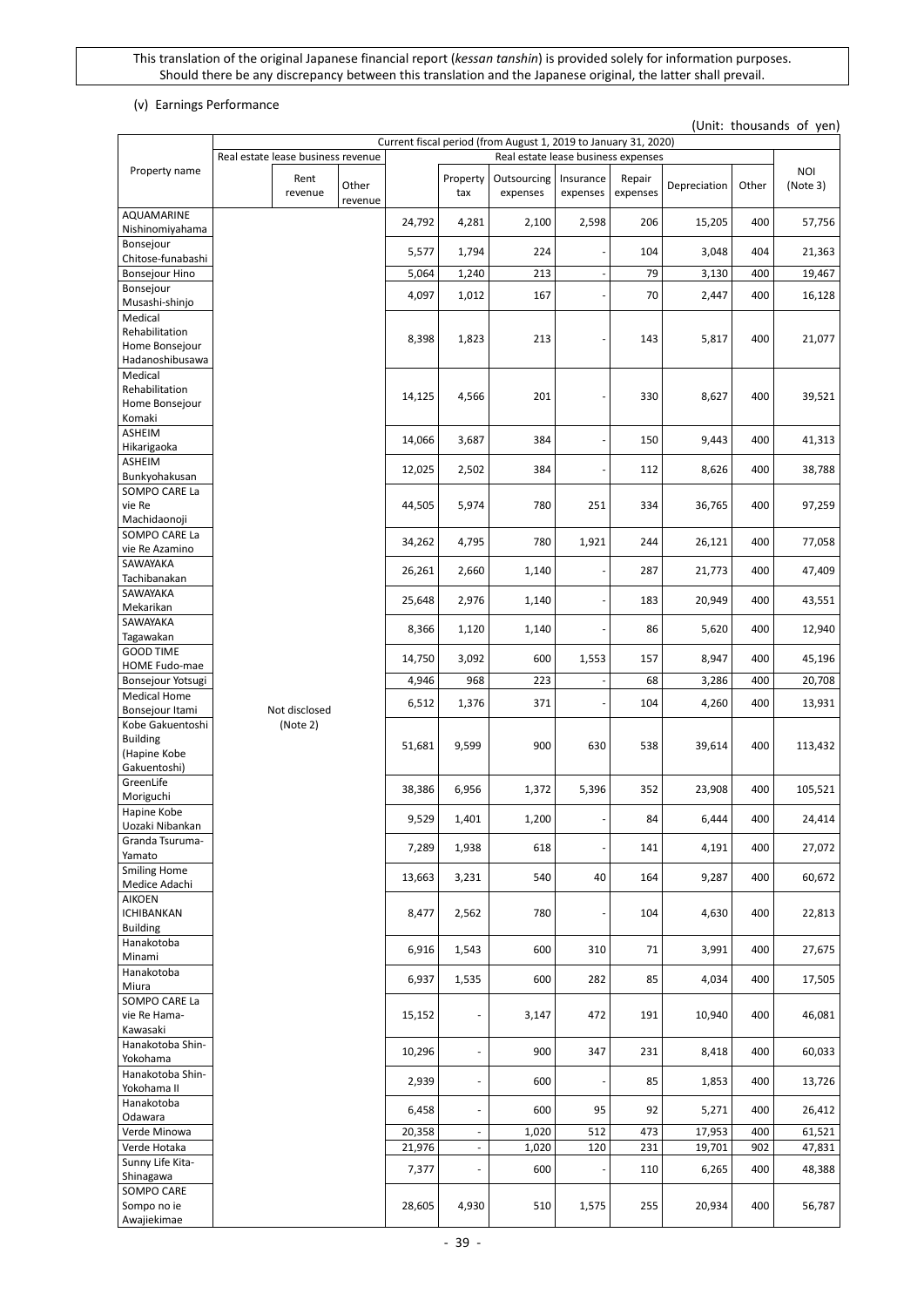|                   |                                    |                 |                  |         |                                     | Current fiscal period (from August 1, 2019 to January 31, 2020) |                       |                    |                |       |                        |
|-------------------|------------------------------------|-----------------|------------------|---------|-------------------------------------|-----------------------------------------------------------------|-----------------------|--------------------|----------------|-------|------------------------|
|                   | Real estate lease business revenue |                 |                  |         | Real estate lease business expenses |                                                                 |                       |                    |                |       |                        |
| Property name     |                                    | Rent<br>revenue | Other<br>revenue |         | Property<br>tax                     | Outsourcing<br>expenses                                         | Insurance<br>expenses | Repair<br>expenses | Depreciation   | Other | <b>NOI</b><br>(Note 3) |
| SOMPO CARE        |                                    |                 |                  |         |                                     |                                                                 |                       |                    |                |       |                        |
| Sompo no ie       |                                    |                 |                  | 16,730  | 2,910                               | 510                                                             | 140                   | 161                | 12,608         | 400   | 36,168                 |
| Kobekamisawa      |                                    |                 |                  |         |                                     |                                                                 |                       |                    |                |       |                        |
| Niigata           |                                    | Not disclosed   |                  |         |                                     |                                                                 |                       |                    |                |       |                        |
| Rehabilitation    |                                    | (Note 2)        |                  | 26,558  | 9,856                               | 1,030                                                           |                       | 360                | 14,811         | 500   | 78,133                 |
| Hospital          |                                    |                 |                  |         |                                     |                                                                 |                       |                    |                |       |                        |
| <b>SHIP Senri</b> |                                    |                 |                  | 48.393  | 397                                 | 1,500                                                           |                       | 1,098              | 44,997         | 400   | 368,405                |
| Building          |                                    |                 |                  |         |                                     |                                                                 |                       |                    |                |       |                        |
| Total             | 2,013,274                          | 2,004,334       | 8,939            | 601,131 | 90,736                              | 28,112                                                          | 16.244                | 7,500              | 443,930 14,607 |       | 1,856,072              |

(Note 1) All figures indicated are rounded down to the nearest thousand yen.

(Note 2) "Real estate lease business revenue," "rent revenue" and "other revenue" of each property are not disclosed as consent for disclosure has not been obtained from tenants. The total is the sum of amounts received as rent for the current fiscal period based on the lease agreements.

(Note 3) "NOI" = Real estate lease business revenue – Real estate lease business expenses + depreciation and amortization.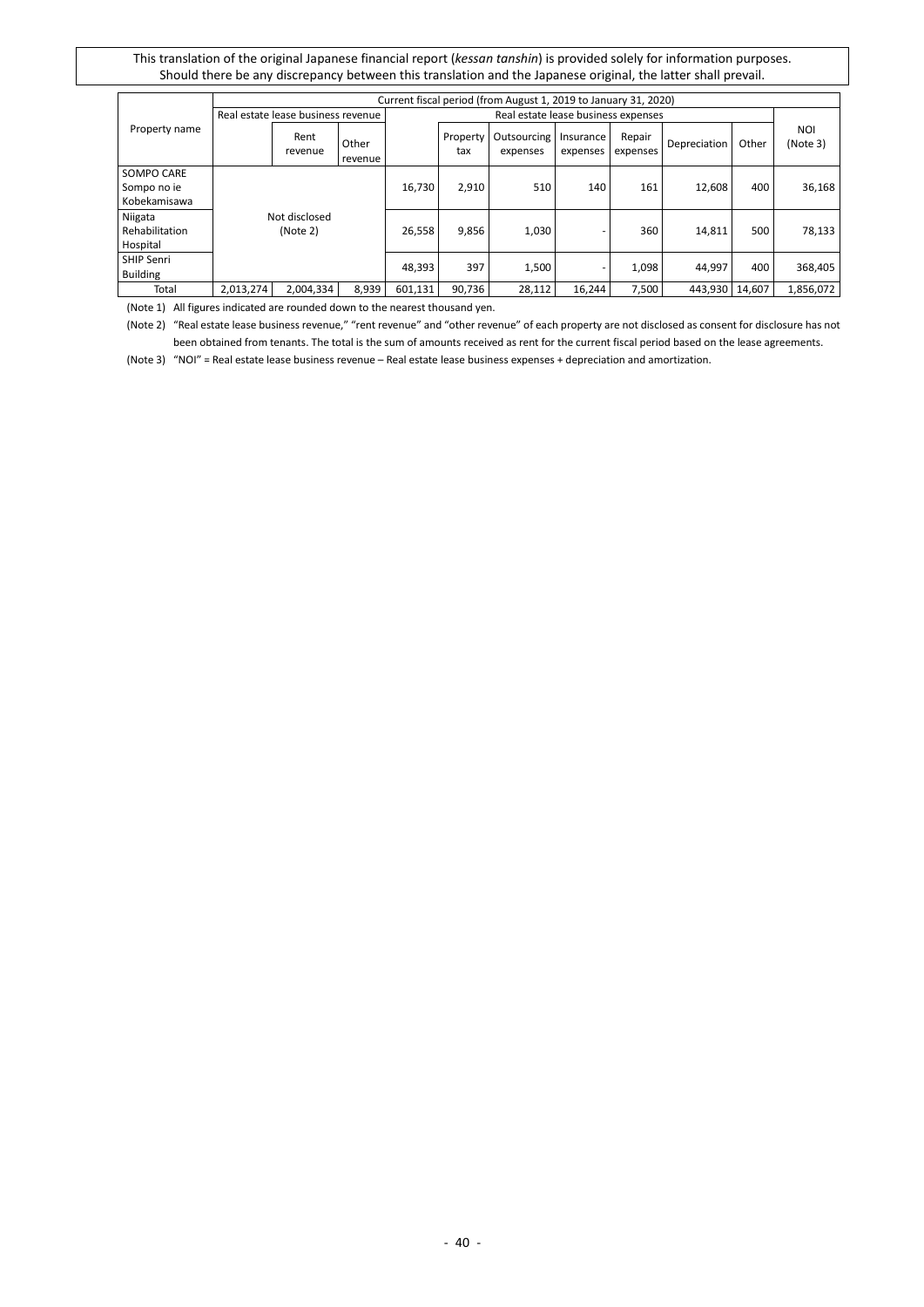#### (vi) Summary of Appraisal Report

HCM has obtained an appraisal report for each real estate in trust from one of the following: Rich Appraisal Institute Co., Ltd., The Tanizawa Sogo Appraisal Co., Ltd., Japan Real Estate Institute, Daiwa Real Estate Appraisal Co., Ltd., JLL Morii Valuation & Advisory K.K.

The following is a summary of the appraisal report for each real estate in trust acquired by HCM with January 31, 2020, as the appraisal date. The real estate appraisal report only states judgments and opinions of the appraiser as of a specific point in time and does not guarantee the appropriateness, accuracy and feasibility of transactions at the presented appraisal value. Rich Appraisal Institute Co., Ltd., The Tanizawa Sogo Appraisal Co., Ltd., Japan Real Estate Institute, Daiwa Real Estate Appraisal Co., Ltd. and JLL Morii Valuation & Advisory K.K., which appraised the properties, have no special interest in HCM.

|                         |                                                                |                                                   |                               | Summary of Appraisal Report (Note 1)       |                                 |                                            |                      |                                                 |                                             |                                                             |                                           |
|-------------------------|----------------------------------------------------------------|---------------------------------------------------|-------------------------------|--------------------------------------------|---------------------------------|--------------------------------------------|----------------------|-------------------------------------------------|---------------------------------------------|-------------------------------------------------------------|-------------------------------------------|
|                         |                                                                |                                                   | Appraisal                     |                                            | Direct capitalization<br>method |                                            | DCF method           |                                                 |                                             |                                                             |                                           |
| Property<br>number      | Property name                                                  | Appraisal<br>company                              | value<br>(millions of<br>yen) | Indicated<br>value<br>(millions of<br>yen) | Capitalization<br>rate (%)      | Indicated<br>value<br>(millions of<br>yen) | Discount<br>(Note 2) | Terminal<br>rate (%) capitalization<br>rate (%) | Integrated<br>value<br>(millions of<br>yen) | Appraisal<br><b>NOI</b><br>(millions of<br>yen)<br>(Note 3) | Appraisal<br>NOI yield<br>(%)<br>(Note 4) |
| Paid nursing<br>home-1  | AQUAMARINE<br>Nishinomiyahama Institute Co.,                   | Rich<br>Appraisal<br>Ltd.                         | 2,140                         | 2,160                                      | 5.3                             | 2,130                                      | 5.0                  | 5.5                                             | 1,680                                       | 119                                                         | 6.1                                       |
| Paid nursing<br>home-2  | Bonsejour<br>Chitose-funabashi                                 | The<br>Tanizawa<br>Sogo<br>Appraisal<br>Co., Ltd. | 974                           | 993                                        | 4.4                             | 966                                        | 4.5                  | 4.6                                             | 888                                         | 49                                                          | 5.9                                       |
| Paid nursing<br>home-3  | <b>Bonsejour Hino</b>                                          | The<br>Tanizawa<br>Sogo<br>Appraisal<br>Co., Ltd. | 818                           | 832                                        | 4.8                             | 812                                        | 4.9                  | 5.0                                             | 728                                         | 43                                                          | 6.0                                       |
| Paid nursing<br>home-4  | Bonsejour<br>Musashi-shinjo                                    | The<br>Tanizawa<br>Sogo<br>Appraisal<br>Co., Ltd. | 643                           | 653                                        | 5.1                             | 638                                        | 5.2                  | 5.3                                             | 611                                         | 36                                                          | 6.2                                       |
| Paid nursing<br>home-5  | Medical<br>Rehabilitation<br>Home Bonsejour<br>Hadanoshibusawa | The<br>Tanizawa<br>Sogo<br>Appraisal<br>Co., Ltd. | 850                           | 864                                        | 5.0                             | 844                                        | 5.1                  | 5.2                                             | 736                                         | 47                                                          | 6.4                                       |
| Paid nursing<br>home-6  | Medical<br>Rehabilitation<br>Home Bonsejour<br>Komaki          | The<br>Tanizawa<br>Sogo<br>Appraisal<br>Co., Ltd. | 1,450                         | 1,460                                      | 5.5                             | 1,440                                      | 5.6                  | 5.7                                             | 1,250                                       | 92                                                          | 7.3                                       |
| Paid nursing<br>home-7  | ASHEIM<br>Hikarigaoka                                          | Japan Real<br>Estate<br>Institute                 | 1,580                         | 1,580                                      | 4.8                             | 1,570                                      | 4.6                  | 5.0                                             | 1,630                                       | 76                                                          | 5.5                                       |
| Paid nursing<br>home-8  | ASHEIM<br>Bunkyohakusan                                        | Japan Real<br>Estate<br>Institute                 | 1,660                         | 1,670                                      | 4.4                             | 1,640                                      | 4.2                  | 4.6                                             | 1,660                                       | 74                                                          | 5.1                                       |
| Paid nursing<br>home-9  | SOMPO CARE La<br>vie Re<br>Machidaonoji                        | Japan Real<br>Estate<br>Institute                 | 3,790                         | 3,830                                      | 4.9                             | 3,740                                      | 4.7                  | 5.1                                             | 2,970                                       | 193                                                         | 5.3                                       |
| Paid nursing<br>home-10 | SOMPO CARE La<br>vie Re Azamino                                | Japan Real<br>Estate<br>Institute                 | 3,230                         | 3,270                                      | 4.6                             | 3,190                                      | 4.4                  | 4.8                                             | 2,240                                       | 156                                                         | 5.1                                       |
| Paid nursing<br>home-11 | SAWAYAKA<br>Tachibanakan                                       | Japan Real<br>Estate<br>Institute                 | 1,530                         | 1,540                                      | 5.6                             | 1,510                                      | 5.4                  | 5.8                                             | 1,300                                       | 93                                                          | 6.1                                       |
| Paid nursing<br>home-12 | SAWAYAKA<br>Mekarikan                                          | Japan Real<br>Estate<br>Institute                 | 1,410                         | 1,420                                      | 5.7                             | 1,390                                      | 5.5                  | 5.9                                             | 830                                         | 85                                                          | $6.2$                                     |
| Paid nursing<br>home-13 | SAWAYAKA<br>Tagawakan                                          | Japan Real<br>Estate<br>Institute                 | 381                           | 383                                        | 5.8                             | 378                                        | 5.6                  | 6.0                                             | 399                                         | 25                                                          | 6.5                                       |
| Paid nursing<br>home-14 | GOOD TIME<br><b>HOME Fudo-mae</b>                              | Japan Real<br>Estate<br>Institute                 | 1,950                         | 1,970                                      | 4.4                             | 1,920                                      | 4.2                  | 4.6                                             | 1,930                                       | 92                                                          | 5.2                                       |
| Paid nursing<br>home-15 | Bonsejour Yotsugi                                              | The<br>Tanizawa<br>Sogo<br>Appraisal<br>Co., Ltd. | 886                           | 902                                        | 4.7                             | 879                                        | 4.8                  | 4.9                                             | 803                                         | 48                                                          | 5.8                                       |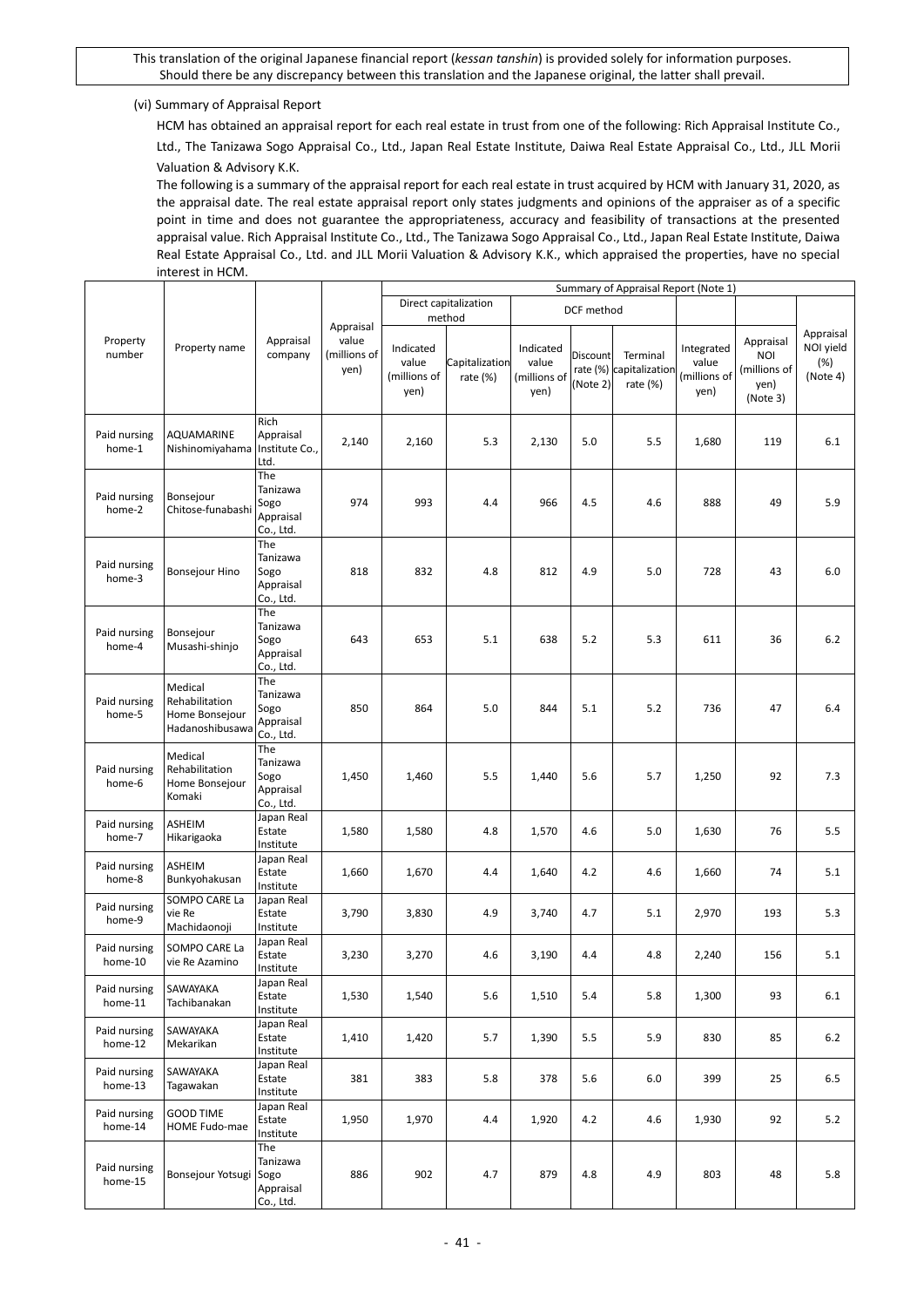|                                                      |                                                                     |                                                   |                                            |                                            |                                      |                                            |                             | Summary of Appraisal Report (Note 1)               |                                             |                                                      |                                           |
|------------------------------------------------------|---------------------------------------------------------------------|---------------------------------------------------|--------------------------------------------|--------------------------------------------|--------------------------------------|--------------------------------------------|-----------------------------|----------------------------------------------------|---------------------------------------------|------------------------------------------------------|-------------------------------------------|
|                                                      |                                                                     |                                                   |                                            |                                            | Direct capitalization                |                                            | DCF method                  |                                                    |                                             |                                                      |                                           |
| Property<br>number                                   | Property name                                                       | Appraisal<br>company                              | Appraisal<br>value<br>(millions of<br>yen) | Indicated<br>value<br>(millions of<br>yen) | method<br>Capitalization<br>rate (%) | Indicated<br>value<br>(millions of<br>yen) | <b>Discount</b><br>(Note 2) | Terminal<br>rate (%) capitalization<br>rate $(\%)$ | Integrated<br>value<br>(millions of<br>yen) | Appraisal<br>NOI<br>(millions of<br>yen)<br>(Note 3) | Appraisal<br>NOI yield<br>(%)<br>(Note 4) |
| Paid nursing<br>home-16                              | <b>Medical Home</b><br>Bonsejour Itami                              | The<br>Tanizawa<br>Sogo<br>Appraisal<br>Co., Ltd. | 557                                        | 566                                        | 5.1                                  | 553                                        | 5.2                         | 5.3                                                | 487                                         | 36                                                   | 7.1                                       |
| Paid nursing<br>home-17                              | Kobe Gakuentoshi<br><b>Building</b><br>(Hapine Kobe<br>Gakuentoshi) | Daiwa Real<br>Estate<br>Appraisal<br>Co., Ltd.    | 4,420                                      | 4,470                                      | 4.7                                  | 4,400                                      | 4.5                         | 4.9                                                | 3,090                                       | 225                                                  | 5.2                                       |
| Paid nursing<br>home-18                              | GreenLife<br>Moriguchi                                              | Daiwa Real<br>Estate<br>Appraisal<br>Co., Ltd.    | 4,400                                      | 4,460                                      | 4.6                                  | 4,380                                      | 4.4                         | 4.8                                                | 3,100                                       | 220                                                  | 5.3                                       |
| Paid nursing<br>home-19                              | Hapine Kobe<br>Uozaki Nibankan                                      | Daiwa Real<br>Estate<br>Appraisal<br>Co., Ltd.    | 995                                        | 1,010                                      | 4.6                                  | 989                                        | 4.4                         | 4.8                                                | 648                                         | 48                                                   | 5.2                                       |
| Paid nursing<br>home-20                              | Granda Tsuruma-<br>Yamato                                           | The<br>Tanizawa<br>Sogo<br>Appraisal<br>Co., Ltd. | 1,060                                      | 1,070                                      | 4.7                                  | 1,050                                      | 4.8                         | 4.9                                                | 972                                         | 53                                                   | 5.3                                       |
| Paid nursing<br>home-21                              | <b>Smiling Home</b><br>Medice Adachi                                | The<br>Tanizawa<br>Sogo<br>Appraisal<br>Co., Ltd. | 2,460                                      | 2,490                                      | 4.7                                  | 2,450                                      | 4.8                         | 4.9                                                | 2,420                                       | 120                                                  | 5.3                                       |
| Paid nursing<br>home-22                              | <b>AIKOEN</b><br>ICHIBANKAN<br><b>Building</b>                      | The<br>Tanizawa<br>Sogo<br>Appraisal<br>Co., Ltd. | 865                                        | 866                                        | 5.2                                  | 864                                        | 5.3                         | 5.4                                                | 820                                         | 45                                                   | 5.9                                       |
| Paid nursing<br>home-23                              | Hanakotoba<br>Minami                                                | Japan Real<br>Estate<br>Institute                 | 1,190                                      | 1,200                                      | 4.6                                  | 1,170                                      | 4.4                         | 4.8                                                | 692                                         | 56                                                   | 5.2                                       |
| Paid nursing<br>home-24                              | Hanakotoba<br>Miura                                                 | The<br>Tanizawa<br>Sogo<br>Appraisal<br>Co., Ltd. | 665                                        | 671                                        | 4.9                                  | 662                                        | 5.0                         | 5.1                                                | 559                                         | 35                                                   | 5.7                                       |
| Paid nursing<br>home-25                              | SOMPO CARE La<br>vie Re Hama-<br>Kawasaki                           | JLL Morii<br>Valuation &<br>Advisory K.K.         | 1,820                                      | 1,850                                      | 4.6                                  | 1,790                                      | 4.4                         | 4.8                                                | 1,000                                       | 90                                                   | 5.2                                       |
| Paid nursing<br>home-26                              | Hanakotoba Shin-<br>Yokohama                                        | Japan Real<br>Estate<br>Institute                 | 2,240                                      | 2,260                                      | 4.5                                  | 2,210                                      | 4.3                         | 4.7                                                | 1,710                                       | 109                                                  | 5.2                                       |
| Paid nursing<br>home-27                              | Hanakotoba Shin-<br>Yokohama II                                     | Japan Real<br>Estate<br>Institute                 | 401                                        | 403                                        | 4.8                                  | 399                                        | 4.6                         | 5.0                                                | 413                                         | 22                                                   | 5.8                                       |
| Paid nursing<br>home-28                              | Hanakotoba<br>Odawara                                               | The<br>Tanizawa<br>Sogo<br>Appraisal<br>Co., Ltd. | 948                                        | 960                                        | 4.9                                  | 943                                        | $4.8\sim$<br>5.0            | 5.1                                                | 877                                         | 49                                                   | 5.6                                       |
| Paid nursing<br>home-29                              | Verde Minowa                                                        | Daiwa Real<br>Estate<br>Appraisal<br>Co., Ltd.    | 1,700                                      | 1,710                                      | 5.0                                  | 1,690                                      | 4.8                         | 5.2                                                | 1,200                                       | 109                                                  | 6.7                                       |
| Paid nursing<br>home-30                              | Verde Hotaka                                                        | Daiwa Real<br>Estate<br>Appraisal<br>Co., Ltd.    | 1,360                                      | 1,370                                      | 5.6                                  | 1,350                                      | 5.4                         | 5.8                                                | 371                                         | 90                                                   | 7.0                                       |
| Paid nursing<br>home-31                              | Sunny Life Kita-<br>Shinagawa                                       | Daiwa Real<br>Estate<br>Appraisal<br>Co., Ltd.    | 1,970                                      | 2,000                                      | 4.5                                  | 1,960                                      | 4.3                         | 4.7                                                | 1,930                                       | 91                                                   | 4.9                                       |
| Serviced<br>housing for the Sompo no ie<br>elderly-1 | SOMPO CARE<br>Awajiekimae                                           | Japan Real<br>Estate<br>Institute                 | 2,170                                      | 2,190                                      | 5.2                                  | 2,150                                      | 5.0                         | 5.4                                                | 1,610                                       | 116                                                  | 6.0                                       |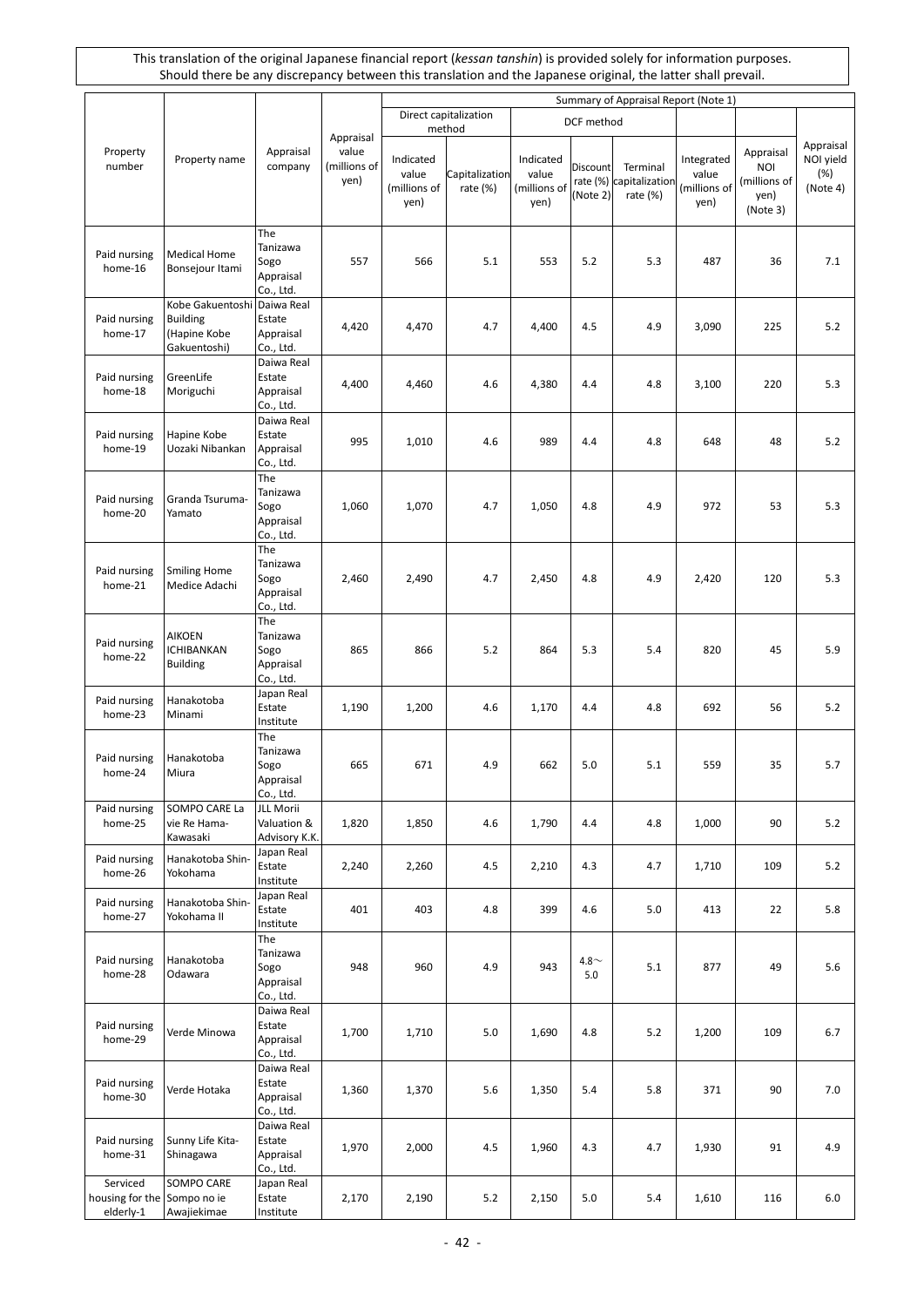|                                         |                                           |                      |                                            |                                            |                                 |                                            |                             | Summary of Appraisal Report (Note 1)               |                                             |                                                             |                                           |
|-----------------------------------------|-------------------------------------------|----------------------|--------------------------------------------|--------------------------------------------|---------------------------------|--------------------------------------------|-----------------------------|----------------------------------------------------|---------------------------------------------|-------------------------------------------------------------|-------------------------------------------|
|                                         |                                           |                      |                                            |                                            | Direct capitalization<br>method | DCF method                                 |                             |                                                    |                                             |                                                             |                                           |
| Property<br>number                      | Property name                             | Appraisal<br>company | Appraisal<br>value<br>(millions of<br>yen) | Indicated<br>value<br>(millions of<br>yen) | Capitalization<br>rate $(\%)$   | Indicated<br>value<br>(millions of<br>yen) | <b>Discount</b><br>(Note 2) | Terminal<br>rate (%) capitalization<br>rate $(\%)$ | Integrated<br>value<br>(millions of<br>yen) | Appraisal<br><b>NOI</b><br>(millions of<br>yen)<br>(Note 3) | Appraisal<br>NOI yield<br>(%)<br>(Note 4) |
| Serviced<br>housing for the Sompo no ie | <b>SOMPO CARE</b>                         | Japan Real<br>Estate | 1,340                                      | 1,350                                      | 5.2                             | 1,320                                      | 5.0                         | 5.4                                                | 1,030                                       | 72                                                          | 6.0                                       |
| elderly-2                               | Kobekamisawa                              | Institute            |                                            |                                            |                                 |                                            |                             |                                                    |                                             |                                                             |                                           |
| Medical                                 | Niigata                                   | Japan Real           |                                            |                                            |                                 |                                            |                             |                                                    |                                             |                                                             |                                           |
| service-related Rehabilitation          |                                           | Estate               | 2,260                                      | 2,270                                      | 6.6                             | 2,250                                      | 6.4                         | 6.8                                                | 1,060                                       | 152                                                         | 7.4                                       |
| facilities, etc.-1 Hospital             |                                           | Institute            |                                            |                                            |                                 |                                            |                             |                                                    |                                             |                                                             |                                           |
| Complex of paid                         |                                           | The                  |                                            |                                            |                                 |                                            |                             |                                                    |                                             |                                                             |                                           |
| nursing homes,                          |                                           | Tanizawa             |                                            |                                            |                                 |                                            | $4.5\sim$                   |                                                    |                                             |                                                             |                                           |
|                                         | medical service- SHIP Senri Building Sogo |                      | 14,300                                     | 14,400                                     | 4.5                             | 14,200                                     | 4.6                         | 4.7                                                | 16,600                                      | 680                                                         | 5.2                                       |
| related facilities,                     |                                           | Appraisal            |                                            |                                            |                                 |                                            |                             |                                                    |                                             |                                                             |                                           |
| $etc.-1$                                |                                           | Co., Ltd.            |                                            |                                            |                                 |                                            |                             |                                                    |                                             |                                                             |                                           |
|                                         | Total                                     |                      | 70,413                                     | 71,093                                     | —                               | 69,827                                     |                             | —                                                  | 60,244                                      | 3,661                                                       | 5.6                                       |

(Note 1) Figures are based on appraisal reports with appraisal date of January 31, 2020.

(Note 2) "Discount rate" represents a yield used to discount net cash flow during an analysis period and terminal value at the end of an analysis period back to present value, and figures used by the respective appraisal organization are shown. For Hanakotoba Odawara, the rate is 4.8% for fiscal 2019 to fiscal 2021 and 5.0% for fiscal 2022 onward; and for SHIP Senri Building, the rate is 4.5% for fiscal 2019 to fiscal 2022 and 4.6% for fiscal 2023 onward.

(Note 3) "Appraisal NOI" indicates net operating income obtained by direct capitalization method stated in real estate appraisal report with January 31, 2020, as the appraisal date and is rounded down to the nearest million yen. In addition, NOI is revenue before deducting depreciation and differs from NCF (net cash flow), which is the amount calculated by adding the gain on investment from security deposits, etc. to NOI and deducting capital expenditures. The same shall apply hereinafter in this document.

(Note 4) "Appraisal NOI yield" is calculated by the formula below and rounded down to one decimal place. In the column of total appraisal NOI yield, the average appraisal NOI yield, which is calculated by dividing the total appraisal NOI of the respective real estate in trust by the total acquisition price, is shown (rounded down to one decimal place).

Appraisal NOI yield = Appraisal NOI of the respective real estate in trust / Acquisition price of the respective real estate in trust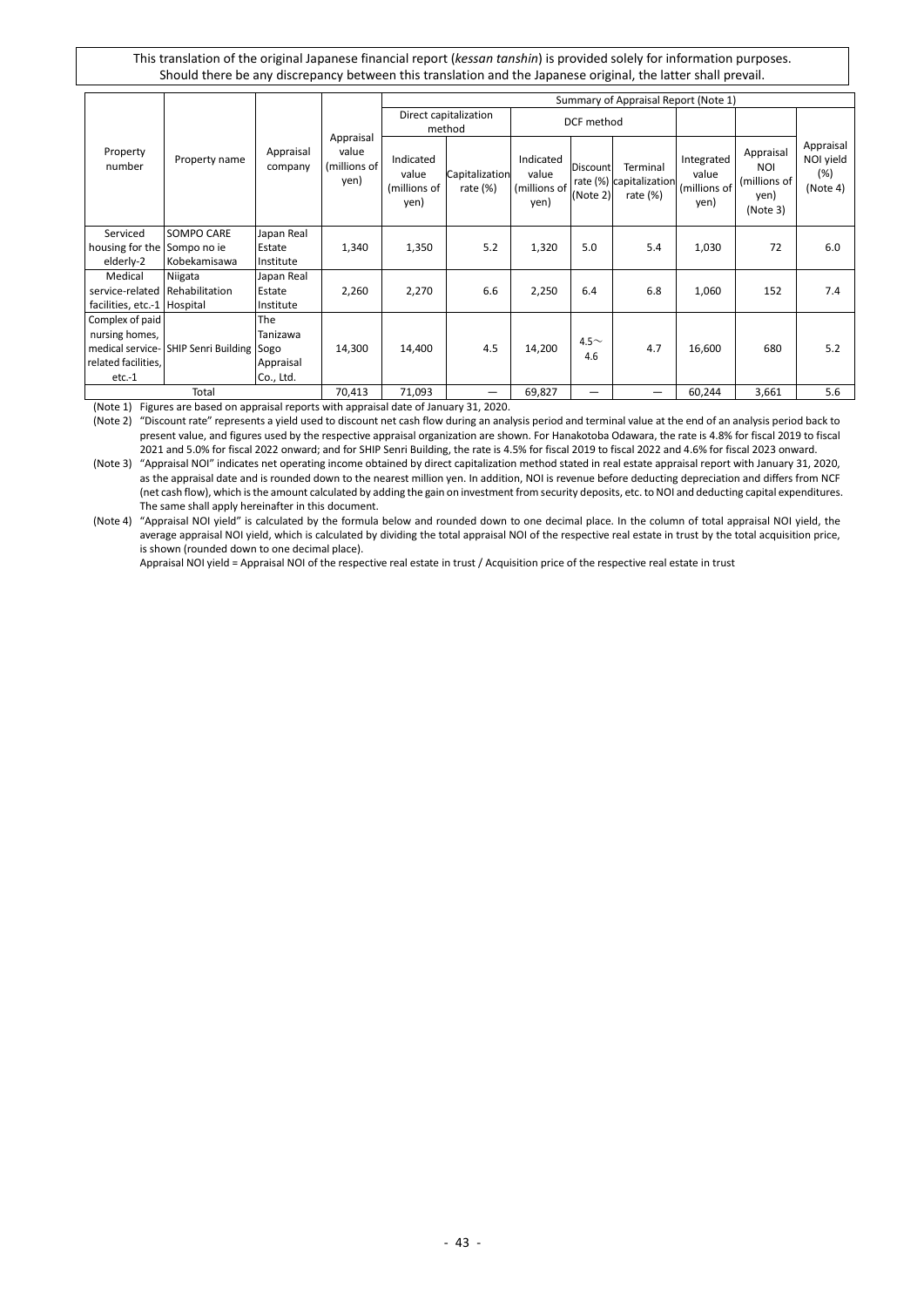#### (vii) Information of Major Tenants

"Major tenants" refers to tenants whose leased areas occupy 10% or more of total leased area of the entire portfolio at the end of the current fiscal period (on January 31, 2020). The annual rent and tenant leasehold and security deposits of each property are not disclosed as consent from the tenants has not been obtained.

| Tenant name                     | Property name                                                   | Leased<br>area $(m2)$<br>(Note 1) | Share<br>$(\%)$<br>(Note 2) | Contract<br>expiration date<br>(Note 3) | Contract renewal method, etc.<br>(Note 4)                                           |
|---------------------------------|-----------------------------------------------------------------|-----------------------------------|-----------------------------|-----------------------------------------|-------------------------------------------------------------------------------------|
|                                 | AQUAMARINE Nishinomiyahama                                      | 5,189.42                          | 2.8                         | May 31, 2037                            | Cancellation not allowed<br>through to the end of the<br>contract                   |
| GREEN LIFE Co.,<br>Ltd.         | Kobe Gakuentoshi Building<br>(Hapine Kobe Gakuentoshi)          | 12,636.48                         | 6.9                         | March 28, 2041                          | Midterm cancellation not<br>allowed for 9 years from the<br>start date of leasing.  |
|                                 | GreenLife Moriguchi                                             | 8,356.85                          | 4.6                         | October 19,<br>2039                     | Cancellation allowed if<br>requested 6 months prior or<br>earlier.                  |
|                                 | Hapine Kobe Uozaki Nibankan                                     | 1,772.89                          | 1.0                         | March 28, 2041                          | Midterm cancellation not<br>allowed for 9 years from the<br>start date of leasing.  |
|                                 | Total                                                           | 27,955.64                         | 15.3                        | ä,                                      |                                                                                     |
|                                 | SOMPO CARE La vie Re<br>Machidaonoji                            | 7,720.17                          | 4.2                         | October 31,<br>2027                     | Midterm cancellation not<br>allowed for 15 years from the<br>start date of leasing. |
|                                 | SOMPO CARE La vie Re Azamino                                    | 5,789.25                          | 3.2                         | June 27, 2027                           | Midterm cancellation not<br>allowed for 15 years from the<br>start date of leasing. |
| Sompo Care Inc.                 | SOMPO CARE La vie Re Hama-<br>Kawasaki                          | 2,535.29                          | 1.4                         | December 31,<br>2027                    | Midterm cancellation not<br>allowed for 15 years from the<br>start date of leasing. |
|                                 | SOMPO CARE Sompo no ie<br>Awajiekimae                           | 5,745.15                          | 3.1                         | July 31, 2034                           | Cancellation allowed if<br>requested 1 year prior or earlier.                       |
|                                 | SOMPO CARE Sompo no ie<br>Kobekamisawa                          | 4,058.35                          | 2.2                         | July 31, 2034                           | Cancellation allowed if<br>requested 1 year prior or earlier.                       |
|                                 | Total                                                           | 25,848.21                         | 14.2                        | ä,                                      |                                                                                     |
|                                 | Bonsejour Chitose-funabashi                                     | 2,342.17                          | 1.3                         | May 24, 2026                            | Cancellation not allowed<br>through to the end of the<br>contract                   |
|                                 | Bonsejour Hino                                                  | 1,984.17                          | 1.1                         | May 24, 2026                            | Cancellation not allowed<br>through to the end of the<br>contract                   |
|                                 | Bonsejour Musashi-shinjo                                        | 1,710.43                          | 0.9                         | November 23,<br>2026                    | Cancellation not allowed<br>through to the end of the<br>contract                   |
|                                 | <b>Medical Rehabilitation Home</b><br>Bonsejour Hadanoshibusawa | 3,435.79                          | 1.9                         | May 21, 2027                            | Cancellation not allowed<br>through to the end of the<br>contract                   |
| Benesse Style Care<br>Co., Ltd. | <b>Medical Rehabilitation Home</b><br>Bonsejour Komaki          | 8,858.49                          | 4.9                         | May 21, 2027                            | Cancellation not allowed<br>through to the end of the<br>contract                   |
|                                 | Bonsejour Yotsugi                                               | 1,962.89                          | 1.1                         | January 5, 2026                         | Cancellation not allowed<br>through to the end of the<br>contract                   |
|                                 | Medical Home Bonsejour Itami                                    | 2,129.87                          | 1.2                         | May 21, 2027                            | Cancellation not allowed<br>through to the end of the<br>contract                   |
|                                 | Granda Tsuruma-Yamato                                           | 3,427.08                          | 1.9                         | March 31, 2022                          | Cancellation allowed if<br>requested 6 months prior or<br>earlier.                  |
|                                 | Total                                                           | 25,850.89                         | 14.2                        |                                         |                                                                                     |
| Ship Healthcare<br>Estate Inc.  | <b>SHIP Senri Building</b>                                      | 24,813.85                         | 13.6                        | October 27,<br>2038                     | Midterm cancellation not<br>allowed for 15 years from the<br>start date of leasing. |
|                                 | Total                                                           | 24,813.85                         | 13.6                        | $\overline{\phantom{a}}$                |                                                                                     |

(Note 1) "Leased area" indicates the area stated in lease agreements concluded with each tenant as of January 31, 2020. When a master lease agreement has been concluded, the area for which a lease agreement has been concluded with end tenants and actually leased is shown for properties for which a pass-through master lease agreement under which rent from end tenants is received as is, in principle, is concluded.

(Note 2) "Share" indicates the area of each property leased to its major tenants as a percentage of the total leased area of the properties owned by HCM as of January 31, 2020, and is rounded to one decimal place.

(Note 3) "Contract expiration date" indicates the contract expiration date stated in the lease agreement.

(Note 4) "Contract renewal method, etc." indicates the details of contract renewal method, etc. stated in the lease agreement.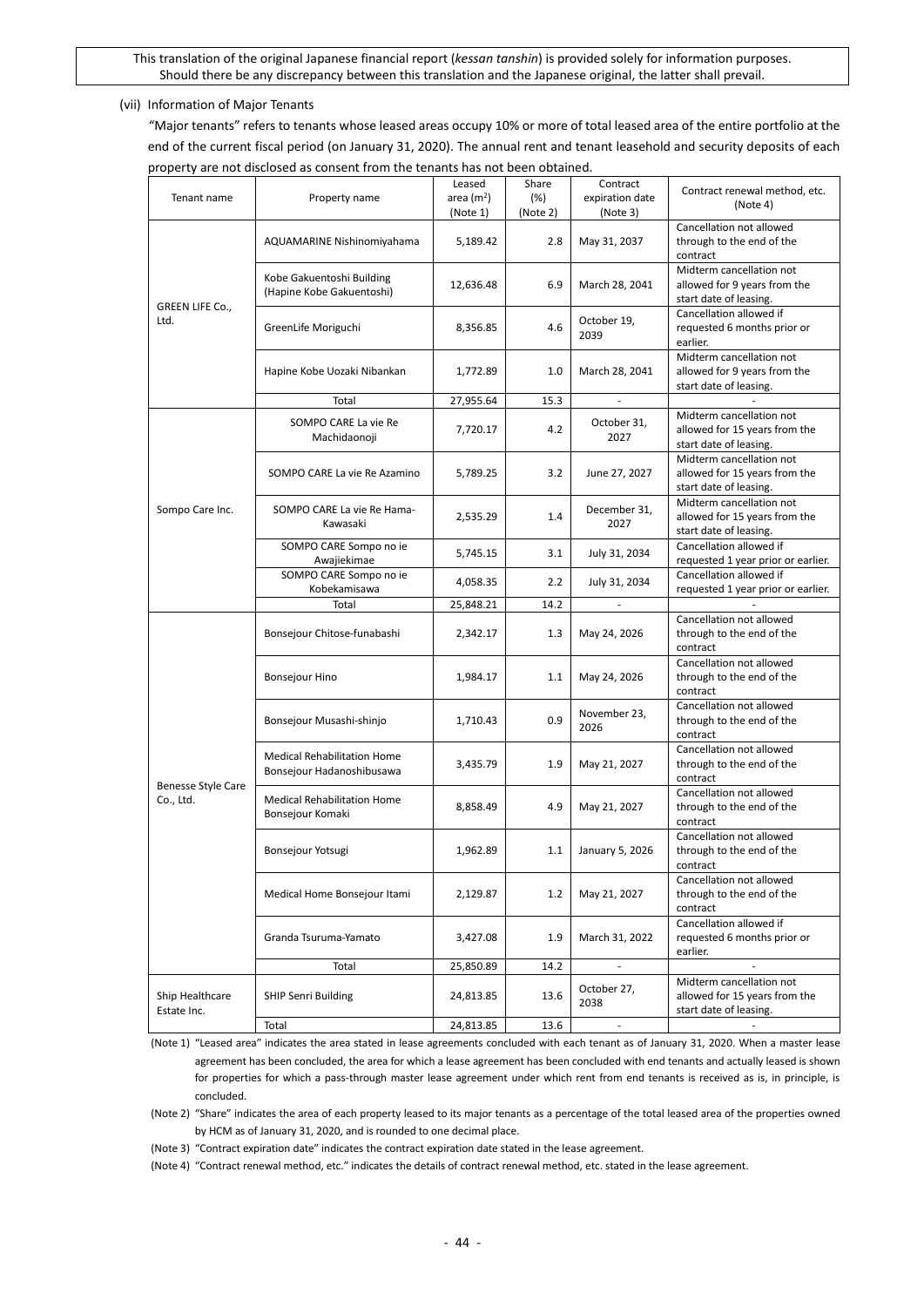### (viii) Portfolio Overview (Portfolio Diversification)

(a) By Type

| $\mathbf{u}_l$<br>$-$ , $\gamma$ $\sim$                                        |                         |                                        |                                                                |                       |
|--------------------------------------------------------------------------------|-------------------------|----------------------------------------|----------------------------------------------------------------|-----------------------|
| <b>Brand</b>                                                                   | Number of<br>properties | Acquisition price<br>(millions of yen) | Period-end<br>appraisal value<br>(millions of yen)<br>(Note 1) | Share (%)<br>(Note 2) |
| Paid nursing homes                                                             | 31                      | 46,771                                 | 50,343                                                         | 72.1                  |
| Serviced housing for the<br>elderly                                            | 2                       | 3,130                                  | 3,510                                                          | 4.8                   |
| Medical service-related<br>facilities, etc.                                    | 1                       | 2,060                                  | 2,260                                                          | 3.2                   |
| Complex of paid nursing<br>homes, medical service-<br>related facilities, etc. | 1                       | 12,920                                 | 14,300                                                         | 19.9                  |
| Total                                                                          | 35                      | 64,881                                 | 70,413                                                         | 100.0                 |

(Note 1) "Period-end appraisal value" indicates amounts stated in the appraisal report with appraisal date of January 31, 2020, prepared by real estate appraisers of Japan Real Estate Institute, the Tanizawa Sogo Appraisal Co., Ltd., Rich Appraisal Institute Co., Ltd., Daiwa Real Estate Appraisal Co., Ltd. and JLL Morii Valuation & Advisory K.K., based on the Articles of Incorporation of HCM and the rules set by the Investment Trusts Association, Japan. The same shall apply hereinafter.

(Note 2) "Share" refers to the percentage of the total acquisition price, and the figures are rounded to one decimal place. The same shall apply hereinafter.

### (b) By Area

| Classification/region             |                            | Number of<br>Acquisition price<br>(millions of yen)<br>properties |        | Period-end<br>appraisal value<br>(millions of yen) | Share (%) |
|-----------------------------------|----------------------------|-------------------------------------------------------------------|--------|----------------------------------------------------|-----------|
| Three Major Metropolitan<br>Areas |                            | 28                                                                | 55,851 | 60,907                                             | 86.1      |
|                                   | Tokyo Metropolitan<br>Area | 19                                                                | 26,667 | 29,135                                             | 41.1      |
|                                   | Kinki Area                 | 8                                                                 | 27,914 | 30,322                                             | 43.0      |
|                                   | Chubu Area                 | 1                                                                 | 1,270  | 1,450                                              | 2.0       |
| Core Cities                       |                            | 5                                                                 | 7,350  | 7,765                                              | 11.3      |
| Other Areas                       |                            | $\overline{2}$                                                    | 1,680  | 1,741                                              | 2.6       |
|                                   | Total                      | 35                                                                | 64,881 | 70,413                                             | 100.0     |